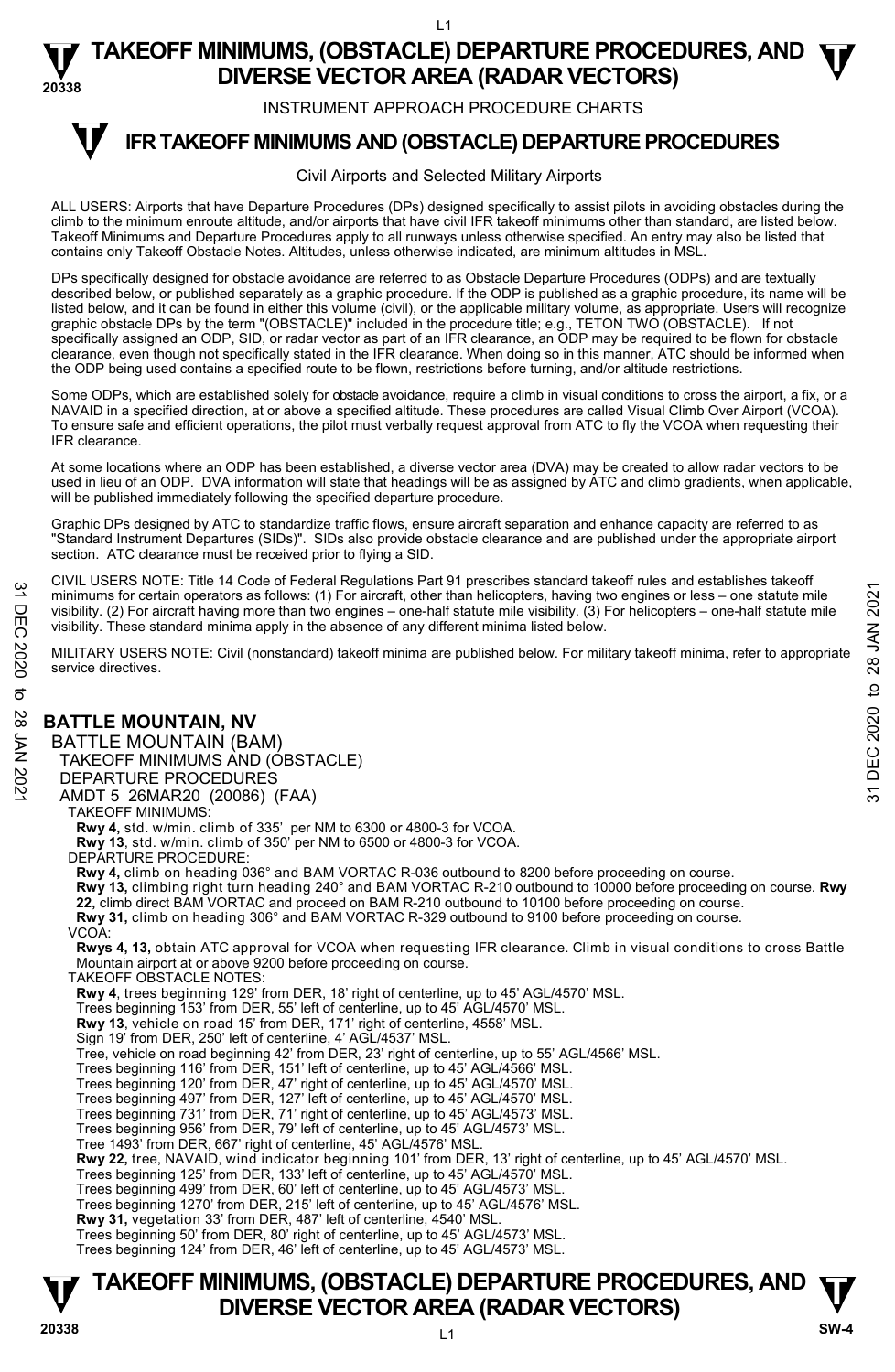**BEAVER, UT**  BEAVER MUNI (U52) TAKEOFF MINIMUMS AND (OBSTACLE) DEPARTURE PROCEDURES ORIG-A 03JAN19 (19003) (FAA) TAKEOFF MINIMUMS: **Rwys 7, 25**, NA - Obstacles **Rwys 13, 31 ,** 2600-2¾ for VCOA. VCOA: **Rwys 13, 31,** obtain ATC approval for VCOA when requesting IFR clearance. Climb in visual conditions to cross Beaver Muni at or above 8300, then climb to 10100 on MLF VORTAC R-102 to MLF VORTAC. Do not exceed 210K until established on MLF VORTAC R-102. TAKEOFF OBSTACLE NOTES: **Rwy 13,** vegetation 429' from DER, 46' right of centerline, 5877' MSL. Tree 642' from DER, 49' right of centerline, 5886' MSL. Terrain 1344' from DER, 802' right of centerline, 5899' MSL. Terrain 1725' from DER, 938' left of centerline, 5909' MSL. Terrain 1729' from DER, 762' right of centerline, 5913' MSL. Terrain beginning 1854' from DER, 7' left of centerline, up to 5913' MSL. Terrain 1857' from DER, 559' right of centerline, 5916' MSL. Terrain beginning 1981' from DER, 209' left of centerline, up to 5922' MSL.<br>Terrain beginning 1984' from DER, 357' right of centerline, up to 5919' MSL.<br>Terrain beginning 2109' from DER, 412' left of centerline, up to 5929 Terrain beginning 2112' from DER, 154' right of centerline, up to 5926' MSL. Terrain 2240' from DER, 47' left of centerline, 5932' MSL. Terrain 2366' from DER, 817' left of centerline, 5936' MSL. Terrain 2367' from DER, 250' left of centerline, 5939' MSL. Terrain beginning 2369' from DER, 316' right of centerline, up to 5932' MSL. Terrain beginning 2494' from DER, 452' left of centerline, up to 5942' MSL. Terrain beginning 2496' from DER, 114' right of centerline, up to 5939' MSL. Terrain beginning 2623' from DER, 88' left of centerline, up to 5949' MSL. Terrain beginning 2750' from DER, 291' left of centerline, up to 5955' MSL. Terrain beginning 2753' from DER, 275' right of centerline, up to 5942' MSL. Terrain beginning 2879' from DER, 493' left of centerline, up to 5962' MSL. Terrain beginning 2881' from DER, 73' right of centerline, up to 5949' MSL. Terrain beginning 3007' from DER, 129' left of centerline, up to 5965' MSL. Terrain beginning 3135' from DER, 169' left of centerline, up to 5968' MSL. Terrain beginning 3137' from DER, 235' right of centerline, up to 5952' MSL. Terrain beginning 3265' from DER, 32' right of centerline, up to 5955' MSL. Terrain 3268' from DER, 1166' right of centerline, 5959' MSL. Terrain beginning 3394' from DER, 396' right of centerline, up to 5962' MSL. Terrain beginning 3522' from DER, 194' right of centerline, up to 5965' MSL. Terrain beginning 3650' from DER, 8' left of centerline, up to 5972' MSL. Terrain beginning 3651' from DER, 558' right of centerline, up to 5968' MSL. Terrain beginning 3779' from DER, 356' right of centerline, up to 5975' MSL. Terrain beginning 3905' from DER, 413' left of centerline, up to 5975' MSL. Terrain beginning 3906' from DER, 153' right of centerline, up to 5978' MSL. Terrain 4033' from DER, 615' left of centerline, 5978' MSL. Terrain beginning 4034' from DER, 48' left of centerline, up to 5981' MSL. Terrain beginning 4035' from DER, 518' right of centerline, up to 5981' MSL. Terrain beginning 4162' from DER, 251' left of centerline, up to 5985' MSL. Terrain 4163' from DER, 315' right of centerline, 5985' MSL. Terrain 4164' from DER, 882' right of centerline, 5988' MSL. Terrain 4166' from DER, 1449' right of centerline, 6001' MSL. Tree, terrain beginning 4272' from DER, 113' right of centerline, up to 6024' MSL. Terrain 4417' from DER, 656' left of centerline, 5988' MSL. Terrain beginning 4418' from DER, 89' left of centerline, up to 5991' MSL. Terrain 4422' from DER, 1611' right of centerline, 6037' MSL. Terrain beginning 4454' from DER, 274' right of centerline, up to 6039' MSL. Terrain, tree beginning 4550' from DER, 72' right of centerline, up to 6050' MSL. Tree, terrain beginning 4554' from DER, 130' left of centerline, up to 6016' MSL. Terrain beginning 4678' from DER, 436' right of centerline, up to 6057' MSL. Terrain 4806' from DER, 1003' right of centerline, 6060' MSL. **CON'T** Ferrain beginning 2753' from DER, 275' right of centerline, up to 5942' MSL.<br>
Terrain beginning 2879' from DER, 73' right of centerline, up to 5942' MSL.<br>
Terrain beginning 2879' from DER, 73' right of centerline, up to 5

**TAKEOFF MINIMUMS, (OBSTACLE) DEPARTURE PROCEDURES, AND**  $\Psi$ **<br>DIVERSE VECTOR AREA (RADAR VECTORS) DIVERSE VECTOR AREA (RADAR VECTORS) 20338 SW-4**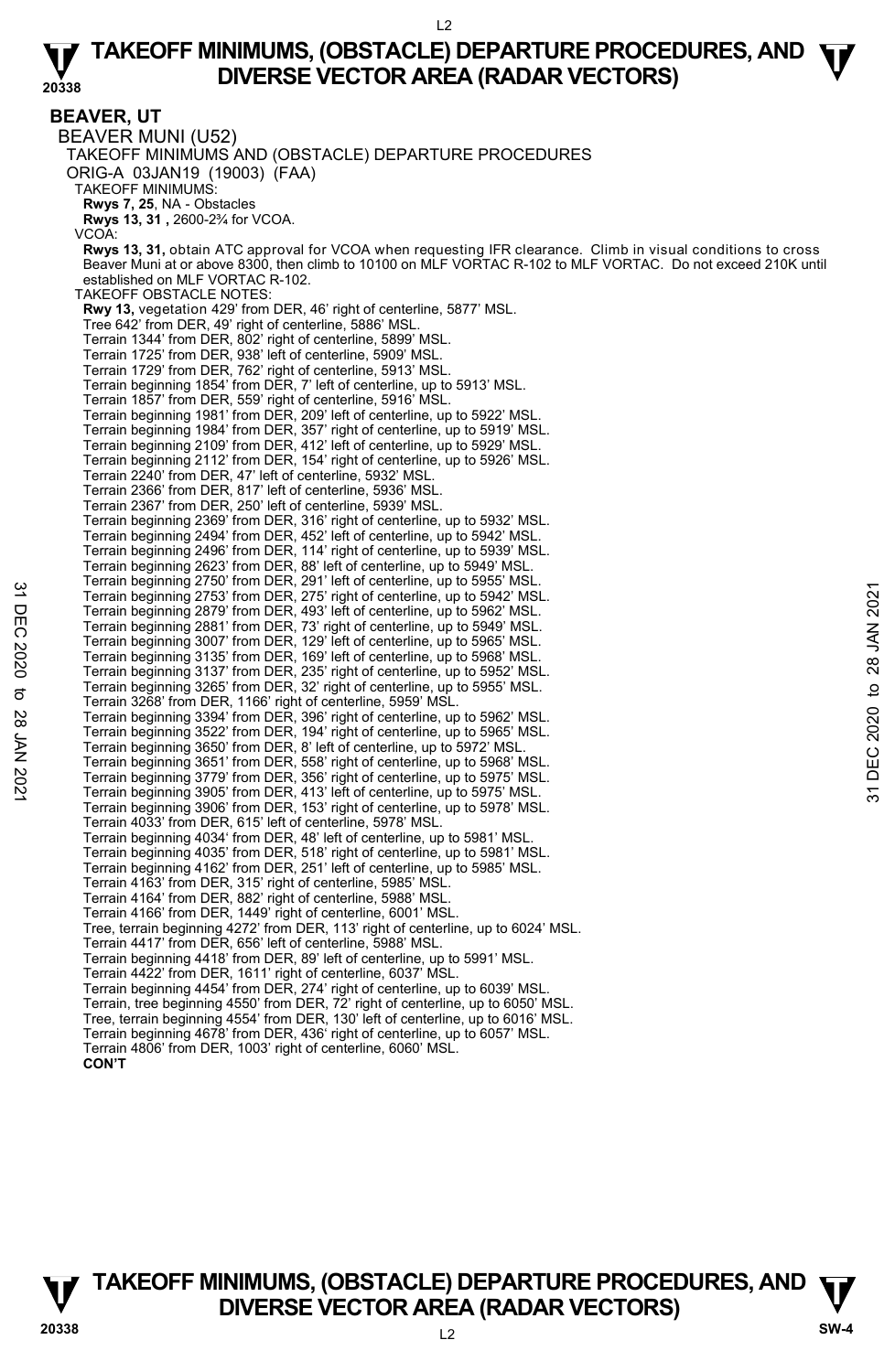# **BEAVER, UT (CON'T)**

BEAVER MUNI (U52) (CON'T)

 **Rwy 13 (CON'T),** terrain beginning 4807' from DER, 234' right of centerline, up to 6083' MSL. Tree, terrain beginning 4892' from DER, 332' left of centerline, up to 6024' MSL. Terrain, tree beginning 4935' from DER, 31' right of centerline, up to 6093' MSL.<br>Tree, terrain beginning 5122' from DER, 170' left of centerline, up to 6026' MSL.<br>Terrain, tree beginning 5191' from DER, 152' right of cent Terrain, tree beginning 5444' from DER, 9' left of centerline, up to 6037' MSL. Terrain beginning 5828' from DER, 49' left of centerline, up to 6050' MSL. Terrain beginning 5961' from DER, 111' right of centerline, up to 6109' MSL. Terrain beginning 1 NM from DER, 273' right of centerline, up to 6115' MSL. Terrain beginning 1 NM from DER, 71' right of centerline, up to 6116' MSL. Tree, terrain beginning 1 NM from DER, 435' right of centerline, up to 6117' MSL. Terrain beginning 1 NM from DER, 232' right of centerline, up to 6126' MSL. Tree, terrain beginning 1.1 NM from DER, 30' right of centerline, up to 6142' MSL. Terrain, tree beginning 1.1 NM from DER, 192' right of centerline, up to 6146' MSL. Terrain beginning 1.1 NM from DER, 10' left of centerline, up to 6070' MSL. Terrain beginning 1.1 NM from DER, 151' right of centerline, up to 6159' MSL. Terrain, tree beginning 1.2 NM from DER, 110' right of centerline, up to 6182' MSL. Terrain beginning 1.2 NM from DER, 51' left of centerline, up to 6090' MSL. Terrain, tree beginning 1.2 NM from DER, 272' right of centerline, up to 6201' MSL. Terrain beginning 1.3 NM from DER, 91' left of centerline, up to 6109' MSL. Terrain, tree beginning 1.3 NM from DER, 69' right of centerline, up to 6214' MSL. Terrain beginning 1.3 NM from DER, 132' left of centerline, up to 6119' MSL. Terrain, tree beginning 1.3 NM from DER, 29' right of centerline, up to 6237' MSL. Terrain beginning 1.4 NM from DER, 190' right of centerline, up to 6257' MSL. Terrain beginning 1.4 NM from DER, 11' left of centerline, up to 6126' MSL. Terrain beginning 1.4 NM from DER, 150' right of centerline, up to 6264' MSL. Terrain beginning 1.5 NM from DER, 109' right of centerline, up to 6267' MSL. Terrain beginning 1.5 NM from DER, 52' left of centerline, up to 6139' MSL. Terrain beginning 1.5 NM from DER, 271' right of centerline, up to 6277' MSL. Terrain beginning 1.6 NM from DER, 93' left of centerline, up to 6159' MSL. Terrain beginning 1.6 NM from DER, 295' left of centerline, up to 6195' MSL. Terrain beginning 1.6 NM from DER, 27' right of centerline, up to 6280' MSL. Terrain beginning 1.6 NM from DER, 134' left of centerline, up to 6211' MSL. Terrain beginning 1.6 NM from DER, 2037' left of centerline, up to 6254' MSL. Terrain beginning 1.7 NM from DER, 174' left of centerline, up to 6270' MSL. Terrain beginning 1.7 NM from DER, 13' left of centerline, up to 6296' MSL. Terrain beginning 1.7 NM from DER, 148' right of centerline, up to 6296' MSL.<br>Terrain beginning 1.8 NM from DER, 215' left of centerline, up to 6313' MSL.<br>Terrain beginning 1.8 NM from DER, 1552' left of centerline, up to Terrain beginning 1.8 NM from DER, 1754' left of centerline, up to 6359' MSL. Terrain beginning 1.8 NM from DER, 310' right of centerline, up to 6333' MSL. Terrain beginning 1.8 NM from DER, 1390' left of centerline, up to 6375' MSL. Terrain beginning 1.8 NM from DER, 1593' left of centerline, up to 6395' MSL. Terrain beginning 1.8 NM from DER, 835' right of centerline, up to 6359' MSL. Terrain beginning 1.9 NM from DER, 1795' left of centerline, up to 6408' MSL. Terrain beginning 1.9 NM from DER, 1269' left of centerline, up to 6421' MSL. Terrain beginning 2 NM from DER, 1310' left of centerline, up to 6441' MSL. Terrain beginning 2 NM from DER, 664' left of centerline, up to 6447' MSL. Terrain beginning 1.6 NM from DER, 33' left of centerline, up to 6159' MSL.<br>
Terrain beginning 1.6 NM from DER, 27' right of centerline, up to 6280' MSL.<br>
Terrain beginning 1.6 NM from DER, 27' right of centerline, up to

# **BLANDING, UT**

### BLANDING MUNI (BDG)

### TAKEOFF MINIMUMS AND (OBSTACLE) DEPARTURE PROCEDURES AMDT 1A 06FEB14 (14037) (FAA)

TAKEOFF MINIMUMS:

**Rwy 35**, 800-1 or std. with a min. climb of 350 feet per NM to 6700. DEPARTURE PROCEDURE:

**Rwy 17,** turn left, thence...

**Rwy 21,** turn right, thence…

 ...climb to 9000 on heading 090° and DVC R-223 to DVC VORTAC, then continue climb on course to MEA. **Rwy 35**, turn right climb to 9000 via heading 090° and DVC R-223 to DVC VORTAC, then continue climb on course to MEA.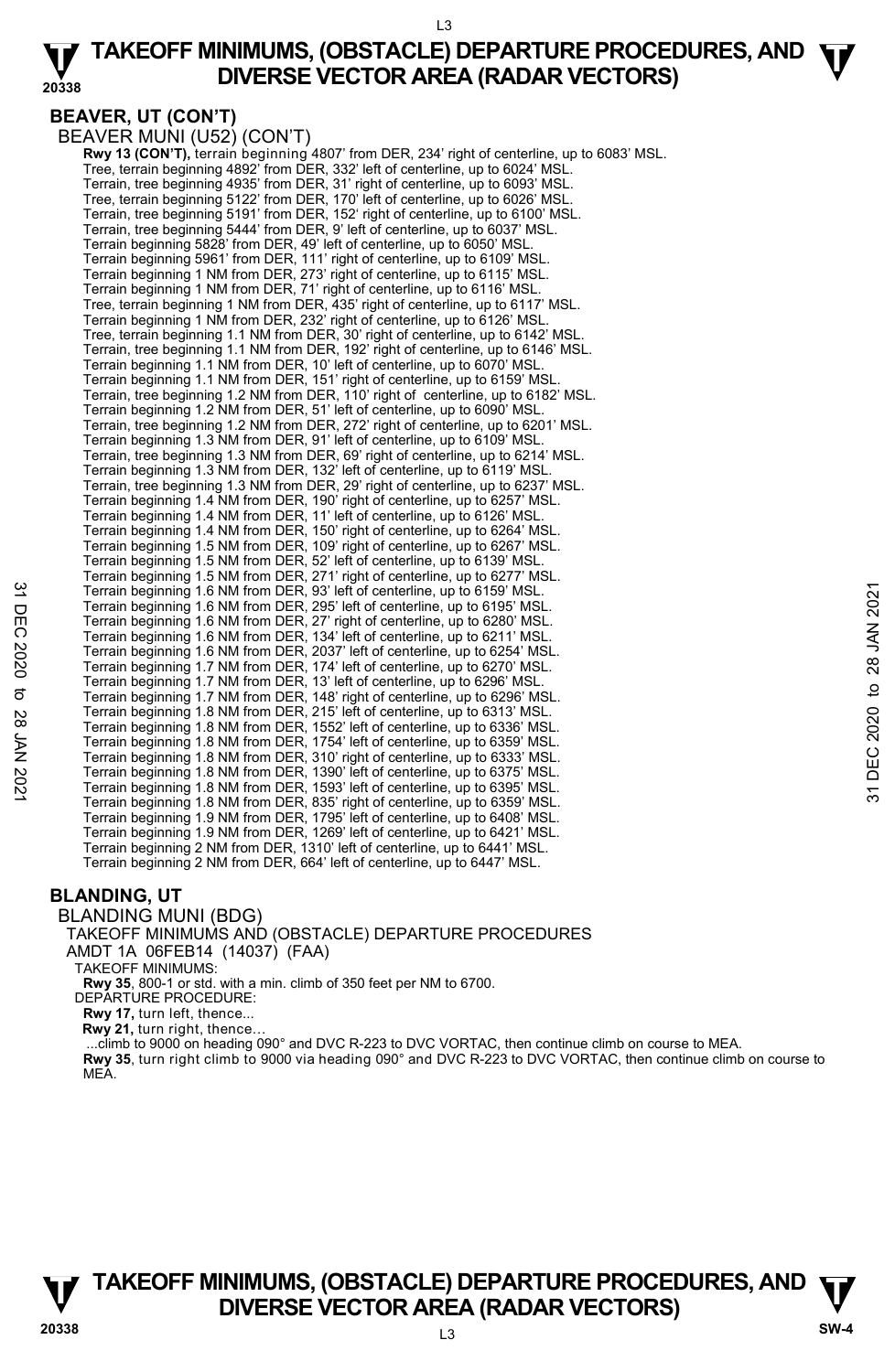**BOULDER CITY, NV**  BOULDER CITY MUNI (BVU) TAKEOFF MINIMUMS AND (OBSTACLE) DEPARTURE PROCEDURES ORIG 05DEC19 (19339) (FAA) TAKEOFF MINIMUMS: **Rwy 33,** NA – Obstacles. **Rwy 9,** std. w/min. climb of 280' per NM to 3700 or 2000-3 for VCOA. **Rwy 15,** std. w/min. climb of 285' per NM to 3900 or 2000-3 for VCOA. **Rwy 27,** std. w/min. climb of 450' per NM to 3000 or 2000-3 for VCOA. DEPARTURE PROCEDURE: **Rwy 9**, climbing right turn on heading 180° thence... **Rwy 15,** climbing left turn on heading 140° thence... **Rwy 27**, climbing left turn on heading 140°. Do not exceed 200 KIAS until turn completion, thence...<br>... intercept BLD VORTAC R-150, continue climb to 7600 on BLD VORTAC R-150 to LYNSY INT/BLD 21 DME. VCOA: **Rwys 9, 15, 27,** obtain ATC approval for VCOA when requesting IFR clearance. Climb in visual conditions to cross<br>BLD VORTAC southeast bound at or above 4100 then on BLD VORTAC R-150 to LYNSY INT/BLD 21 DME. TAKEOFF OBSTACLE NOTES: **Rwy 9,** sign 124' from DER, 351' left of centerline, 4' AGL/2151' MSL. Terrain, vegetation beginning 164' from DER, 198' left of centerline, up to 2155' MSL. Vegetation, terrain beginning 401' from DER, 396' left of centerline, up to 3' AGL/2160' MSL. Buildings, tanks beginning 776' from DER, 561' left of centerline, up to 25' AGL/2188' MSL. Building 1116' from DER, 791' left of centerline, 25' AGL/2190' MSL. Tree 1235' from DER, 593' left of centerline, 33' AGL/2198' MSL. Trees beginning 1319' from DER, 348' left of centerline, up to 32' AGL/2200' MSL. Trees, buildings, pole beginning 1523' from DER, 360' left of centerline, up to 38' AGL/2211' MSL. Trees beginning 1791' from DER, 751' left of centerline, up to 46' AGL/2220' MSL. Trees beginning 1956' from DER, 294' left of centerline, up to 48' AGL/2221' MSL. Catenaries beginning 2205' from DER, 1083' left of centerline, up to 79' AGL/2259' MSL. Catenaries, transmission lines beginning 3391' from DER, 208' left of centerline, up to 76' AGL/2267' MSL.<br>Transmission line, catenary beginning 3730' from DER, 3' right of centerline, up to 98' AGL/2254' MSL. Tower 3984' from DER, 227' right of centerline, 118' AGL/2275' MSL. Transmission line 3989' from DER, 228' right of centerline, 119' AGL/2276' MSL. Tower 5076' from DER, 1016' left of centerline, 112' AGL/2301' MSL. Tower 5545' from DER, 1916' left of centerline, 110' AGL/2330' MSL. **Rwy 15,** terrain 3' from DER, 395' left of centerline, 2103' MSL. Terrain, vertical point beginning 3' from DER, 112' left of centerline, up to 2105' MSL.<br>**Rwy 27,** terrain 5' from DER, 395' right of centerline, 2119' MSL.<br>Terrain, sign, buildings beginning 15' from DER, 187' right of ce Fence, tree beginning 206' from DER, 170' right of centerline, up to 2' AGL/2123' MSL. **BRIGHAM CITY, UT**  BRIGHAM CITY RGNL (BMC) TAKEOFF MINIMUMS AND (OBSTACLE) DEPARTURE PROCEDURES AMDT 6B 29MAR18 (18088) (FAA) TAKEOFF MINIMUMS: **Rwy 35,** NA DEPARTURE PROCEDURE: **Rwy 17,** climbing right turn heading 207° and OGD R-331 to OGD VORTAC before proceeding on course. TAKEOFF OBSTACLE NOTES: **Rwy 17,** poles 266' from DER, 558' right of centerline, 30' AGL/4258' MSL. **BRYCE CANYON, UT**  1 Tower 3984' from DER, 227' right of centerline, 118' AGL/2275' MSL.<br>
Tower 3984' from DER, 227' right of centerline, 118' AGL/2275' MSL.<br>
Transmission line 3989' from DER, 228' right of centerline, 119' AGL/2276' MSL.<br>

BRYCE CANYON (BCE) TAKEOFF MINIMUMS AND (OBSTACLE) DEPARTURE PROCEDURES AMDT 1 10MAR11 (11069) (FAA) DEPARTURE PROCEDURE: use BRYCE DEPARTURE.

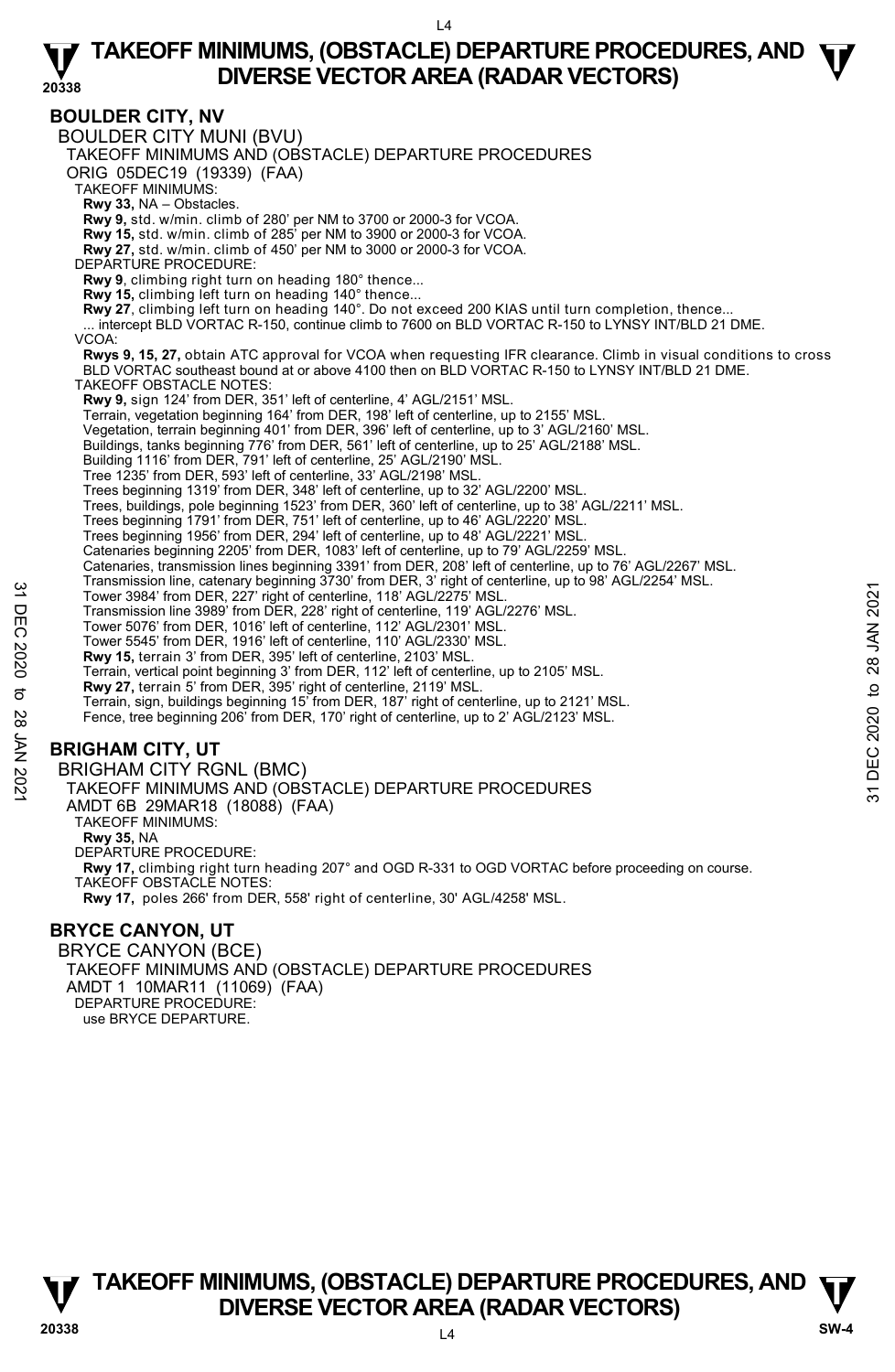**BULLHEAD CITY, AZ**  LAUGHLIN/BULLHEAD INTL (IFP) TAKEOFF MINIMUMS AND (OBSTACLE) DEPARTURE PROCEDURES AMDT 2 02MAR17 (17061) (FAA) TAKEOFF MINIMUMS: **Rwy 16,** standard w/min. climb of 285' per NM to 1700, or 1700-3 for VCOA. **Rwy 34,** standard w/min. climb of 500' per NM to 5500, or 1700-3 for VCOA. DEPARTURE PROCEDURE: **Rwy 16,** climb on heading 164° and EED VORTAC R-331 to EED VORTAC. **Rwy 34**, climb on heading 344° to 2200, then climbing right turn direct EED VORTAC. All aircraft climb in EED<br>VORTAC holding pattern (E, right turns, 257° inbound) to cross EED VORTAC at or above MEA for direction of flig proceeding on course. VCOA: **Rwy 16,** obtain ATC approval for VCOA when requesting IFR clearance. Climb in visual conditions to cross Laughlin/Bullhead Intl airport at or above 2300, then continue climbing on heading 155 and EED VORTAC R-335 to EED VORTAC. **Rwy 34,** obtain ATC approval for VCOA when requesting IFR clearance. Climb in visual conditions to cross Laughlin/Bullhead Intl airport at or above 2300, then continue climbing on heading 155 and EED VORTAC R-335 to EED **VORTAC** TAKEOFF OBSTACLE NOTES: **Rwy 16,** grd 188' from DER, 83' left of centerline, 715' MSL. Bush 349' from DER, 516' right of centerline, 722' MSL. Grd 390' from DER, 528' left of centerline, 719' MSL. Grd beginning 484' from DER, 481' left of centerline, up to 723' MSL. Bush 532' from DER, 642' right of centerline, 727' MSL. Grd beginning 568' from DER, 490' left of centerline, up to 727' MSL. Bush 700' from DER, 663' right of centerline, 728' MSL. Grd 798' from DER, 466' left of centerline, 729' MSL. Bush, grd beginning 801' from DER, 541' left of centerline, up to 734' MSL. Tree, bush, grd beginning 910' from DER, 557' left of centerline, up to 745' MSL. Bush, grd beginning 1103' from DER, from 204' right to 1008' left of centerline, up to 777' MSL. Grd, bush beginning 2134' from DER, 731' left of centerline, up to 778' MSL. Grd, bush beginning 2214' from DER, 870' left of centerline, up to 786' MSL. Grd beginning 2288' from DER, 801' left of centerline, up to 792' MSL. Grd, tree beginning 2328' from DER, 724' left of centerline, up to 797' MSL. Grd beginning 2811' from DER, 1128' left of centerline, up to 798' MSL. Grd beginning 2915' from DER, 1166' left of centerline, up to 800' MSL. Grd beginning 3022' from DER, 1185' left of centerline, up to 804' MSL. Grd beginning 3123' from DER, 1221' left of centerline, up to 809' MSL. Grd beginning 3219' from DER, 1257' left of centerline, up to 814' MSL. Grd beginning 3325' from DER, 1284' left of centerline, up to 818' MSL. Grd beginning 3428' from DER, 1210' left of centerline, up to 821' MSL. Grd beginning 3528' from DER, 1241' left of centerline, up to 824' MSL. Grd, bush, tank beginning 3632' from DER, 1157' left of centerline, up to 825' MSL. Tank 4810' from DER, 1528' left of centerline, 848' MSL. Grd 5412' from DER, 1872' left of centerline, 852' MSL. Grd, bushes beginning 5511' from DER, 926' left of centerline, up to 865' MSL. Bushes beginning 5742' from DER, 1483' left of centerline, up to 883' MSL. Grd, bushes beginning 5774' from DER, 793' left of centerline, up to 891' MSL. Bush 5852' from DER, 1933' left of centerline, 904' MSL. Grd, pole, bushes beginning 5856' from DER, 24' left of centerline, up to 920' MSL. Trees, bushes, grd, tank beginning 1.2 NM from DER, left and right of centerline, up to 962' MSL. Trees, bushes, grd beginning 1.3 NM from DER, 1' left of centerline, up to 985' MSL. Bush 1.4 NM from DER, 1941' left of centerline, 993' MSL. Bushes, grd, tank, pole beginning 1.5 NM from DER, 1919' left of centerline, up to 1036' MSL. Bushes, vehicles on road, trees, pole beginning 1.9 NM from DER, 2218' left of centerline, up to 1086' MSL. Tanks, bushes, pole beginning 2.2 NM from DER, 3103' left of centerline, up to 1121' MSL.<br>**Rwy 34,** airfield light 40' from DER, 148' right of centerline, 627' MSL. T-l twr, tree beginning 1818' from DER, 620' right of centerline, up to 65' AGL/687' MSL. Pole, tree beginning 2214' from DER, 629' right of centerline, up to 709' MSL. Pole, tree beginning 2638' from DER, 646' right of centerline, up to 719' MSL. Pole, bushes, grd beginning 3054' from DER, 663' right of centerline, up to 741' MSL. Pole, bush, bldg, grd, vehicles on road beginning 3661' from DER, 691' right of centerline, up to 773' MSL. Poles, bushes, grd, vehicles on road, trees, bldgs, flagpole beginning 4024' from DER, 705' right of centerline, up to 796' MSL. Comm twr 5197' from DER, 1015' right of centerline, 816' MSL. Comm twr 5278' from DER, 1149' right of centerline, 821' MSL. T-l twr 1.6 NM from DER, 719' left of centerline, 894' MSL. Grd beginning 1.8 NM from DER, 3419' right of centerline, up to 963' MSL. Grd 2.1 NM from DER, 3212' right of centerline, 1018' MSL. Grd, tree beginning 2.2 NM from DER, 1351' right of centerline, up to 1079' MSL. Grd 2.6 NM from DER 3025' right of centerline, 2010' MSL. 31 Designing 1105 To 2021 To 2021 To 2021 To 2021 To 2021 MSL.<br>
Grd, bush beginning 2234' from DER, 731' left of centerline, up to 778' MSL.<br>
Grd, bush beginning 2234' from DER, 870' left of centerline, up to 778' MSL.<br>
C

# $\overline{5}$ **TAKEOFF MINIMUMS, (OBSTACLE) DEPARTURE PROCEDURES, AND**  $\Psi$ **<br>DIVERSE VECTOR AREA (RADAR VECTORS) DIVERSE VECTOR AREA (RADAR VECTORS) 20338 SW-4**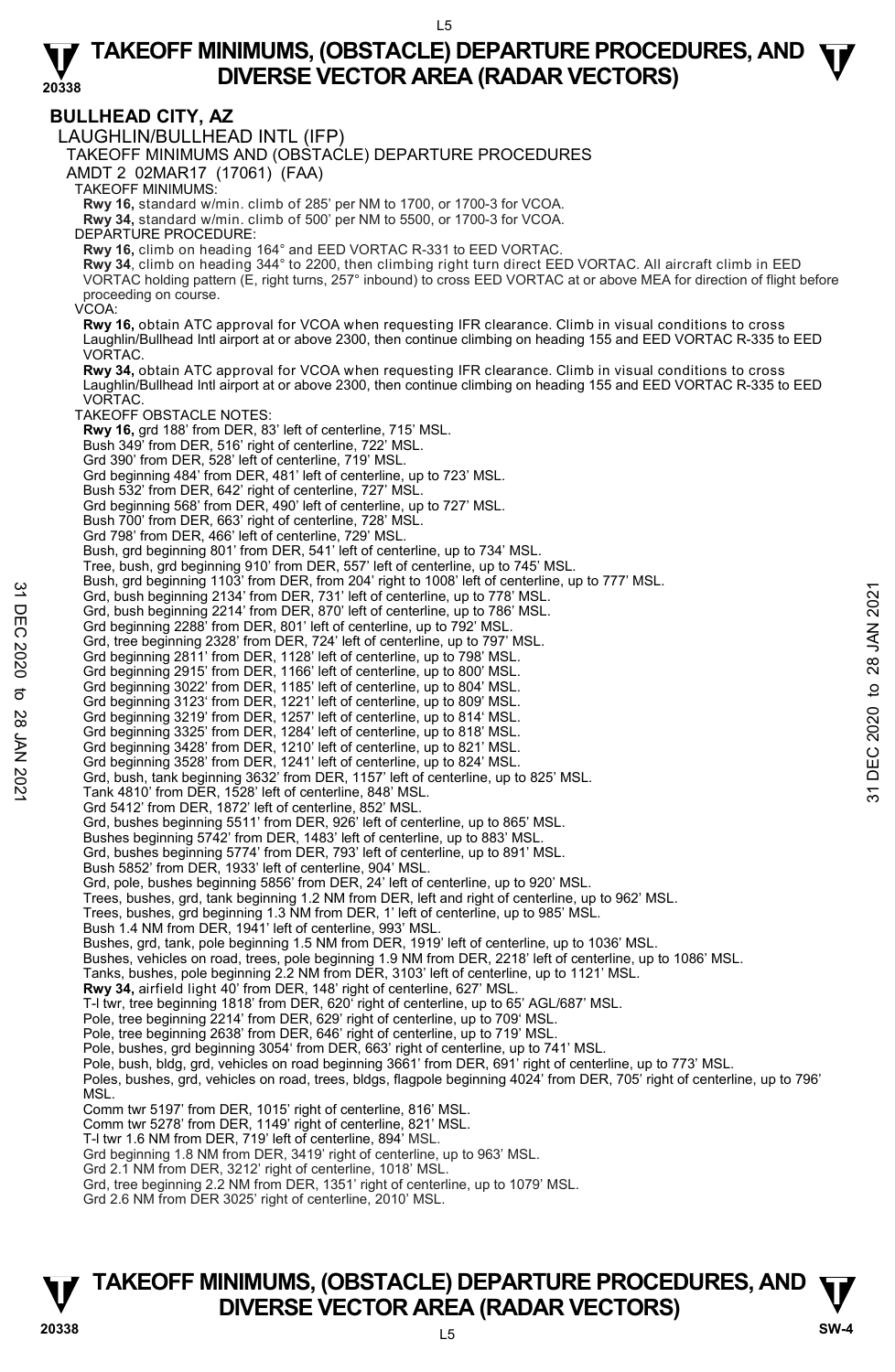## **CARSON CITY, NV**

CARSON (CXP) TAKEOFF MINIMUMS AND (OBSTACLE) DEPARTURE PROCEDURES ORIG 20NOV08 (08325) (FAA) TAKEOFF MINIMUMS: **Rwy 27,** NA-obstacles. DEPARTURE PROCEDURE: **Rwy 9,** use JIMPA DEPARTURE.

# **CASA GRANDE, AZ**

CASA GRANDE MUNI (CGZ) TAKEOFF MINIMUMS AND (OBSTACLE) DEPARTURE PROCEDURES AMDT 1B 06FEB14 (14037) (FAA) TAKEOFF MINIMUMS: **Rwy 5**, 300-1 or std. w/ min. climb of 354' per NM to 1700. DEPARTURE PROCEDURE: **Rwy 5**, climbing right turn direct TFD VORTAC, thence... **Rwy 23**, climb direct TFD VORTAC, thence... ...continue climb in holding pattern (SW, right turns, 048° inbound) to MEA for direction of flight. TAKEOFF OBSTACLE NOTES: **Rwy 5,** pole 4034' from DER, 805' left of centerline, 109' AGL/1593' MSL. **CEDAR CITY, UT**  CEDAR CITY RGNL (CDC) TAKEOFF MINIMUMS AND (OBSTACLE) DEPARTURE PROCEDURES AMDT 3A 17AUG17 (17229) (FAA) TAKEOFF MINIMUMS: **Rwy 8**, 4200-3 for VCOA. **Rwy 20,** std. w/min. climb of 290' per NM to 7300 or 4200-3 for VCOA. **Rwy 26,** std. w/min. climb of 255' per NM to 7000 or 4200-3 for VCOA. DEPARTURE PROCEDURE: **Rwys 2, 8,** climbing left turn direct EHK VOR/DME, thence... **Rwys 20, 26,** climbing right turn direct EHK VOR/DME, thence... ...continue climb on EHK VOR/DME R-278 until reaching the MEA/MCA for direction of flight. VCOA: **Rwys 8, 20, 26,** obtain ATC approval for VCOA when requesting IFR clearance. Climb in visual conditions to cross Cedar City Rgnl airport at or above 9700, then proceed on EHK VOR/DME R-180 direct EHK VOR/DME, then on EHK VOR/ DME R-278 until reaching the MEA/MCA for direction of flight. TAKEOFF OBSTACLE NOTES: **Rwy 2,** sign abeam DER, 313' right of centerline, 3' AGL/5604' MSL. Terrain and bush beginning 145' from DER, 420' right of centerline, up to 5608' MSL. **Rwy 8,** terrain 3' from DER, 112' right of centerline, 5622' MSL. Terrain 18' from DER, 221' right of centerline, 5623' MSL. Terrain beginning 30' from DER, 178' right of centerline, up to 5624' MSL. Terrain 122' from DER, 473' right of centerline, 5626' MSL. Bush 125' from DER, 234' left of centerline, 5628' MSL. Terrain 193' from DER, 491' right of centerline, 5627' MSL. Fence and vehicles on road beginning 638' from DER, 33' right of centerline, up to 10' AGL/5639' MSL. Vehicles on road 686' from DER, 136' right of centerline, 5640' MSL. Vehicles on road 701' from DER, 242' right of centerline, 5641' MSL. Transmission tower 2865' from DER, 369' right of centerline, 51' AGL/5707' MSL. Transmission tower 2902' from DER, 260' right of centerline, 53' AGL/5710' MSL. Pole and transmission towers beginning 2918' from DER, 70' right of centerline, up to 62' AGL/5719' MSL. Transmission towers beginning 3004' from DER, 39' left of centerline, up to 49' AGL/5705' MSL. Pole 3175' from DER, 564' left of centerline, 56' AGL/5710' MSL. **Rwy 20,** runway light 10' from DER, 54' right of centerline, 2' AGL/5579' MSL. Terrain 12' from DER, 98' left of centerline, 5579' MSL. Runway light and sign beginning 31' from DER, 275' left of centerline, up to 3' AGL/5583' MSL. Pole 941' from DER, 446' right of centerline, 34' AGL/5604' MSL. Pole 1066' from DER, 363' right of centerline, 38' AGL/5608' MSL. Elevator and tank beginning 2081' from DER, 1051' left of centerline, up to 105' AGL/5690' MSL. Tree 3789' from DER, 1512' left of centerline, 5692' MSL. Tree 4004' from DER, 1526' left of centerline, 5693' MSL. Tree 4265' from DER, 1530' left of centerline, 5718' MSL. Trees beginning 4278' from DER, 1546' left of centerline, up to 5721' MSL. Trees beginning 4526' from DER, 1533' left of centerline, up to 5733' MSL. Trees beginning 4858' from DER, 1520' left of centerline, up to 5737' MSL. Tree 5456' from DER, 1835' left of centerline, 5748' MSL. Building and tree beginning 5497' from DER, 1518' left of centerline, up to 21' AGL/5759' MSL. Pole and tree beginning 5737' from DER, 1543' left of centerline, up to 20' AGL/5769' MSL. **CON'T Example 2021**<br> **Example 2021** The United CHA COO STATE CONDITION of 2000 or 4200-3 for VCOA.<br> **Example 10** DEPARTURE PROCEDURE:<br> **Example 10** to 255' per NM to 7000 or 4200-3 for VCOA.<br> **EXAM 2021** DEPARTURE PROCEDURE:<br>

# **TAKEOFF MINIMUMS, (OBSTACLE) DEPARTURE PROCEDURES, AND**  $\Psi$ **<br>DIVERSE VECTOR AREA (RADAR VECTORS) DIVERSE VECTOR AREA (RADAR VECTORS) 20338 SW-4**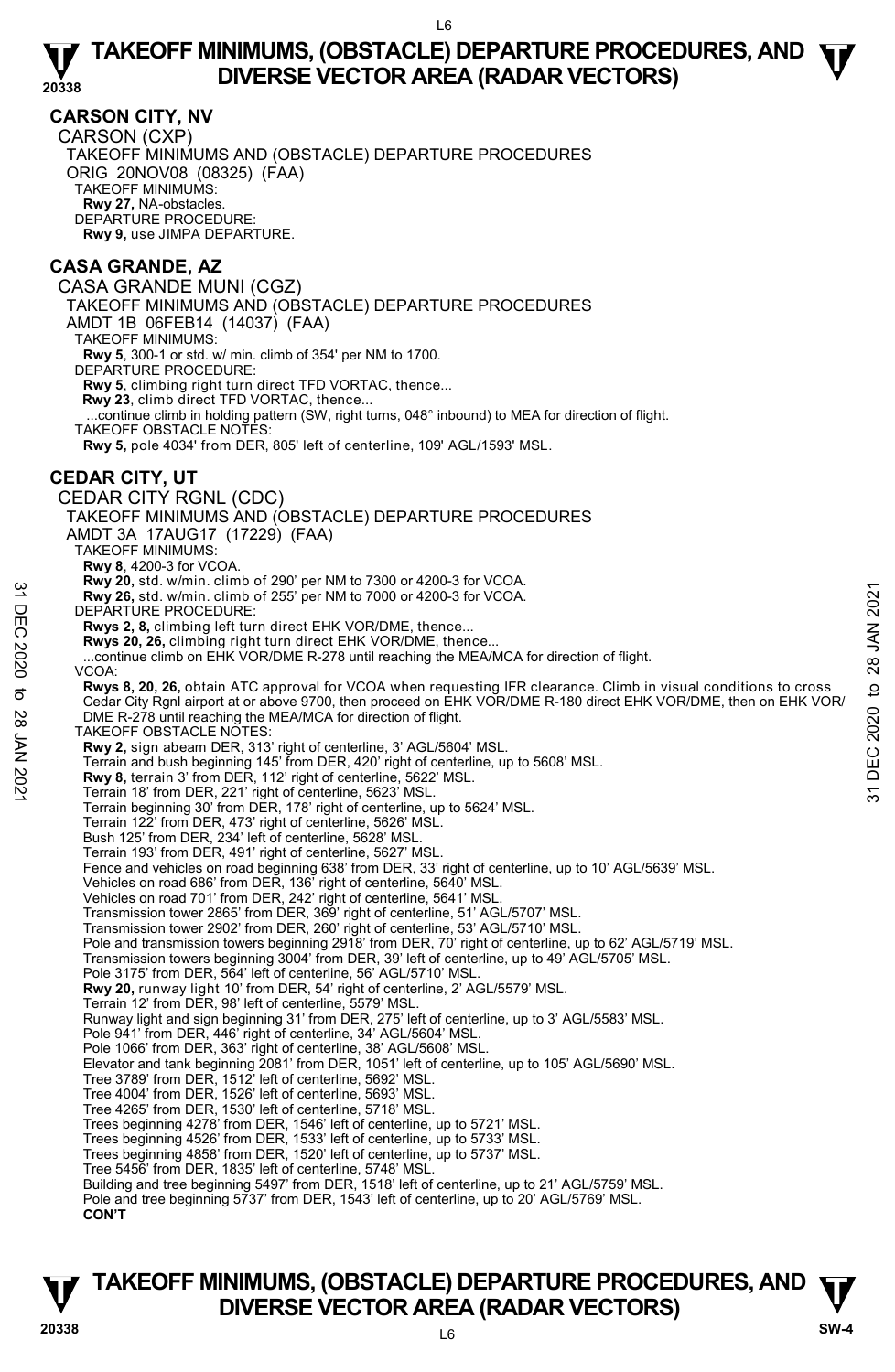**20338** 

# **CEDAR CITY, UT (CON'T)**

CEDAR CITY RGNL (CDC) (CON'T)

 **Rwy 20 (CON'T),** Pole and tree beginning 5964' from DER, 1545' left of centerline, up to 20' AGL/5779' MSL. Trees beginning 1 NM from DER, 1665' left of centerline, up to 5783' MSL.

Tree 1.2 NM from DER, 2080' left of centerline, 5800' MSL.

Trees beginning 1.2 NM from DER, 2049' left of centerline, up to 5814' MSL.

Trees beginning 1.3 NM from DER, 2107' left of centerline, up to 5836' MSL.

Trees beginning 1.3 NM from DER, 2244' left of centerline, up to 5840' MSL.<br>Trees beginning 1.3 NM from DER, 2048' left of centerline, up to 5849' MSL.<br>Trees beginning 1.3 NM from DER, 2283' left of centerline, up to 5852'

Trees beginning 1.4 NM from DER, 2301' left of centerline, up to 5871' MSL.

Tree 1.4 NM from DER, 2599' left of centerline, 5874' MSL.

Trees beginning 1.4 NM from DER, 2436' left of centerline, up to 5895' MSL.

Pole and tree beginning 1.6 NM from DER, 2822' left of centerline, up to 50' AGL/5944' MSL.

Pole 2.3 NM from DER, 3922' left of centerline, 34' AGL/5952' MSL.

**Rwy 26,** sign 71' from DER, 167' right of centerline, 6' AGL/5584' MSL.

Pole 1375' from DER, 319' left of centerline, 44' AGL/5614' MSL.

# **CHANDLER, AZ**

CHANDLER MUNI (CHD) TAKEOFF MINIMUMS AND (OBSTACLE) DEPARTURE PROCEDURES AMDT 1 18SEP14 (14261) (FAA) DEPARTURE PROCEDURE: **Rwys 4L, 4R,** climbing left turn heading 220° to intercept TFD VORTAC R-350 southbound to TFD VORTAC. **Rwys 22L, 22R,** climbing left turn heading 190° to intercept TFD VORTAC R-350 southbound to TFD VORTAC. TAKEOFF OBSTACLE NOTES: **Rwy 4L,** antenna on building 69' from DER, 515' left of centerline, 25' AGL/1281' MSL. Tower 981' from DER, 615' left of centerline, 80' AGL/1319' MSL. Trees and poles beginning 1100' from DER, 458' left of centerline, up to 30' AGL/1272' MSL. **Rwy 4R,** poles beginning 1298' from DER, 56' left of centerline, up to 36' AGL/1283' MSL. **Rwy 22L,** tree 336' from DER, 511' right of centerline, 15' AGL/1250' MSL. Tree 988' from DER, 756' left of centerline, 30' AGL/1266' MSL. **Rwy 22R,** building 30' from DER, 441' right of centerline, 24' AGL/1254' MSL. Vehicles beginning 199' from DER, 271' right of centerline, up to 15' AGL/1246' MSL. Poles and trees beginning 471' from DER, 45' left of centerline, up to 36' AGL/1290' MSL Trees and poles beginning 1088' from DER, 50' right of centerline, up to 36' AGL/1274' MSL. DIVERSE VECTOR AREA (RADAR VECTORS) AMDT 1 20AUG15 (15232) (FAA)  **Rwys 4L, 4R, 22L, 22R,** heading as assigned by ATC. STELLAR AIRPARK (P19) TAKEOFF MINIMUMS AND (OBSTACLE) DEPARTURE PROCEDURES AMDT 3 06DEC18 (18340) (FAA) DEPARTURE PROCEDURE: **Rwy 17,** climbing left turn heading 150° thence... **Rwy 35,** climbing right turn heading 190° thence...<br>... Intercept TFD VORTAC R-350 southbound to TFD VORTAC. TAKEOFF OBSTACLE NOTES: **Rwy 17,** pole 648' from DER, 482' left of centerline, 52' AGL/1212' MSL. Pole 656' from DER, 190' left of centerline, 52' AGL/1213' MSL. Poles beginning 661' from DER, 39' right of centerline, up to 34' AGL/1196' MSL. Poles beginning 671' from DER, 420' right of centerline, up to 52' AGL/1216' MSL. Transmission line, sign beginning 869' from DER, 288' right of centerline, up to 50' AGL/1224' MSL. Sign 906' from DER, 260' left of centerline, 42' AGL/1214' MSL. **Rwy 35,** pole 72' from DER, 357' left of centerline, 30' AGL/1208' MSL. **Example 2021, tree 336** from DER, 511' right of centerline, 15' AGL/1250' MSL.<br>
Tree 988' from DER, 75' elet of centerline, 30' AGL/1266' MSL.<br> **EVALUATION**<br> **EVALUATION** THE SUPPOSE AT A 441' right of centerline, up to

Building 777' from DER, 300' right of centerline, 30' AGL/1218' MSL.

Building 1282' from DER, 767' right of centerline, 45' AGL/1233' MSL.

# **CLIFTON/MORENCI, AZ**

GREENLEE COUNTY (CFT) TAKEOFF MINIMUMS AND (OBSTACLE) DEPARTURE PROCEDURES ORIG 29JUL10 (10210) (FAA) DEPARTURE PROCEDURE: Use SAN SIMON DEPARTURE.

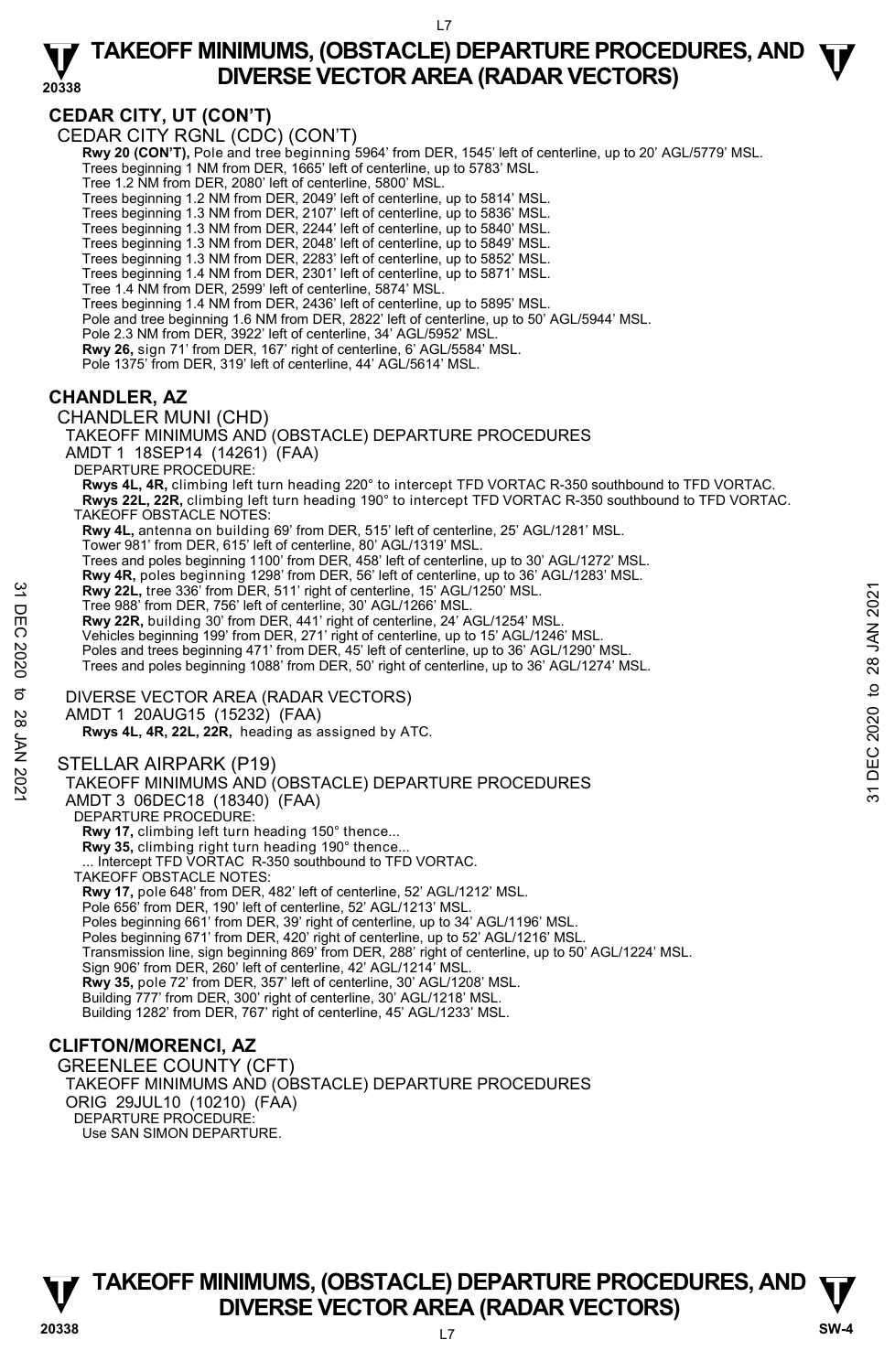# **COLORADO CITY, AZ**

COLORADO CITY MUNI (AZC)

TAKEOFF MINIMUMS AND (OBSTACLE) DEPARTURE PROCEDURES

ORIG-A 03JAN19 (19003) (FAA)

TAKEOFF MINIMUMS:

**Rwy 2,** NA-Terrain.<br>**Rwy 20,** 300-2¼ or std. w/min. climb of 203' per NM to 5300, or alternatively, with std. takeoff minimums and a normal 200' per NM climb gradient, takeoff must occur no later than 1200' prior to DER.

DEPARTURE PROCEDURE:

**Rwy 11,** climbing right turn, thence...

**Rwy 20,** climbing left turn, thence... **Rwy 29,** climbing left turn, thence...

...Intercept bearing 165° from AZC NDB to 7400 before proceeding on course. TAKEOFF OBSTACLE NOTES:

**Rwy 11,** vegetation beginning 16' from DER, 213' left of centerline, up to 4861' MSL.

**Rwy 20,** tree 27' from DER, 275' left of centerline, 4843' MSL.

Vegetation 45' from DER, 26' right of centerline, 4843' MSL.

Vehicles on road beginning 67' from DER, 389' left of centerline, up to 4853' MSL.

Tree 1.8 NM from DER, 2971' right of centerline, 5118' MSL.

**Rwy 29**, sign and tree beginning 15' from DER, 123' right of centerline, up to 5' AGL/4850' MSL.<br>Vegetation 60' from DER, 46' left of centerline, 4849' MSL.

# **COOLIDGE, AZ**

COOLIDGE MUNI (P08) TAKEOFF MINIMUMS AND (OBSTACLE) DEPARTURE PROCEDURES ORIG 10OCT96 (96284) (FAA) DEPARTURE PROCEDURE: **Rwys 5, 35,** climbing left turn heading 280° to intercept TFD R-063, then via R-063 to TFD VORTAC before proceeding on course. **Rwy 17,** climbing right turn heading 240° to intercept TFD R-090, then via R-090 to TFD VORTAC before proceeding on course. **Rwy 23,** climb runway heading to intercept TFD R-090, then via R-090 to TFD VORTAC before proceeding on course.

# **COTTONWOOD, AZ**

COTTONWOOD (P52) TAKEOFF MINIMUMS AND (OBSTACLE) DEPARTURE PROCEDURES ORIG 26MAY16 (16147) (FAA) DEPARTURE PROCEDURE: Use MINGY DEPARTURE. 32 Provide.<br>
The Course.<br>
The Course Review Provide the Search of the Course Review Proceeding on course.<br>
The COTTONWOOD, AZ<br>
COTTONWOOD, AZ<br>
COTTONWOOD, AZ<br>
COTTONWOOD, AZ<br>
COTTONWOOD, AZ<br>
COTTONWOOD, AZ<br>
COTTONWOOD, A

# **DAVIS-MONTHAN AFB (KDMA)**

TUCSON, AZ TAKEOFF MINIMUMS AND (OBSTACLE) DEPARTURE PROCEDURES AMDT 2 15AUG19 (19227) TAKEOFF MINIMUMS: **Rwy 12,** 5300-3, or std w/min climb of 240'/NM to 3200. DEPARTURE PROCEDURE: **Rwy 12,** climb to 10,000 on track 125°, intercept DMA R-120 for RADAR vectors. **Rwy 30,** climb to 6500 on track 305°, intercept DMA R-312 for RADAR vectors. TAKEOFF OBSTACLE NOTES: **Rwy 12**, terrain 8' from DER, 424' left of cntrln, 2707' MSL. Terrain 0' from DER, 500' left of cntrln, 2707' MSL. Aircraft tail 81' from DER, 572' left of cntrln, 39' AGL/2748' MSL. Pole 3511' from DER, 1052' left of cntrln, 45' AGL/2776' MSL. Vehicle 1710' from DER, 195' right of cntrln, 10' AGL/2727' MSL. Vehicle 1498' from DER, 787' left of cntrln, 10' AGL/2727' MSL. Terrain 1.1 NM from DER, 1409' left of cntrln, 130' AGL/2892' MSL. Terrain 5880' from DER, 2034' left of cntrln, 130' AGL/2886' MSL. **Rwy 30,** terrain 0' from DER, 500' left of cntrln, 2591' MSL. Terrain 0' from DER, 500' right of cntrln, 2592' MSL. Terrain 13' from DER, 494' right of cntrln, 2592' MSL. Terrain 34' from DER, 220' left of cntrln, 130' AGL/2720' MSL. Aircraft tail 34' inward of DER, 510' right of cntrln, 39' AGL/2630' MSL. Pylon 3296' from DER, 1373' left of cntrln, 69' AGL/2642' MSL. Pylon 3415' from DER, 1170' left of cntrln, 98' AGL/ 2665' MSL. Pylon 3771' from DER, 882' left of cntrln, 98' AGL/2665' MSL. Pylon 4112' from DER, 607' left of cntrln, 98' AGL/2664' MSL. Pylon 4455' from DER, 333' left of cntrln, 98' AGL/2672' MSL.

# **TAKEOFF MINIMUMS, (OBSTACLE) DEPARTURE PROCEDURES, AND**  $\Psi$ **<br>DIVERSE VECTOR AREA (RADAR VECTORS) V**<br>
20338 DIVERSE VECTOR AREA (RADAR VECTORS) SW-4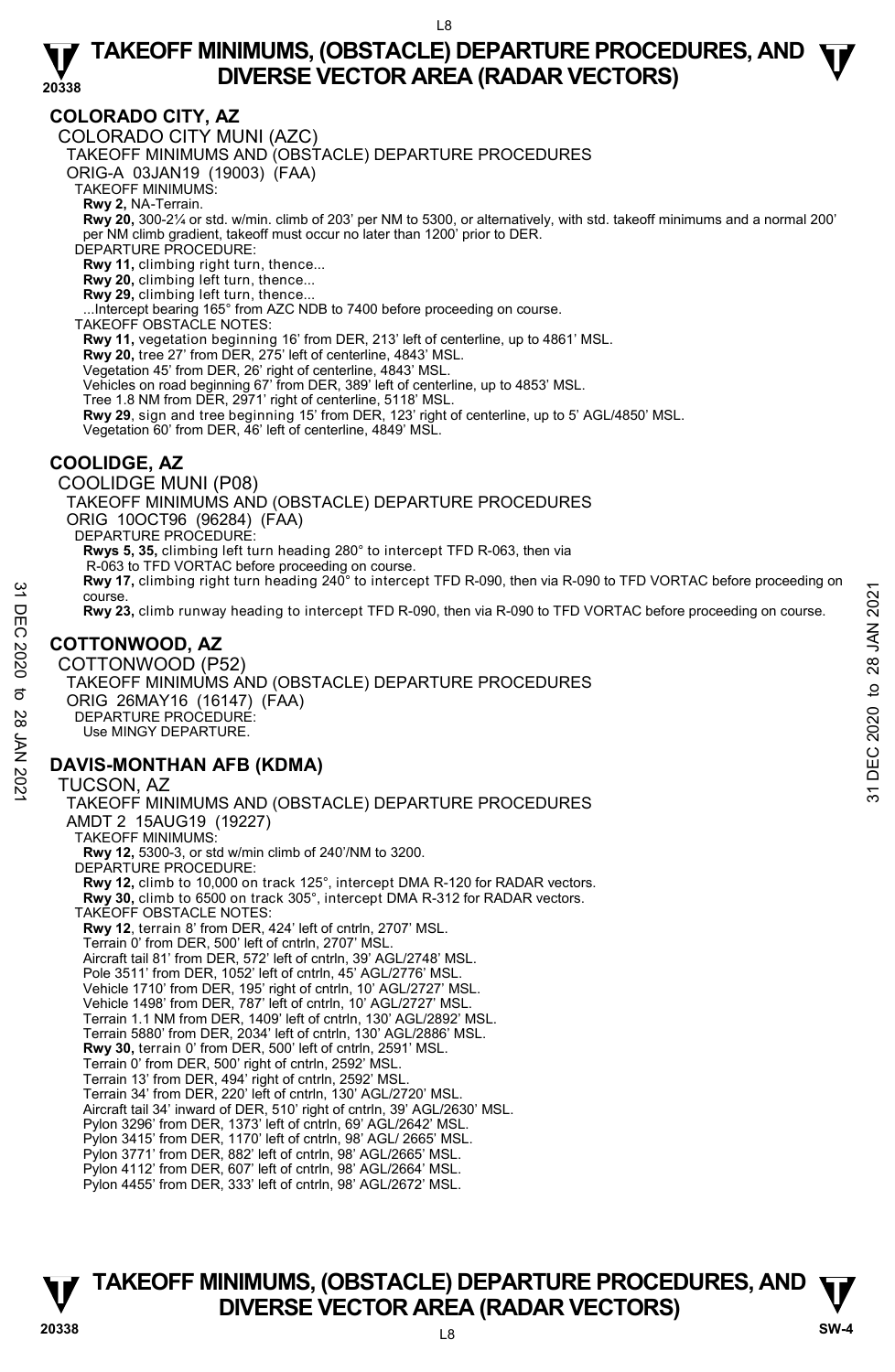### **DELTA, UT**

DELTA MUNI (DTA)

TAKEOFF MINIMUMS AND (OBSTACLE) DEPARTURE PROCEDURES

ORIG-A 21JUL16 (16203) (FAA)

TAKEOFF MINIMUMS:

**Rwy 17,** std. with a min. climb of 412' per NM to 6600, or 1800-3 for climb in visual conditions. VCOA procedure NA at night.

DEPARTURE PROCEDURE:

**Rwy 35,** Climb heading 346 to 5800, then climbing left turn heading 180 and DTA VORTAC R-310 to DTA VORTAC, thence…

**Rwy 17,** Climb on DTA VORTAC R-347 to DTA VORTAC, thence…

 ...continue climb in DTA VORTAC holding pattern (hold s, lt, 004.00 inbound) to cross DTA VORTAC at or above MEA/MCA for route of flight.

VCOA:

**Rwy 17,** obtain ATC approval for climb in visual conditions when requesting IFR clearance. Climb in visual conditions to cross Delta Municipal airport southbound at or above 6400, then on DTA VORTAC R-347 to DTA VORTAC, thence…

...continue climb in DTA VORTAC holding pattern (hold s, lt, 004° inbound) to cross DTA VORTAC at or above MEA/MCA for route of flight.

TAKEOFF OBSTACLE NOTES:

**Rwy 35,** terrain 17' from DER, 66' left of centerline 4760' MSL.

Vehicle on road 227' from DER, 457' right of centerline, 15' AGL/4771' MSL.

**Rwy 17,** terrain 12' from DER, 462' left of centerline 4757' MSL.

Bush 105' from DER, 446' left of centerline 4759' MSL.

# **DOUGLAS BISBEE, AZ**

BISBEE- DOUGLAS INTL (DUG)

TAKEOFF MINIMUMS AND (OBSTACLE) DEPARTURE PROCEDURES

AMDT 1 09FEB12 (12040) (FAA)

DEPARTURE PROCEDURE:

**Rwys 8, 17,** climbing right turn on heading 330° to intercept DUG VORTAC R-286 to 9500.

**Rwy 26,** climbing right turn to intercept DUG VORTAC R-286 to 9500.

**Rwy 35,** climbing left turn to intercept DUG VORTAC R-286 to 9600.

TAKEOFF OBSTACLE NOTES:

**Rwy 8,** trees and terrain beginning 145' from DER, 51' left of centerline, up to 8' AGL/4220' MSL.

Trees and terrain beginning 22' from DER, 247' right of centerline, up to 13' AGL/4197' MSL.<br>**Rwy 17,** trees and terrain beginning 91' from DER, 76' left of centerline, up to 5' AGL/4118' MSL.

Trees and terrain beginning 12' from DER, 146' right of centerline, up to 5' AGL/4115' MSL.

**Rwy 26,** tree and terrain beginning 16' from DER, 233' left of centerline, up to 5' AGL/4167' MSL. 32 Beravious. Throughouth that in the properties and term in the principal of the search of the DIG VORTAC R-286 to 9500.<br>
The Rwy 26, climbing right turn to intercept DUG VORTAC R-286 to 9500.<br>
Rwy 36, climbing left turn

Trees and terrain beginning 17' from DER, 32' right of centerline, up to 7' AGL/4167' MSL.

**Rwy 35,** trees and terrain beginning 118' from DER, 15' left of centerline, up to 6' AGL/4190' MSL.

Tree and terrain beginning 75' from DER, 100' right of centerline, up to 11' AGL/4200' MSL.

# **DUCHESNE, UT**

DUCHESNE MUNI (U69)

TAKEOFF MINIMUMS AND (OBSTACLE) DEPARTURE PROCEDURES

AMDT 1 10OCT19 (19283) (FAA)

TAKEOFF MINIMUMS:

**Rwys 8, 26,** NA - Environmental.

**Rwy 35,** std. w/min. climb of 235' per NM to 6900 or 1100-3 for VCOA. DEPARTURE PROCEDURE:

**Rwy 17,** climbing left turn direct MTU VOR/DME, thence...

**Rwy 35,** climbing right turn direct MTU VOR/DME, thence...

 ...continue climb in MTU VOR/DME holding pattern (hold northeast, right turns, 213° inbound) to cross MTU VOR/DME at or above MEA for route of flight.

VCOA:

**Rwy 35,** obtain ATC approval for VCOA when requesting IFR clearance. Climb in visual conditions to cross<br>Duchesne Muni Airport at or above 6800 then on MTU VOR/DME R-269 to MTU VOR/DME. Continue climb in MTU VOR/ DME holding pattern (hold Northeast, right turns, 213° inbound) to cross MTU VOR/DME at or above MEA for route of flight. TAKEOFF OBSTACLE NOTES:

**Rwy 35,** vehicles on road beginning 315' from DER, 95' right of centerline, up to 15' AGL/5844' MSL.<br>Vehicles on road beginning 327' from DER, 29' left of centerline, up to 15' AGL/5854' MSL.

Equipment 415' from DER, 515' left of centerline, 17' AGL/5856' MSL.

Building 876' from DER, 617' left of centerline, 30' AGL/5869' MSL.

Pole 1048' from DER, 682' left of centerline, 40' AGL/5889' MSL.

# L9 **TAKEOFF MINIMUMS, (OBSTACLE) DEPARTURE PROCEDURES, AND**  $\Psi$ **<br>DIVERSE VECTOR AREA (RADAR VECTORS) V** DIVERSE VECTOR AREA (RADAR VECTORS) W SW-4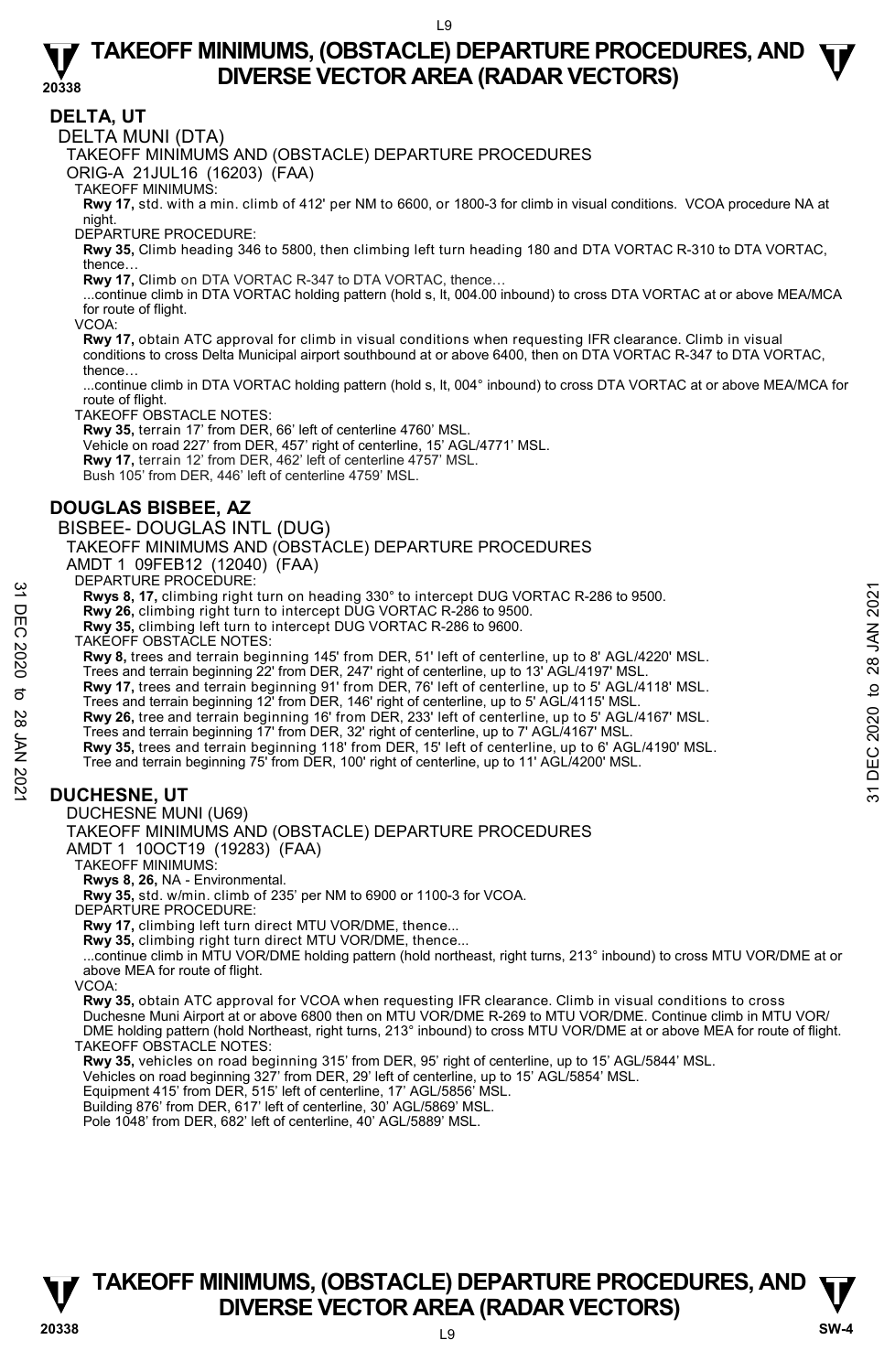**ELKO, NV**  ELKO RGNL (EKO) TAKEOFF MINIMUMS AND (OBSTACLE) DEPARTURE PROCEDURES AMDT 6 26MAY16 (16147) (FAA) TAKEOFF MINIMUMS: **Rwys 12, 30,** NA-ATC. **Rwy 6,** std. w/min. climb of 500' per NM to 7200, or 2000-3 for climb in visual conditions. **Rwy 24**, std. w/min. climb of 390' per NM to 8400, or 2000-3 for climb in visual conditions. DEPARTURE PROCEDURE: **Rwy 6**, climb heading 057° to 6500, then climbing right turn direct BQU VOR/DME, thence. . . **Rwy 24,** climb heading 237° to 6100, then climbing left turn direct BQU VOR/DME, thence. . . . . . . .Continue climb in BQU VOR/DME holding pattern (hold south, left turns, 340° inbound) to cross BQU VOR/DME at or above MEA/MCA for route of flight. VCOA: **Rwy 6, 24,** obtain ATC approval for climb in visual conditions when requesting IFR clearance. Climb in visual conditions to cross Elko Rgnl airport at or above 7000, then proceed to BQU VOR/DME and continue climb in BQU VOR/ DME holding pattern (hold south, left turns, 340° inbound) to cross BQU VOR/DME at or above MEA/MCA for route of flight. TAKEOFF OBSTACLE NOTES: **Rwy 6,** OL on ltd wsk 253' from DER, 155' right of centerline, 5095' MSL. Lt poles, beginning 277' from DER, 332' right of centerline, up to 5097' MSL. Trees, buildings, and ants on ol buildings, beginning 676' from DER, 209' right of centerline, up to 5111' MSL. Pole 765' from DER, 422' left of centerline, 5110' MSL. Ols on poles, beginning 903' from DER, 435' left of centerline, up to 5130' MSL. Trees, poles, and ols on poles, beginning 961' from DER, 130' left of centerline, up to 5207' MSL. Ant 3007' from DER, 84' right of centerline, 5165' MSL. Tree 3676' from DER, 251' right of centerline, 5191' MSL. **Rwy 24,** vehicles on road, beginning 672' from DER, 315' right of centerline, up to 5075' MSL.<br>Poles, trees beginning 1179' from DER, 171' right of centerline, up to 36' AGL/5100' MSL. Poles, beginning 1243' from DER, 663' left of centerline, up to 39' AGL/5085' MSL. Signs, beginning 1566' from DER, 714' right of centerline, up to 5128' MSL. Signs, elevators, silos beginning 2155' from DER, 437' right of centerline, up to 44' AGL/5132' MSL. **ELY, NV**  ELY AIRPORT-YELLAND FIELD (ELY) TAKEOFF MINIMUMS AND (OBSTACLE) DEPARTURE PROCEDURES AMDT 2 30JUN11 (11181) (FAA) DEPARTURE PROCEDURE: Use ELY DEPARTURE. **EUREKA, NV**  EUREKA (05U) TAKEOFF MINIMUMS AND (OBSTACLE) DEPARTURE PROCEDURES ORIG 22AUG13 (13234) (FAA) TAKEOFF MINIMUMS: **Rwy 18,** NA-Terrain. DEPARTURE PROCEDURE: use MINES (RNAV) DEPARTURE. **FALLON, NV**  FALLON MUNI (FLX) TAKEOFF MINIMUMS AND (OBSTACLE) DEPARTURE PROCEDURES AMDT 1A 20JUN19 (19171) (FAA) TAKEOFF MINIMUMS: **Rwys 13, 31,** NA - Environmental DEPARTURE PROCEDURE: Rwy 3, climbing left turn, thence. **Rwy 21,** climbing right turn, thence... ... to 9300 direct HZN VORTAC, continue climb in HZN VORTAC holding pattern (hold west, left turn 075° inbound) cross HZN VORTAC at or above 9300 before proceeding on course, continue climb to MEA or assigned altitude. TAKEOFF OBSTACLE NOTES: **Rwy 3,** sign, trees beginning 9' from DER, 37' left of centerline, up to 5' AGL/3966' MSL.<br>Tree 121' from DER, 173' right of centerline, 3966' MSL. Traverse way beginning 134' from DER, 357' right of centerline, up to 3972' MSL. Trees beginning 146' from DER, 469' left of centerline, up to 6' AGL/3969' MSL. Traverse way, tree beginning 315' from DER, 232' right of centerline, up to 3974' MSL. Tree 1068' from DER, 199' left of centerline, 37' AGL/3995' MSL. Trees beginning 1086' from DER, 208' left of centerline, up to 4002' MSL. Tree 1093' from DER, 193' right of centerline, 38' AGL/3992' MSL. Trees, pole beginning 1214' from DER, 306' left of centerline, up to 61' AGL/4018' MSL. Trees beginning 2148' from DER, 819' left of centerline, up to 4023' MSL. **CON'T** Signs, elevators, silos beginning 2133 hold beta, 437 hight of centerline, up to 44 AGBS152 MSE.<br>
THELY, NV<br>
C ELY AIRPORT-YELLAND FIELD (ELY)<br>
TAKEOFF MINIMUMS AND (OBSTACLE) DEPARTURE PROCEDURES<br>
AMDT 2 30.0UN11 (1131) (

# **TAKEOFF MINIMUMS, (OBSTACLE) DEPARTURE PROCEDURES, AND**  $\Psi$ **<br>DIVERSE VECTOR AREA (RADAR VECTORS) V**<br>
20338 DIVERSE VECTOR AREA (RADAR VECTORS) SW-4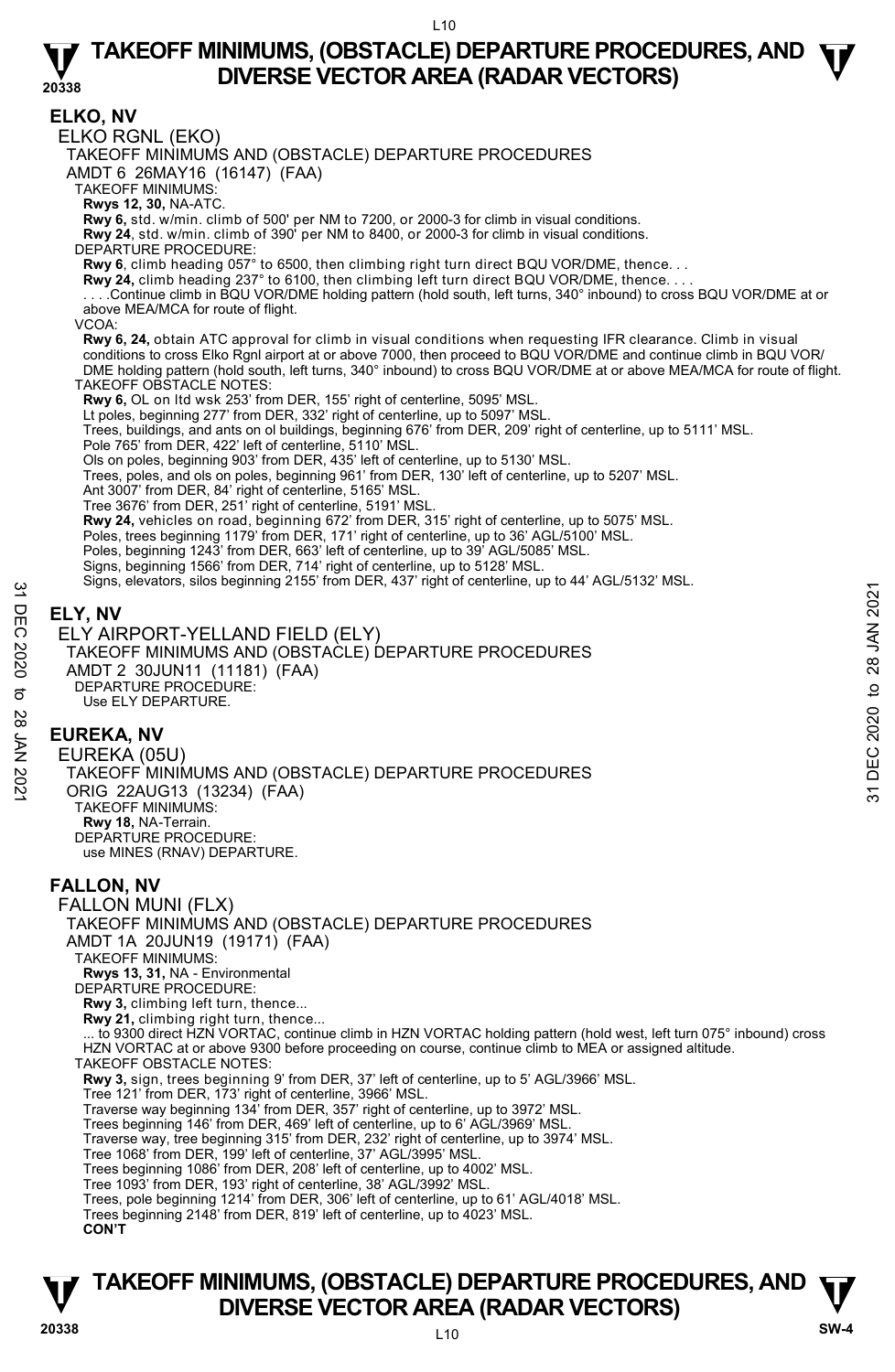## **FALLON, NV (CON'T)**

FALLON MUNI (FLX) (CON'T)

**Rwy 3 (CON'T), tree 2319' from DER, 763' left of centerline, 58' AGL/4024' MSL** 

Trees beginning 2960' from DER, 663' left of centerline, up to 97' AGL/4054' MSL.

**Rwy 21,** trees, terrain beginning 31' from DER, 150' left of centerline, up to 3969' MSL.<br>Traverse way 32' from DER, 497' right of centerline, 3981' MSL.

Pole 112' from DER, 397' right of centerline, 26' AGL/3991' MSL.

Tree 139' from DER, 401' left of centerline, 4' AGL/3970' MSL.

Poles, traverse way, vegetation, building beginning 149' from DER, 19' right of centerline, up to 36' AGL/4002' MSL.

Traverse way beginning 380' from DER, 308' left of centerline, up to 3984' MSL. Traverse way beginning 525' from DER, 22' left of centerline, up to 3985' MSL.

Tree 1286' from DER, 785' right of centerline, 48' AGL/4016' MSL.

Tree 1407' from DER, 840' right of centerline, 57' AGL/4025' MSL. Pole 1813' from DER, 798' left of centerline, 39' AGL/4013' MSL.

Tree 1896' from DER, 869' right of centerline, 76' AGL/4040' MSL.

### **FALLON NAS (VAN VOORHIS FIELD) (KNFL)**

FALLON, NV

TAKEOFF MINIMUMS AND (OBSTACLE) DEPARTURE PROCEDURES

AMDT 1 03JAN19 (19003)

TAKEOFF MINIMUMS:

**Rwys 13L/R,** diverse departures authorized 131° CW 311°, std. w/min climb rate of 245'/NM to 7200. **Rwys 31L/R,** diverse departures authorized 131° CW 083°, std. w/min climb rate of 252'/NM to 9800.

**Rwy 7,** diverse departures authorized, std. w/min climb rate of 295'/NM to 12200. **Rwy 25,** diverse departures authorized 132° CW 073°, std. w/min climb rate of 250'/NM to 12200.

### **FILLMORE, UT**

FILLMORE MUNI (FOM)

TAKEOFF MINIMUMS AND (OBSTACLE) DEPARTURE PROCEDURES

ORIG 18NOV10 (10322) (FAA)

TAKEOFF MINIMUMS:

**Rwy 4,** std. w/ min. climb of 250' per NM to 6200, or 1800-3 for climb in visual conditions. DEPARTURE PROCEDURE:

**Rwy 4,** climbing left turn to 9600 on DTA R-141 to DTA VORTAC, climb in DTA VORTAC holding pattern (South, left turns, 004° inbound) to cross DTA VORTAC at or above MEA for route of flight or for climb in visual conditions cross Fillmore Muni airport Northwest bound at or above 6600, then climb to 9600 on DTA R-146 to DTA VORTAC. Continue climb in DTA VORTAC holding pattern (South, left turns, 004° inbound) to cross DTA VORTAC at or above MEA for route of flight. **Rwy 22,** climbing right turn to 9600 on DTA R-152 to DTA VORTAC, climb in DTA VORTAC holding pattern (South, left turns, 004° inbound) to cross DTA VORTAC at or above MEA for route of flight. TAKEOFF OBSTACLE NOTES: **Rwy 4,** light 60' from DER, 393' left of centerline, 8' AGL/4987' MSL. ORIG 18NOV10 (10322) (FAA)<br>
TAKEOFF MINIMUMS:<br>
TAWA std. w/min. climb of 250' per NM to 6200, or 1800-3 for climb in visual conditions.<br>
Revy 4, std. w/min. climb of 250' per NM to 6200, or 1800-3 for climb in visual cond

Windsock 129' from DER, 301' left of centerline, 21' AGL/5000' MSL.

Rising terrain 132' from DER, 385' right of centerline, 4989' MSL. Fence beginning 138' from DER, 174' right of centerline, up to 15' AGL/4996' MSL.

Buildings beginning 259' from DER, 455' right of centerline, up to 13' AGL/5012' MSL. Beacon 311' from DER, 505' left of centerline, 52' AGL/5031' MSL.

Trees beginning 333' from DER, 242' left of centerline, up to 37' AGL/5034' MSL.

Vehicle on road beginning 472' from DER, 608' left to 1093' right of centerline, up to 35' AGL/5073' MSL.

Pole 488' from DER, 620' left of centerline, 38' AGL/5037' MSL.

Windmeter, 623' from DER, 342' left of centerline, 9' AGL/5008' MSL.

Building 873' from DER, 196' left of centerline, 17' AGL/5016' MSL.

**Rwy 22,** fence 97' from DER, 302' left of centerline, 15' AGL/4916' MSL.<br>Vehicle on road beginning 228' from DER, 398' left of centerline, up to 9' AGL/4928' MSL.

### **FLAGSTAFF, AZ**

FLAGSTAFF PULLIAM (FLG)

TAKEOFF MINIMUMS AND (OBSTACLE) DEPARTURE PROCEDURES

AMDT 2A 06FEB14 (14037) (FAA)

DEPARTURE PROCEDURE:

**Rwy 3,** turn right.

 **Rwy 21,** turn left. Aircraft departing FLG R-160 CW R-175 climb on course. All others climb southbound on FLG R-172 to 9000, then climbing left turn direct FLG VOR/DME. TAKEOFF OBSTACLE NOTES:

**Rwy 21,** trees beginning 73' from DER, left and right of centerline, up to 85' AGL/7065' MSL.

# **TAKEOFF MINIMUMS, (OBSTACLE) DEPARTURE PROCEDURES, AND**  $\Psi$ **<br>DIVERSE VECTOR AREA (RADAR VECTORS) V** DIVERSE VECTOR AREA (RADAR VECTORS) W SW-4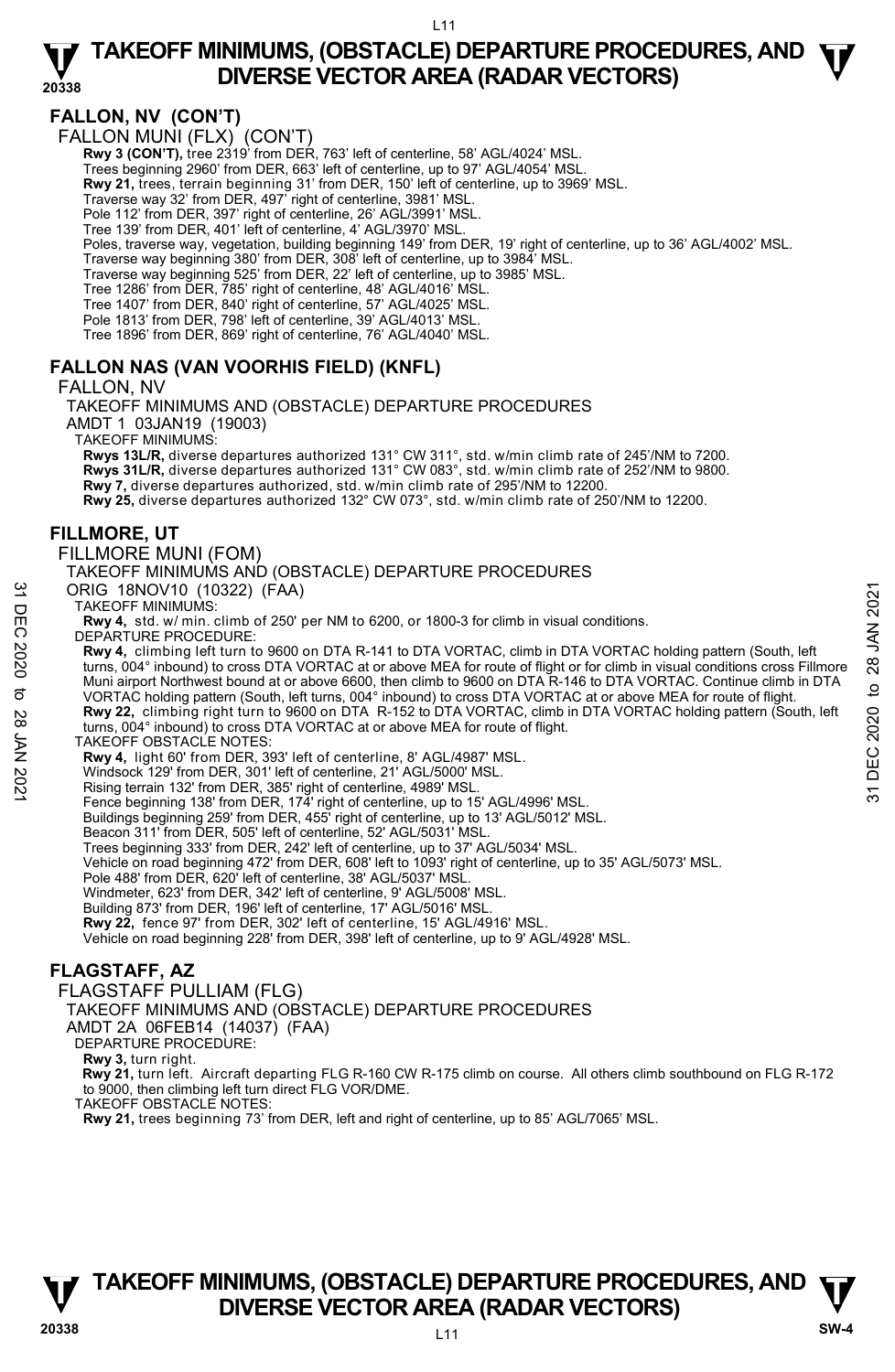### **FORT HUACHUCA SIERRA VISTA, AZ**

SIERRA VISTA MUNI-LIBBY AAF (FHU)

TAKEOFF MINIMUMS AND (OBSTACLE) DEPARTURE PROCEDURES

AMDT 4 13SEP18 (18256) (FAA)

TAKEOFF MINIMUMS:

**Rwy 21,** NA-terrain.

**Rwy 26,** std. w/min. climb of 335' per NM to 7300', or 2800-3 for VCOA

DEPARTURE PROCEDURE:

**Rwys 3, 8, 12,** climbing left turn... thence.

**Rwys 26, 30,** climbing right turn... thence. ...all aircraft, intercept FHU VOR/DME R-021 to TOMBS INT/FHU 12.76 DME, continue climb in TOMBS holding pattern (hold north, left turns, 201° inbound) to 9500 before proceeding on course.

VCOA:

**Rwy 26,** obtain ATC approval for VCOA when requesting IFR clearance. Climb in visual conditions to cross Sierra Vista Muni-Libby AAF airport at or above 7400' MSL then intercept and proceed on FHU VOR/DME R-021 to TOMBS INT/ FHU 12.76 DME. Continue climb in TOMBS holding pattern (hold north, left turns, 201° inbound) to 9500 before proceeding on course.

TAKEOFF OBSTACLE NOTES:

**Rwy 3,** trees 253' from DER, 130' left of centerline, 10' AGL/4595' MSL.

Tree 199' from DER, 271' right of centerline, 10' AGL/4595' MSL.

**Rwy 8,** reflector, 121' from DER, 174' right of centerline, 4' AGL/4603' MSL.

**Rwy 12,** terrain beginning 22' from DER, 93' right of centerline, up to 4639' MSL.

**Rwy 26,** general utility 100' from DER, 173' right of centerline, 20' AGL/4723' MSL.

General utility 101' from DER, 175' left of centerline, 26' AGL/4730' MSL.

### DIVERSE VECTOR AREA (RADAR VECTORS)

ORIG 13NOV14 (14317) (FAA)

 **Rwys 3,12,** heading as assigned by ATC.

**Rwy 8,** heading as assigned by ATC. Requires minimum climb of 300' per NM to 8600.

**Rwy 26,** heading as assigned by ATC. Requires minimum climb of 330' per NM to 8100.<br>**Rwy 30,** heading as assigned by ATC. Requires minimum climb of 330' per NM to 8700.

# **GLENDALE, AZ**

GLENDALE MUNI (GEU) TAKEOFF MINIMUMS AND (OBSTACLE) DEPARTURE PROCEDURES AMDT 2 24MAY18 (18144) (FAA) DEPARTURE PROCEDURE: Use DRAKE (RNAV) DEPARTURE. TAKEOFF OBSTACLE NOTES: **Rwy 1,** light on blast fence 4' from DER, 130' left of centerline, up to 10' AGL/1,088' MSL. Trees beginning 124' from DER, left and right of centerline, up to 30' AGL/1,104' MSL. Vehicles beginning 299' from DER, 80' right of centerline, up to 15' AGL/1,091' MSL. Poles and trees beginning 400' from DER, 197' right of centerline, up to 75' AGL/1,144' MSL. **Rwy 19,** trees beginning 281' from DER, 331' left of centerline, up to 33' AGL/1,060' MSL. Example 31 Seading as assigned by ATC. Requires minimum climb of 330' per NM to 8700.<br>
32 GLENDALE MUNI (GEU)<br>
22 GLENDALE MUNI (GEU)<br>
23 TAKEOFF MINIMUMS AND (OBSTACLE) DEPARTURE PROCEDURES<br>
32 AMDIT 2 24MAY18 (18144) (F

### **GLOBE, AZ**

SAN CARLOS APACHE (P13) TAKEOFF MINIMUMS AND (OBSTACLE) DEPARTURE PROCEDURES AMDT 2 10APR08 (08101) (FAA) DEPARTURE PROCEDURE: Úse IZTIR DEPARTURE.

# **GOODYEAR, AZ**

PHOENIX GOODYEAR (GYR) TAKEOFF MINIMUMS AND (OBSTACLE) DEPARTURE PROCEDURES AMDT 2 24MAY18 (18144) (FAA) DEPARTURE PROCEDURE: Use POTER (RNAV) DEPARTURE. TAKEOFF OBSTACLE NOTES: **Rwy 3,** poles beginning 159' from DER, 267' right of centerline, up to 47' AGL/1,015' MSL. Building 1512' from DER, 828' right of centerline, 48' AGL/1,014' MSL. Tree 1,957' from DER, 551' right of centerline, up to 49' AGL/1,019' MSL. **Rwy 21,** transmission tower 2610' from DER, 1,078' left of centerline, 125' AGL/1,047' MSL. Transmission tower 3,190' from DER, 311' left of centerline, 112' AGL/1,031' MSL. Pole 3,193' from DER, 308' left of centerline, 112' AGL/1,030' MSL.

DIVERSE VECTOR AREA (RADAR VECTORS) AMDT 1 21JUL16 (16203) (FAA)  **Rwy 3, 21,** heading as assigned by ATC.

# **TAKEOFF MINIMUMS, (OBSTACLE) DEPARTURE PROCEDURES, AND**  $\Psi$ **<br>DIVERSE VECTOR AREA (RADAR VECTORS) V** DIVERSE VECTOR AREA (RADAR VECTORS) W SW-4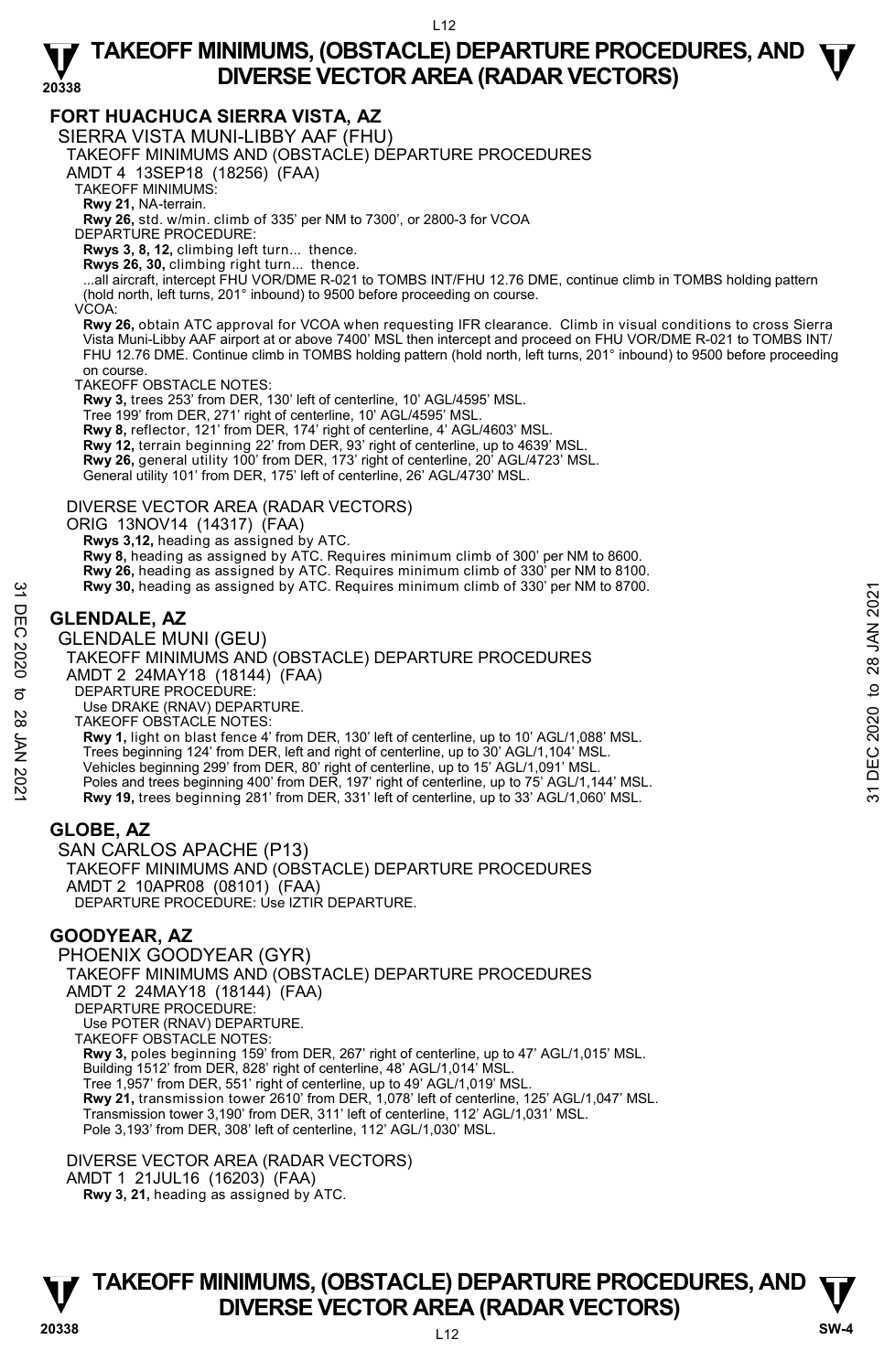### **GRAND CANYON, AZ**

GRAND CANYON NATIONAL PARK (GCN) TAKEOFF MINIMUMS AND (OBSTACLE) DEPARTURE PROCEDURES ORIG 30AUG07 (07242) (FAA) TAKEOFF MINIMUMS: **Rwy 3,** NA-environmental. DEPARTURE PROCEDURE: **Rwy 21,** use GRAND DEPARTURE.

VALLE (40G) TAKEOFF MINIMUMS AND (OBSTACLE) DEPARTURE PROCEDURES ORIG 18SEP14 (14261) (FAA) DEPARTURE PROCEDURE: **Rwy 1,** Climb on a heading between 188° CW to 091° from DER.

**Rwy 19,** climb on a heading between 170° CW to 008° from DER.

### **HAWTHORNE, NV**

HAWTHORNE INDUSTRIAL (HTH)

TAKEOFF MINIMUMS AND (OBSTACLE) DEPARTURE PROCEDURES

ORIG 14SEP17 (17257)

TAKEOFF MINIMUMS:

**Rwy 15, 33,** NA – ATC.

**Rwy 10, 28,** 4200 - 3 for VCOA.

VCOA:

**Rwy 10, 28,** obtain ATC approval for VCOA when requesting IFR clearance. climb in visual conditions to cross<br>Hawthorne Industrial airport at or above 8300 then climb to 11500 on MVA R-251 to MVA VORTAC before proceeding o course.

TAKEOFF OBSTACLE NOTES:

**Rwy 10,** ground beginning at DER, 53' right of centerline, up to 4232' MSL.

Ground 139' from DER, 39' right of centerline, 4234' MSL.

Ground 145' from DER, 387' right of centerline, 4236' MSL.

Bush 193' from DER, 480' right of centerline, 2' AGL/4238' MSL. Bush 363' from DER, 576' right of centerline, 3' AGL/4242' MSL.

Bush 557' from DER, 555' right of centerline, 1' AGL/4245' MSL.

**Rwy 28,** ground 1' from DER, 388' left of centerline, 4183' MSL. Bush 10' from DER, 488' left of centerline, 2' AGL/4185' MSL.

### **HEBER, UT**

HEBER VALLEY (HCR)

TAKEOFF MINIMUMS AND (OBSTACLE)DEPARTURE PROCEDURES Ground 139' from DER, 39' right of centerline, 4234' MSL.<br>
The Ground 145' from DER, 480' right of centerline, 2' AGL/4238' MSL.<br>
Bush 193' from DER, 480' right of centerline, 2' AGL/4242' MSL.<br>
Bush 363' from DER, 576' r

AMDT 4A 15AUG19 (19227) (FAA)

TAKEOFF MINIMUMS:

**Rwys 4, 22,** 5800-5 for VCOA. VCOA NA at night.

VCOA:

**Rwys 4, 22,** obtain ATC approval for VCOA when requesting IFR clearance. Climb in visual conditions to cross Heber Valley airport at or above 11300 before proceeding on course.

TAKEOFF OBSTACLE NOTES:

**Rwy 4,** fence abeam DER, 301' left of centerline, 16' AGL/5647' MSL.

Pole 24' from DER, 404' left of centerline, up to 33' AGL/5659' MSL.

Bush 23' from DER, 61' left of centerline, up to 5639' MSL.

Terrain 109' from DER, 428' right of centerline, 5642' MSL.

Multiple poles, tree, beginning 200' from DER, 269' left of centerline, up to 36' AGL/5666' MSL.

Tree, fence beginning 252' from DER, 249' right of centerline, up to 5659' MSL.

Pole 319' from DER, 404' left of centerline, up to 5670' MSL.

Tree, pole beginning 662' from DER, 404' left of centerline, up to 5681' MSL.

Tree, sign, pole beginning 710' from DER, 281' left of centerline, up to 5682' MSL.

Building beginning 1066' from DER, 42' right of centerline, up to 5674' MSL.

Tree, pole beginning 1120' from DER, 181' right of centerline, up to 5689' MSL. Tree, pole beginning 1281' from DER, 278' right of centerline, up to 5690' MSL.

Trees beginning 1773' from DER, 238' left of centerline, up to 5689' MSL.

Tree, pole beginning 1901' from DER, 399' right of centerline, up to 5708' MSL.

Tree 1909' from DER, 498' left of centerline, 5692' MSL.

**Rwy 22,** pole abeam DER, 292' right of centerline, 16' AGL/5592' MSL.

Fence, vegetation, terrain 13' from DER, 225' left of centerline, up to 9' AGL/5597' MSL.

Trees beginning 608' from DER, 384' right of centerline, up to 5611' MSL. Pole 829' from DER, 474' left of centerline, 22' AGL/5605' MSL.

Pole 988' from DER, 634' left of centerline, up to 33' AGL/5617' MSL.

Tree 1672' from DER, 777' left of centerline, 5628' MSL.

Terrain beginning 1.1 NM from DER, 1752' left of centerline, up to 5964' MSL.

Tree 1.3 NM from DER, 2420' left of centerline, 5821' MSL.

Terrain, trees beginning 1.4 NM from DER, 1124' left of centerline, up to 6128' MSL.

Terrain, trees beginning 1.5 NM from DER, 372' left of centerline, up to 6411' MSL.

# **TAKEOFF MINIMUMS, (OBSTACLE) DEPARTURE PROCEDURES, AND**  $\Psi$ **<br>DIVERSE VECTOR AREA (RADAR VECTORS) DIVERSE VECTOR AREA (RADAR VECTORS) 20338 SW-4**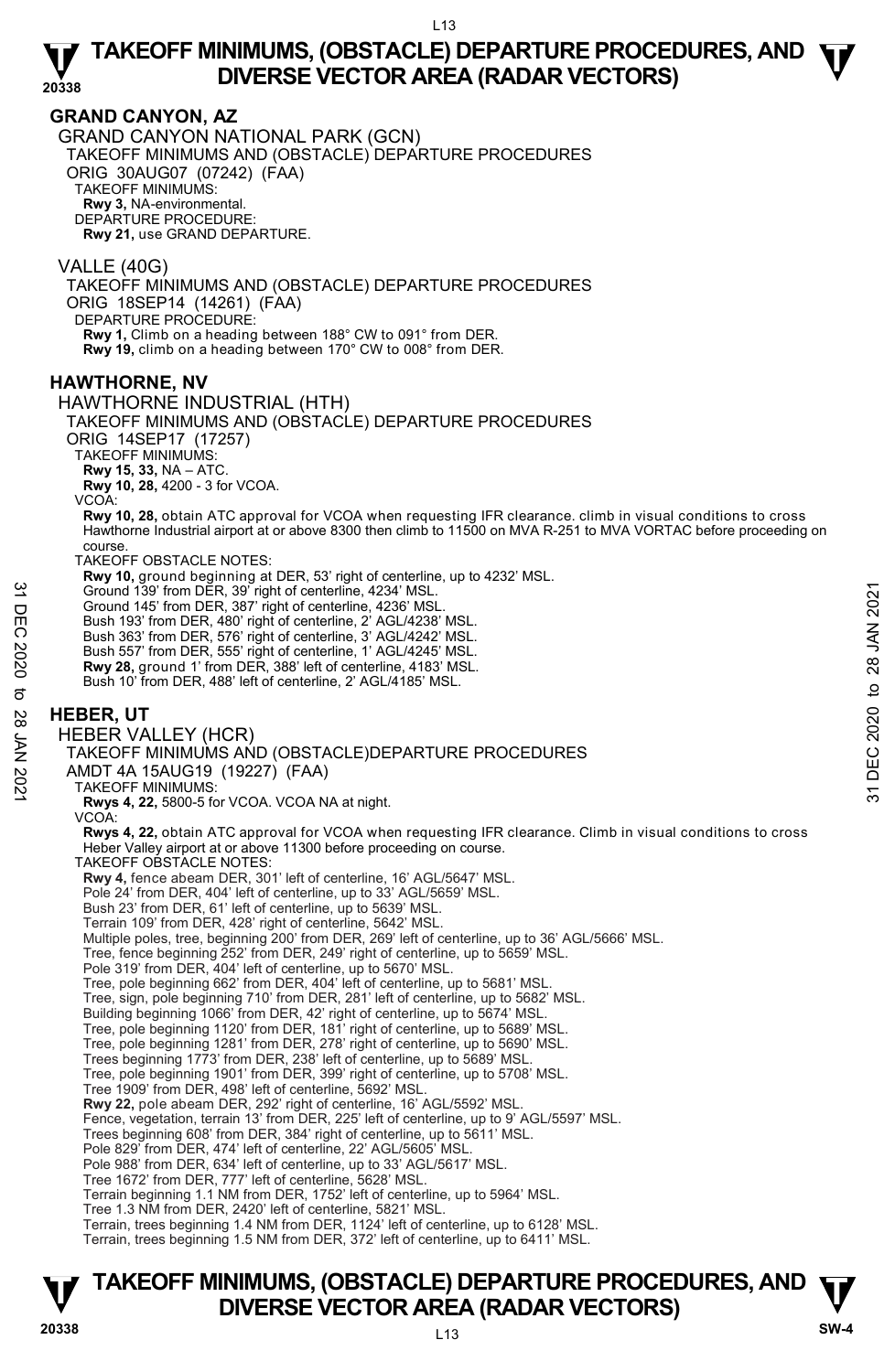## **HILL AFB (KHIF)**

OGDEN, UT

TAKEOFF MINIMUMS AND (OBSTACLE) DEPARTURE PROCEDURES

Diverse departures not authorized, use radar vectors or published Departure Procedures (DP) for obstacle avoidance.

## **HUNTINGTON, UT**

HUNTINGTON MUNI (69V)

TAKEOFF MINIMUMS AND (OBSTACLE) DEPARTURE PROCEDURES

AMDT 2B 19JUL18 (18200) (FAA)

TAKEOFF MINIMUMS:

**Rwys 12, 18, 26, 30, 36,** NA-Environmental.

DEPARTURE PROCEDURE:

**Rwy 8,** climbing left turn direct PUC VOR/DME... ...continue climb in PUC VOR/DME holding pattern (hold south, RT, 009° inbound) to MEA for direction of flight.

TAKEOFF OBSTACLE NOTES:

**Rwy 8,** tree 2663' from DER, 922' left of centerline, 40' AGL/5979' MSL.

### **KANAB, UT**

### KANAB MUNI (KNB)

TAKEOFF MINIMUMS AND (OBSTACLE) DEPARTURE PROCEDURES

AMDT 3 11FEB10 (10042) (FAA)

TAKEOFF MINIMUMS:

**Rwy 1,** std. with min. climb of 742' per NM to 6600, or 1100-3 with min. climb of 535' per NM to 6900, or 2400-3 for climb in visual conditions.

DEPARTURE PROCEDURE:

**Rwy 19,** climb heading 171° to 6800 before turning.

**Rwy 1,** climb heading 006° to 6100 before turning, or for climb in visual conditions, cross Kanab Muni airport at or above 7100 before proceeding on course.

TAKEOFF OBSTACLE NOTES:

**Rwy 1,** vent on building 554' from DER, 370' left of centerline, 16' AGL/4884' MSL. Trees beginning 1138' from DER, 302' left of centerline, up to 100' AGL/5939' MSL.

- Rising terrain and trees beginning 1.68 NM from DER, 247' right of centerline, up to 100' AGL/5239' MSL. **EVALUATE 1999 12020**<br> **EVALUATE 1999 11:38** From DER, 370' left of centerline, 16' AGL/4884' MSL.<br>
Trees beginning 11:38 from DER, 202' left of centerline, up to 100' AGL/5239' MSL.<br>
Rising terrain and trees beginning 1.
	- Rising terrain and trees beginning 1.76 NM from DER, 766' left of centerline, up to 100' AGL/5599' MSL.<br>Rising terrain beginning 3.5 NM from DER, left and right of centerline, up to 6359' MSL.

**Rwy 19,** trees beginning 271' from DER, 506' right of centerline, up to 100' AGL/4899' MSL.

# **KINGMAN, AZ**

KINGMAN (IGM)

TAKEOFF MINIMUMS AND (OBSTACLE) DEPARTURE PROCEDURES

AMDT 1A 16JUL20 (20198) (FAA)

TAKEOFF MINIMUMS:

**Rwys 3, 35,** 800-1 or std. w/min. climb of 210' per NM to 7000.

**Rwys 17, 21,** NA. DEPARTURE PROCEDURE:

Climb northbound on IGM R-010 until reaching 6000; reverse course to the left and continue climb to 9000 direct to IGM. If unable to cross IGM at 9000 continue climb in IGM holding pattern (SW, left turns, 027° inbound). TAKEOFF OBSTACLE NOTES:

**Rwy 3,** terrain and vegetation beginning 171' from DER, 264' right of centerline, up to 3402' MSL. **Rwy 35,** terrain beginning 32' from DER, 172' right of centerline, up to 3363' MSL. Fence 306' from DER, 392' right of centerline, 6' AGL/3368' MSL.

Traverse way 441' from DER, 274' right of centerline, up to 15' AGL/3372' MSL.

# **LAGUNA AAF (LGF)**

YUMA PROVING GROUND, AZ

TAKEOFF MINIMUMS AND (OBSTACLE) DEPARTURE PROCEDURES

04SEP03 (03247)

TAKEOFF MINIMUMS:

**Rwy 6, 18, 36,** turn right, climb to 3600 direct BZA VORTAC.

**Rwy 24,** climb to 3600 direct to BZA VORTAC.

TAKEOFF OBSTACLE NOTES:

**Rwy 18,** 386' (6' AGL) windsock, 818' from DER, 194' left of centerline.

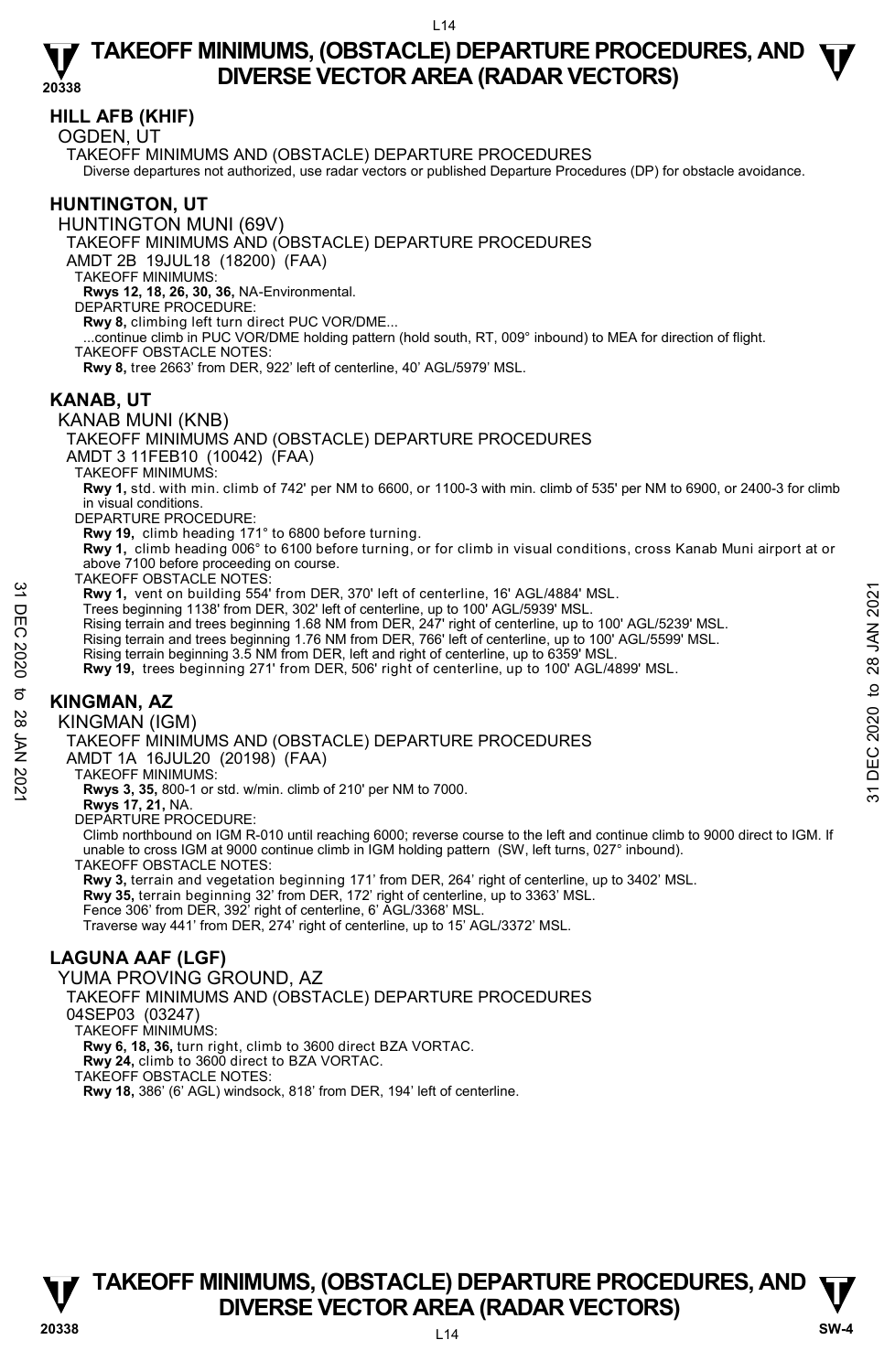**LAKE HAVASU CITY, AZ** 

LAKE HAVASU CITY (HII)

TAKEOFF MINIMUMS AND (OBSTACLE) DEPARTURE PROCEDURES

AMDT 2 31MAY12 (12152) (FAA)

TAKEOFF MINIMUMS:

**Rwy 14,** std. w/min. climb of 465' per NM to 4800, or 1500-3 for climb in visual conditions.

**Rwy 32,** 600-1¾ w/min. climb of 492' per NM to 1100, or 1500-3 for climb in visual conditions.

DEPARTURE PROCEDURE:

**Rwy 14,** climbing right turn heading 300° to intercept EED VORTAC R-155 to EED VORTAC, continue climb in EED VORTAC holding pattern (East, right turns, 257° inbound) to cross EED VORTAC at or above 6100 before proceeding on course or ...

 **Rwy 32,** climbing left turn heading 290° to intercept EED VORTAC R-155 to EED VORTAC, continue climb in EED VORTAC holding pattern (East, right turns, 257° inbound) to cross EED VORTAC at or above 6100 before proceeding on course or.

 **Rwys 14, 32**, ... For climb in visual conditions: cross Lake Havasu City airport northwest bound at or above 2300, then Intercept EED VORTAC R-138 to EED VORTAC, continue climb in EED VORTAC holding pattern (East, right turns 257° inbound) to cross EED VORTAC at or above 6100 before proceeding on course. When executing VCOA, notify ATC prior to departure.

TAKEOFF OBSTACLE NOTES:

**Rwy 14,** pole 3327' from DER, 46' right of centerline, 107' AGL/868' MSL.

Poles 3468' from DER, 195' left of centerline, up to 107' AGL/890' MSL.

Trees/bushes 976' from DER, 380' left of centerline, up to 46' AGL/829' MSL.

Terrain 143' from DER, 346' left of centerline, up to 804' MSL.

**Rwy 32,** trees 1544' from DER, 416' right of centerline, up to 44' AGL/793' MSL.

## **LAS VEGAS, NV**

### HENDERSON EXECUTIVE (HND)

TAKEOFF MINIMUMS AND (OBSTACLE) DEPARTURE PROCEDURES

AMDT 1 22JUN17 (17173) (FAA)

TAKEOFF MINIMUMS:

**Rwys 17L/R,** standard with minimum climb of 491' per NM to 6000 or 2800-2¾ for VCOA.

- **Rwys 35L/R,** standard with minimum climb of 312' per NM to 4700 or 2800-2¾ for VCOA.
- DEPARTURE PROCEDURE:
- **Rwys 17L/R,** climbing right turn on LAS R-157 to LAS VORTAC before proceeding on course.
- **Rwys 35 L/R,** climbing right turn on BLD R-257 to BLD VORTAC before proceeding on course.

VCOA:

**All Runways,** obtain ATC approval for VCOA when requesting IFR clearance. Climb in visual conditions to cross Henderson Executive airport eastbound at or above 5100, then proceed on BLD R-249 TO BLD VORTAC before proceeding on course. 1 AKEOFF MINIMUMISMS:<br>
The Revys 35L/R, standard with minimum climb of 491' per NM to 6000 or 2800-2% for VCOA.<br>
The Revys 35L/R, standard with minimum climb of 312' per NM to 4700 or 2800-2% for VCOA.<br>
DEPARTURE PROCEDUR

TAKEOFF OBSTACLE NOTES:

**Rwy 17L,** terrain beginning 2427' from DER, 18' left of centerline, 2552' MSL.

Poles beginning 4256' from DER, 678' right of centerline, up to 2598' MSL.

**Rwy 17R,** bush 134' from DER, 314' right of centerline, 2498' MSL.

Fence 629' from DER, 75' right of centerline, 2510' MSL.

Terrain 928' from DER, 717' left of centerline, 2552' MSL.

Tank 1096' from DER, 311' right of centerline, 2533' MSL.

Vehicles on road beginning 1149' from DER, crossing centerline, up to 1159' MSL. Poles beginning 2756' from DER, from 400' left to 698' right of centerline, up to 2764' MSL.

### MCCARRAN INTL (LAS)

### TAKEOFF MINIMUMS AND (OBSTACLE) DEPARTURE PROCEDURES

AMDT 8 17AUG17 (17229) (FAA)

### TAKEOFF MINIMUMS:

**Rwy 1L,** 300-1 or std. w/min. climb of 269' per NM to 2300.

**Rwy 19L,** std. w/min. climb of 256' per NM to 3400.

**Rwy 19R,** std. w/min. climb of 242' per NM to 3400. **Rwy 26L,** 300-2¼ or std. w/min. climb of 214' per NM to 2400.

**Rwy 26R,** 400-2½ or std. w/min. climb of 270' per NM to 2400.

DEPARTURE PROCEDURE:

**Rwys 1L/R,** Climbing right turn direct BLD VORTAC before proceeding on course. **Rwys 8L/R,** Climb heading 079° to 3700, then climbing right turn direct BLD VORTAC before proceeding on course. **Rwys 19L/R,** Climb heading 194° to 2800, then climbing left turn heading 120° and BLD R-257 to BLD VORTAC before proceeding on course.

**Rwys 26L/R,** Climb heading 259° to 2800, then climbing right turn direct BLD VORTAC before proceeding on course. TAKEOFF OBSTACLE NOTES:

**Rwy 1L,** REIL 23' from DER, 153' left of centerline, 3' AGL/2090' MSL.

Sign 1037' from DER, 695' left of centerline, 41' AGL/2125' MSL.

Building 1556' from DER, 552' left of centerline, 2129' MSL.

Building 1779' from DER, 649' left of centerline, 2147' MSL.

Buildings beginning 1907' from DER, 186' left of centerline, up to 2150' MSL. Buildings beginning 1977' from DER, 214' left of centerline, up to 2150' MSL.

**CON'T**

# **TAKEOFF MINIMUMS, (OBSTACLE) DEPARTURE PROCEDURES, AND**  $\Psi$ **<br>DIVERSE VECTOR AREA (RADAR VECTORS) DIVERSE VECTOR AREA (RADAR VECTORS) 20338 SW-4**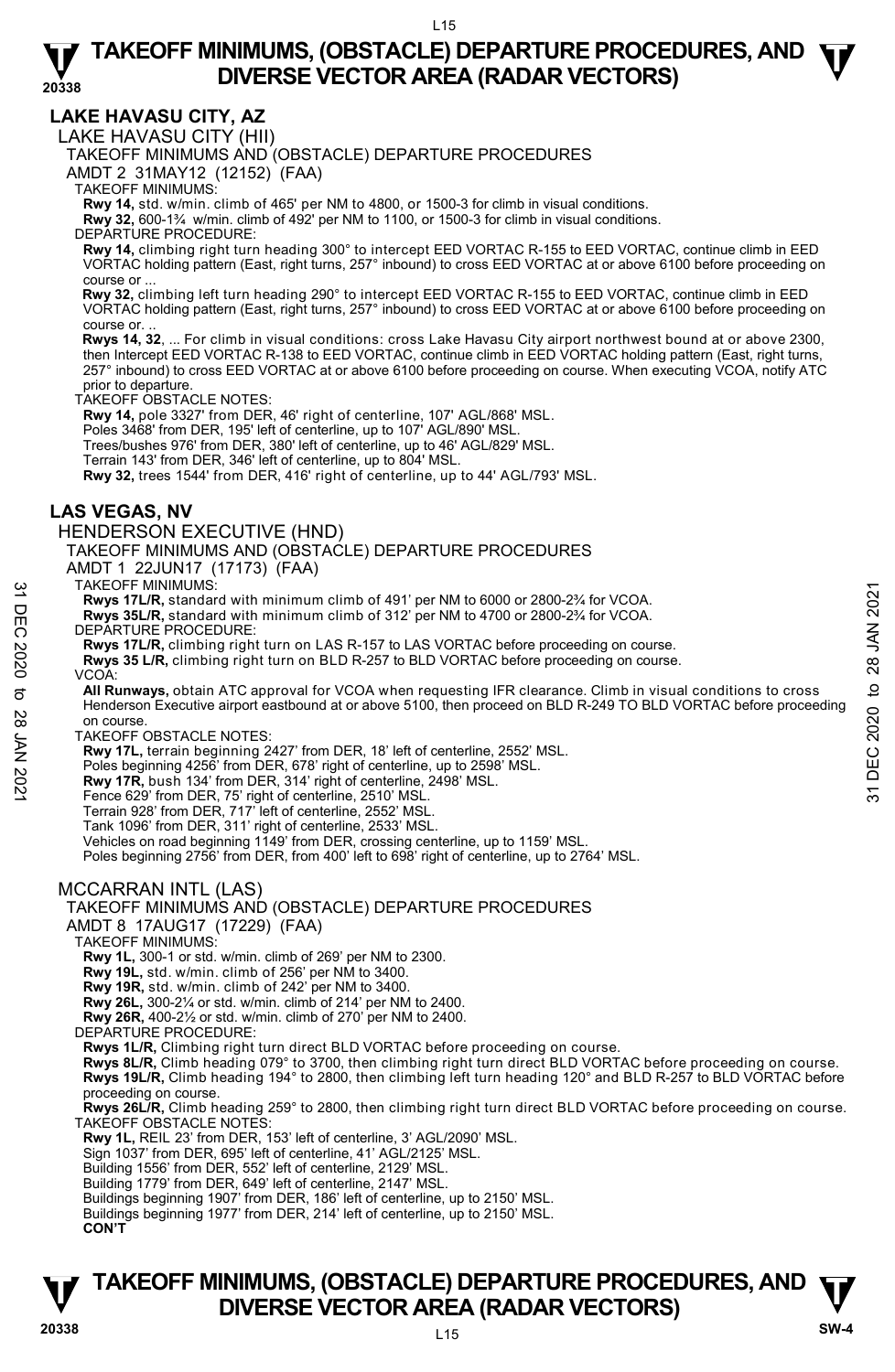**20338 LAS VEGAS, NV (CON'T)**  MCCARRAN INTL (LAS) **(CON'T) Rwy 1L (CON'T),** buildings beginning 2095' from DER, 275' left of centerline, up to 83' AGL/2153' MSL.<br>Buildings beginning 3953' from DER, 1397' left of centerline, up to 162' AGL/2226' MSL. Building 4126' from DER, 1090' left of centerline, 2229' MSL. Building 4542' from DER, 1400' left of centerline, 183' AGL/2240' MSL. Building 4604' from DER, 1367' left of centerline, 186' AGL/2243' MSL. **Rwy 1R,** building 609' from DER, 538' right of centerline, 28' AGL/2095' MSL. Sign 1336' from DER, 447' right of centerline, 60' AGL/2122' MSL. **Rwy 8L,** pole 744' from DER, 442' right of centerline, 30' AGL/2057' MSL. Tree 758' from DER, 168' right of centerline, 2068' MSL. Tree 767' from DER, 589' left of centerline, 2060' MSL. Tree 850' from DER, 184' left of centerline, 2067' MSL. Trees beginning 886' from DER, 371' right of centerline, up to 2074' MSL. **Rwy 8R,** tower 1457' from DER, 848' right of centerline, 64' AGL/2097' MSL. Rwy 19L, railroad, pole beginning 952<sup>'</sup> from DER, 322' left of centerline, up to 2215' MSL. Railroad 1043' from DER, 178' left of centerline, 2218' MSL. Railroad, pole beginning 1122' from DER, 19' left of centerline, up to 2219' MSL. Railroad 1166' from DER, 75' right of centerline, 2220' MSL. Railroad 1219' from DER, 235' right of centerline, 2222' MSL. Railroad 1230' from DER, 281' right of centerline, 2223' MSL. Pole 1234' from DER, 178' left of centerline, 2221' MSL. Railroad 1241' from DER, 351' right of centerline, 2224' MSL. Railroad 1246' from DER, 489' right of centerline, 2225' MSL. Railroad, pole beginning 1247' from DER, 11' right of centerline, up to 2226' MSL. Poles, tree, vehicles on road, sign, parking lot beginning 1392' from DER, 115' right of centerline, up to 36' AGL/2238' MSL. Tree, pole beginning 1410' from DER, 9' left of centerline, up to 2232' MSL. Tree 1819' from DER, 124' left of centerline, 2236' MSL. Pole, tree, vehicles on road beginning 1824' from DER, 9' right of centerline, up to 34' AGL/2242' MSL. Pole 1933' from DER, 623' right of centerline, 34' AGL/2243' MSL. Pole, tree beginning 1936' from DER, 55' right of centerline, up to 36' AGL/2245' MSL. Pole, tree, parking lot beginning 2036' from DER, 386' right of centerline, up to 35' AGL/2246' MSL. Pole, parking lot, tree, vehicles on road beginning 2133' from DER, 183' right of centerline, up to 36' AGL/2247' MSL. Sign, tree, parking lot, vehicles on road, pole, building beginning 2179' from DER, 27' right of centerline, up to 2256' MSL.<br>Pole 2229' from DER, 578' left of centerline, 2238' MSL. Poles beginning 2332' from DER, 583' left of centerline, up to 2240' MSL. Sign, tree, pole, parking lot, building beginning 2381' from DER, 53' right of centerline, up to 41' AGL/2257' MSL.<br>Building, tree, pole beginning 2466' from DER, 591' right of centerline, up to 38' AGL/2258' MSL. Building, tree, poles, utility box beginning 2505' from DER, 157' right of centerline, up to 38' AGL/2259' MSL. Pole, building beginning 2738' from DER, 20' left of centerline, up to 2251' MSL. Building, tree beginning 2739' from DER, 1134' right of centerline, up to 57' AGL/2279' MSL. Building, tree beginning 2766' from DER, 869' right of centerline, up to 57' AGL/2280' MSL. Building, tree beginning 2822' from DER, 1006' right of centerline, up to 58' AGL/2281' MSL. Buildings, tree, poles beginning 2861' from DER, 665' right of centerline, up to 59' AGL/2282' MSL.<br>Buildings, pole beginning 3418' from DER, 884' right of centerline, up to 61' AGL/2284' MSL. Building, pole beginning 3515' from DER, 424' right of centerline, up to 59' AGL/2287' MSL. Sign 5292' from DER, 1688' right of centerline, 55' AGL/2309' MSL. Building, pole beginning 5596' from DER, 1758' left of centerline, up to 110' AGL/2334' MSL. Communication tower 5717' from DER, 781' right of centerline, 80' AGL/2327' MSL. Building 2 NM from DER, 2897' left of centerline, 236' AGL/2491' MSL. Buildings beginning 2 NM from DER, 2936' left of centerline, up to 241' AGL/2494' MSL. **Rwy 19R,** ground 60' from DER, 475' right of centerline, 2186' MSL. Ground 151' from DER, 529' right of centerline, 2190' MSL. Building 194' from DER, 444' right of centerline, 9' AGL/2199' MS NAVAID 262' from DER, 408' right of centerline, 14' AGL/2206' MSL. Vehicles on road, ground, control box beginning 348' from DER, 42' right of centerline, up to 2208' MSL. Pole, vehicles on road beginning 503' from DER, 434' right of centerline, up to 2218' MSL Pole, sign, vehicles on road, flag pole, fence beginning 592' from DER, 277' right of centerline, up to 37' AGL/2234' MSL.<br>Signs, parking lot, vehicles on road, building, pole, tree beginning 844' from DER, 266' right of c AGL/2240' MSL. Tower, fence, vehicles on road, sign beginning 961' from DER, 175' right of centerline, up to 41' AGL/2243' MSL. T-L tower, vehicles on road, railroad, pole, railroad crossing signal control box, parking lot beginning 1132' from DER, 8' right of centerline, up to 47' AGL/2249' MSL. Railroad 1219' from DER, 701' left of centerline, 2222' MSL. Railroad 1230' from DER, 656' left of centerline, 2223' MSL. Railroad 1240' from DER, 585' left of centerline, 2224' MSL. Railroad 1246' from DER, 448' left of centerline, 2225' MSL. Railroad, pole beginning 1247' from DER, 76' left of centerline, up to 2226' MSL.<br>Poles, tree, vehicles on road, sign beginning 1392' from DER, 15' left of centerline, up to 36' AGL/2238' MSL. Poles, tree, parking lot, building beginning 1726' from DER, 11' right of centerline, up to 2254' MSL. Pole, tree beginning 1823' from DER, 78' left of centerline, up to 34' AGL/2242' MSL. Pole 1933' from DER, 313' left of centerline, 34' AGL/2243' MSL. **CON'T** Pole, tree, parking lot beginning 2036' from DER, 386' right of centerline, up to 35' AGL/2246' MSL.<br>
Pole, parking lot, tree, vehicles on road beginning 2139' from DER, 27' right of centerline, up to 36' AGL/2247' MSL.<br>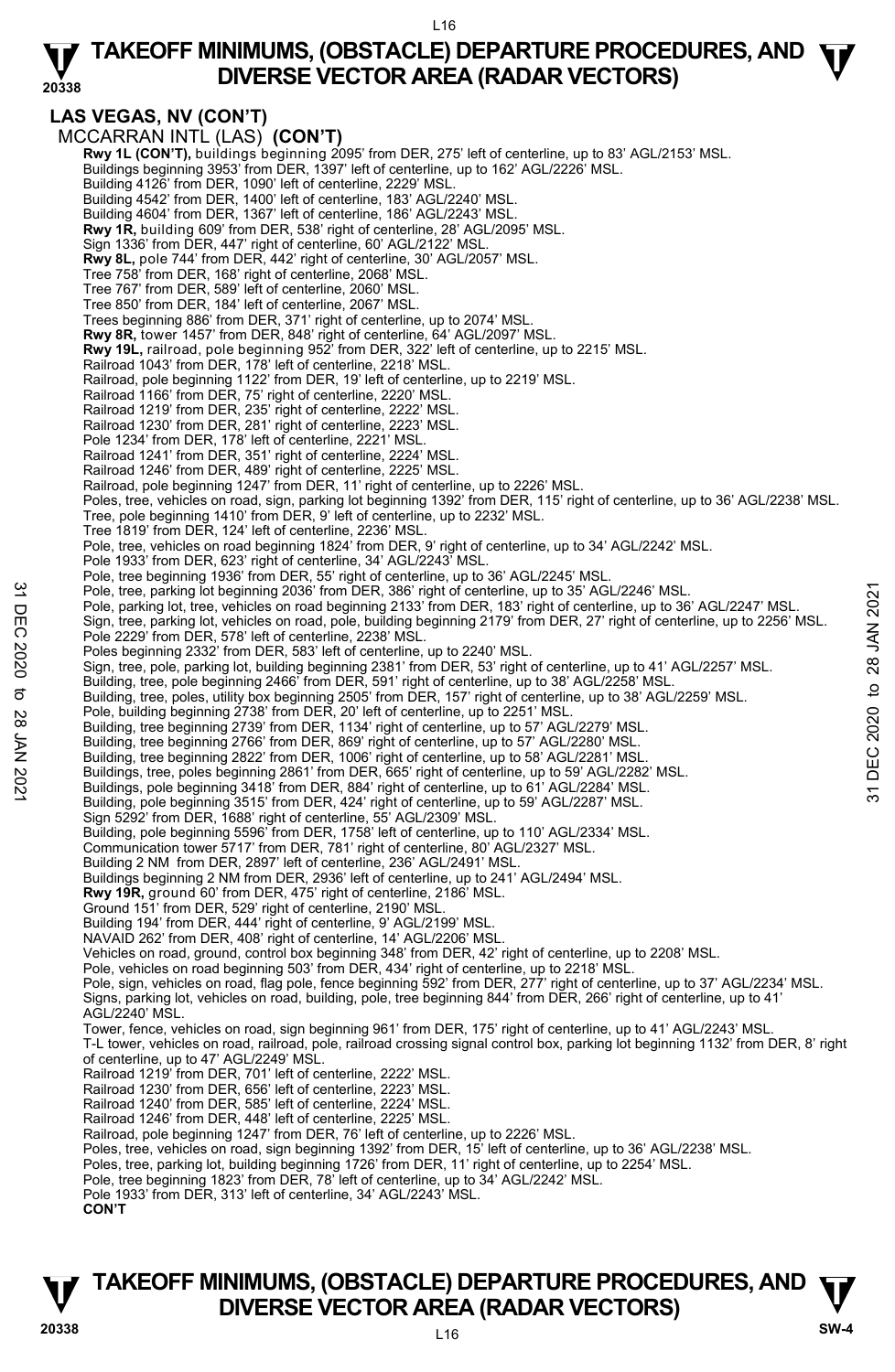### L17

### **20338 TAKEOFF MINIMUMS, (OBSTACLE) DEPARTURE PROCEDURES, AND**  $\Psi$ **DIVERSE VECTOR AREA (RADAR VECTORS)**

## **LAS VEGAS, NV (CON'T)**

MCCARRAN INTL (LAS) (CON'T) **Rwy 19R (CON'T),** pole, tree beginning 1935' from DER, 12' left of centerline, up to 36' AGL/2245' MSL.<br>Pole, tree beginning 2036' from DER, 5' left of centerline, up to 35' AGL/2246' MSL. Poles, building, tree beginning 2043' from DER, 221' right of centerline, up to 2255' MSL. Pole, tree beginning 2133' from DER, 19' left of centerline, up to 36' AGL/2247' MSL Tree, poles, sign, building beginning 2146' from DER, 14' right of centerline, up to 2259' MSL. Pole, building, tree beginning 2234' from DER, 12' left of centerline, up to 35' AGL/2249' MSL. Pole, tree beginning 2335' from DER, 88' left of centerline, up to 36' AGL/2250' MSL. Sign, tree, poles, building beginning 2381' from DER, 37' left of centerline, up to 41' AGL/2257' MSL.<br>Pole, buildings, tree beginning 2496' from DER, 5' right of centerline, up to 2274' MSL. Building beginning 2739' from DER, 196' right of centerline, up to 57' AGL/2279' MSL. Building, tree beginning 2766' from DER, 73' right of centerline, up to 57' AGL/2280' MSL.<br>Building beginning 2767' from DER, 44' left of centerline, up to 36' AGL/2258' MSL. Building, tree beginning 2822' from DER, 68' right of centerline, up to 58' AGL/2281' MSL. Building, tree beginning 2861' from DER, 126' right of centerline, up to 59' AGL/2282' MSL. Buildings, tree beginning 2893' from DER, 6' right of centerline, up to 2288' MSL. Building beginning 2895' from DER, 2' left of centerline, up to 39' AGL/2262' MSL. Buildings, tree building beginning 3032' from DER, 301' right of centerline, up to 61' AGL/2290' MSL. Buildings, tree, pole beginning 3076' from DER, 58' right of centerline, up to 61' AGL/2291' MSL. Buildings, sign, poles beginning 3459' from DER, 287' right of centerline, up to 74' AGL/2302' MSL. Building 3495' from DER, 53' left of centerline, 52' AGL/2278' MSL. Communication tower 5717' from DER, 156' left of centerline, 80' AGL/2327' MSL. **Rwy 26L,** building 1002' from DER, 250' left of centerline, 6' AGL/2183' MSL. Railroad, pole beginning 1857' from DER, 793' left of centerline, up to 2215' MSL. Railroad 2068' from DER, 796' left of centerline, 2218' MSL. Pole, railroad beginning 2148' from DER, 800' left of centerline, up to 2221' MSL. Tree, railroad beginning 2376' from DER, 780' left of centerline, up to 2232' MSL. Tree, railroad beginning 2528' from DER, 751' left of centerline, up to 2233' MSL. Pole 2861' from DER, 811' left of centerline, 36' AGL/2238' MSL Pole 3167' from DER, 1144' left of centerline, 34' AGL/2242' MSL. Pole 3171' from DER, 1091' left of centerline, 34' AGL/2243' MSL. Pole 3313' from DER, 1200' left of centerline, 35' AGL/2246' MSL. Sign, T-L tower beginning 3672' from DER, 145' left of centerline, up to 2256' MSL. Pole, building beginning 4223' from DER, 1389' left of centerline, up to 2274' MSL. Building 4554' from DER, 1593' left of centerline, 2277' MSL. Building 4687' from DER, 1685' left of centerline, 53' AGL/2279' MSL. Building 4719' from DER, 1754' left of centerline, 61' AGL/2290' MSL. Building 4954' from DER, 1694' left of centerline, 61' AGL/2291' MSL. Transmission tower 5469' from DER, 1056' left of centerline, 2297' MSL. Pole 5879' from DER, 1519' left of centerline, 2309' MSL. Pole 6019' from DER, 2022' right of centerline, 101' AGL/2309' MSL. Pole 1 NM from DER, 1720' left of centerline, 46' AGL/2311' MSL. Pole 1 NM from DER, 1922' left of centerline, 45' AGL/2311' MSL. Tower 1.1 NM from DER, 1843' left of centerline, 80' AGL/2332' MSL. Pole 1.8 NM from DER, 1817' left of centerline, 131' AGL/2435' MSL. NAVAIDs, building beginning 533' from DER, 367' left of centerline, up to 14' AGL/2206' MSL. NAVAIDs beginning 533' from DER, on centerline, up to 5' AGL/2195' MSL. Vehicles on road beginning 666' from DER, crossing left and right of centerline, up to 2208' MSL. Pole 785' from DER, 592' left of centerline, 2218' MSL. Pole, tree beginning 786' from DER, 8' left of centerline, up to 2220' MSL. Trees beginning 821' from DER, 49' right of centerline, up to 25' AGL/2214' MSL. Pole, sign, tree, building beginning 873' from DER, 347' left of centerline, up to 37' AGL/2234' MSL. Trees beginning 952' from DER, 48' right of centerline, up to 2233' MSL. Pole, tree, railroad beginning 1093' from DER, 531' left of centerline, up to 38' AGL/2237' MSL. Trees beginning 1559' from DER, 555' right of centerline, up to 2259' MSL. Tree, building, railroad beginning 1812' from DER, 191' left of centerline, up to 2246' MSL. Building 2501' from DER, 881' left of centerline, 2254' MSL. Poles beginning 3002' from DER, 543' left of centerline, up to 44' AGL/2271' MSL. Poles beginning 3005' from DER, 743' left of centerline, up to 48' AGL/2277' MSL. Pole 3116' from DER, 1022' right of centerline, 101' AGL/2309' MSL. Sign 3339' from DER, 278' left of centerline, up to 2286' MSL. Communication tower 4521' from DER, 704' right of centerline, 2332' MSL. Sign 1.3 NM from DER, 2649' left of centerline, 80' AGL/2384' MSL. Pole 1.5 NM from DER, 2801' left of centerline, 100' AGL/2444' MSL. Pole 1.6 NM from DER, 2832' left of centerline, up to 100' AGL/2455' MSL. Pole, communication tower beginning 1.7 NM from DER, 2068' left of centerline, up to 100' AGL/2463' MSL. Pole 1.7 NM from DER, 2845' left of centerline, 135' AGL/2469' MSL. Transmission tower 2.1 NM from DER, 3453' left of centerline, 134' AGL/2490' MSL. Pole 3171' from DER, 1091' left of centerline, 34' AGL/2243' MSL.<br>
Pole 3313' from DER, 1200' left of centerline, 35' AGL/2243' MSL.<br>
Sign, T-L tower beginning 3672' from DER, 145' left of centerline, up to 2256' MSL.<br>
Po

# **TAKEOFF MINIMUMS, (OBSTACLE) DEPARTURE PROCEDURES, AND**  $\Psi$ **<br>DIVERSE VECTOR AREA (RADAR VECTORS) DIVERSE VECTOR AREA (RADAR VECTORS) 20338 SW-4**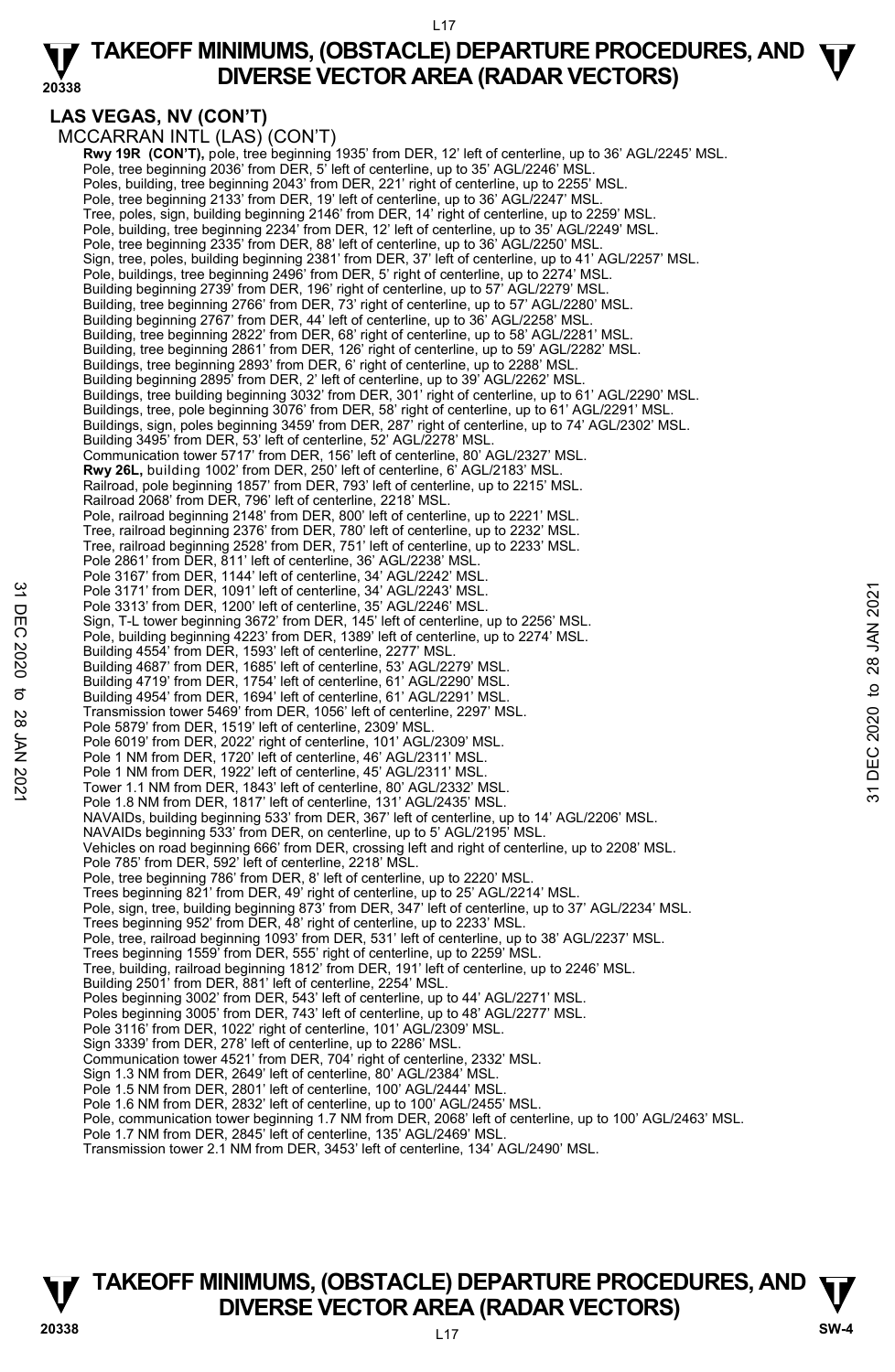# **LAS VEGAS, NV (CON'T)**

NORTH LAS VEGAS (VGT) TAKEOFF MINIMUMS AND (OBSTACLE) DEPARTURE PROCEDURES AMDT 3A 08NOV18 (18312) (FAA) DEPARTURE PROCEDURE: Use BOULDER CITY DEPARTURE. TAKEOFF OBSTACLE NOTES: **Rwy 7,** tower 1.1 NM from DER, 1044' right of centerline, 252' AGL/2348' MSL. **Rwy 12R,** multiple towers 1.0 NM from DER, 850' right of centerline, up to 267' AGL/2368' MSL.<br>Tower 1.2 NM from DER, 1355' right of centerline, 270' AGL/2367' MSL. Power lines 1122' from DER, 764' right of centerline, traversing to the southeast out to 2345' from DER, 510' right of centerline, 106' AGL/2344' MSL. **Rwy 12L,** light pole 254' from DER, 462' right of centerline, 36' AGL/2159' MSL. Trucks on road 255' from DER, 502' right of centerline, 15' AGL/2155' MSL. Power line 1289' from DER, 663' right of centerline traversing to the Northeast out to 1576' from DER, 716' left of centerline, up to 129' AGL/2226' MSL.<br>Multiple towers 5045' from DER,1551' right of centerline, 267' AGL/2368' MSL. **Rwy 25,** light pole, 1447' from DER, 21' right of centerline, 35' AGL/2255' MSL. **Rwy 30L,** signs, building, light pole beginning 1692' from DER, 236' left of centerline, up to 49' AGL/2271' MSL. Multiple trees beginning 1785' from DER, 78' right of centerline, up to 57' AGL/2296' MSL. Tree, multiple towers/antennas beginning 2745' from DER, 511' left of centerline, up to 84' AGL/2397' MSL. **Rwy 30R,** antenna tower 4639' from DER, 1736' left of centerline, 84' AGL/2327' MSL. Anemometer 552' from DER, 570' left of centerline, 34' AGL/2216' MSL. Vent on building 1632' from DER, 566' right of centerline, 58' AGL/2240' MSL. Antenna on hanger 2012' from DER, 195' right of centerline, 61' AGL/2247' MSL. **LOGAN, UT**  LOGAN-CACHE (LGU) TAKEOFF MINIMUMS AND (OBSTACLE) DEPARTURE PROCEDURES AMDT 8 17DEC09 (09351) (FAA) TAKEOFF MINIMUMS: **Rwys 10, 28,** NA-obstacles. DEPARTURE PROCEDURE: **Rwys 17, 35,** use ORNEY DEPARTURE. **LOVELOCK, NV**  DERBY FIELD (LOL) TAKEOFF MINIMUMS AND (OBSTACLE) DEPARTURE PROCEDURES AMDT 1 03JAN19 (19003) (FAA) TAKEOFF MINIMUMS: **Rwy 2,** std. w/min. climb of 415' per NM to 8200 or 3200-3 for climb in visual conditions. **Rwys 8, 20,** std. w/min. climb of 340' per NM to 8200 or 3200-3 for climb in visual conditions. **Rwy 26,** std. w/min. climb of 400' per NM to 8200 or 3200-3 for climb in visual conditions. DEPARTURE PROCEDURE: Rwy 2, climb to 6500 then climbing left turn direct LLC VORTAC, thence **Rwys 8, 20, 26,** climb to 5700 then climbing left turn direct LLC VORTAC, thence... ...Climb in LLC VORTAC holding pattern (north, left turn, 169° inbound) to depart LLC VORTAC at or above 8800, continue climb on course to MEA or assigned altitude. VCOA: Obtain ATC approval for VCOA when requesting IFR clearance. Climb in visual conditions to cross Derby Field Airport at or above 7000 before proceeding on course. TAKEOFF OBSTACLE NOTES: **Rwy 2,** vegetation 13' from DER, 141' right of centerline, 3908' MSL. Sign 17' from DER, 199' left of centerline, 2' AGL/3909' MSL. Vegetation 54' from DER, 155' right of centerline, 3909' MSL. Tree 80' from DER, 347' right of centerline, 3912' MSL. **Rwy 8,** vegetation beginning 56' from DER, 172' left of centerline, up to 3910' MSL. Vegetation 147' from DER, 376' left of centerline, 3911' MSL. **EXECUT MINIMUMS**<br> **EXECUTED CONSIDERED AND CONSIDERED AND CONSIDERED ASSAULT OF THE PROCEDURE.**<br> **S1 DOVELOCK, NV**<br>
DERBY FIELD (LOL)<br> **S1 DOVELOCK, NV**<br>
DERBY FIELD (LOL)<br> **S1 TAKEOFF MINIMUMS** AND (OBSTACLE) DEPARTURE

**Rwy 20,** vegetation beginning 47' from DER, 112' left of centerline, up to 3910' MSL.<br>**Rwy 26,** terrain 15' from DER, 170' right of centerline, 3905' MSL.

Vegetation 67' from DER, 239' left of centerline, 3906' MSL.

Tree 258' from DER, 531' left of centerline, 3917' MSL

# L18 **TAKEOFF MINIMUMS, (OBSTACLE) DEPARTURE PROCEDURES, AND**  $\Psi$ **<br>DIVERSE VECTOR AREA (RADAR VECTORS) V** DIVERSE VECTOR AREA (RADAR VECTORS) W SW-4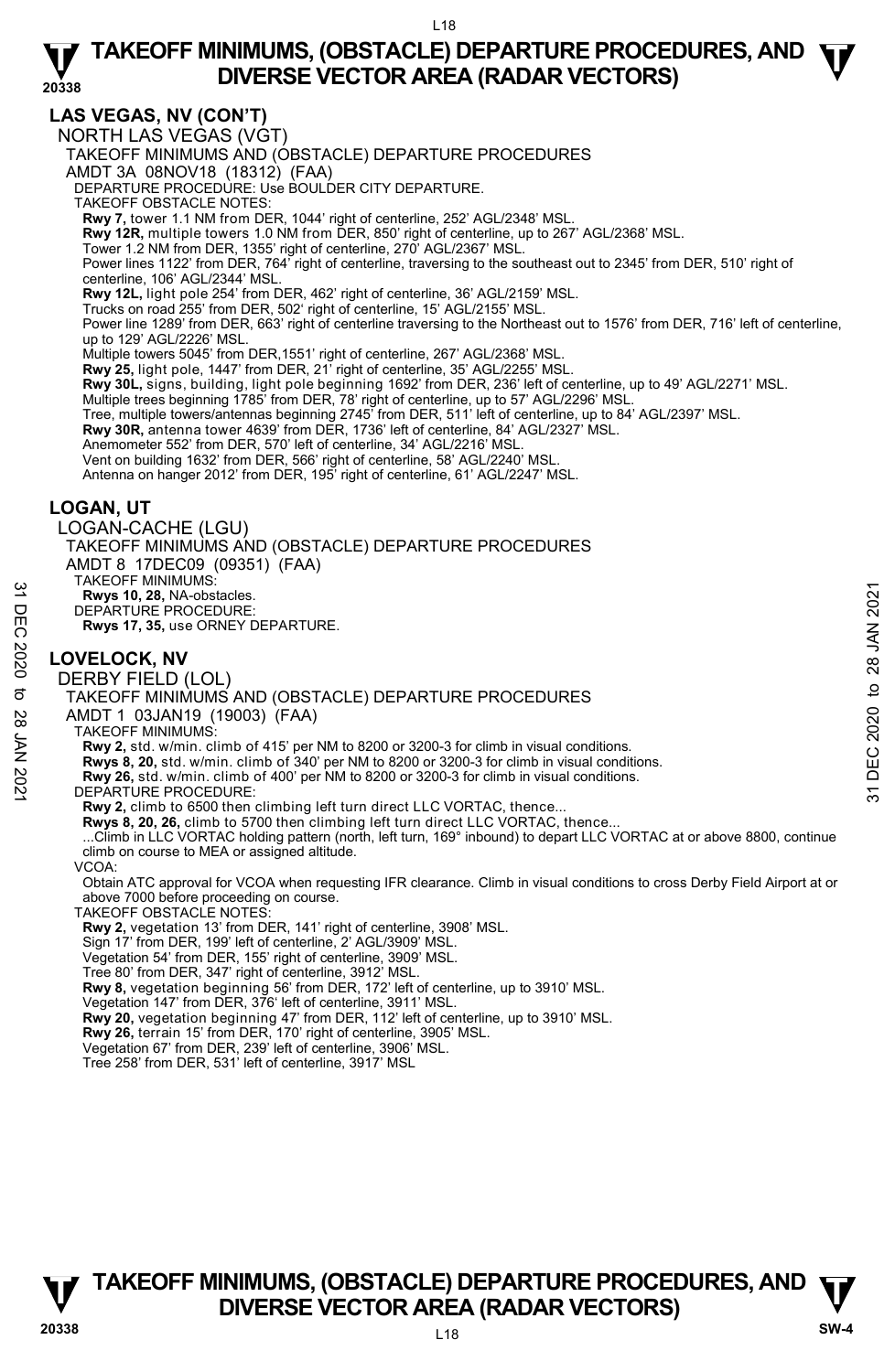# **LUKE AFB (KLUF)**

GLENDALE, AZ

TAKEOFF MINIMUMS AND (OBSTACLE) DEPARTURE PROCEDURES AMDT 4 09JAN14 (14009) DEPARTURE PROCEDURE: **Rwy 3L, 3R,** Climb heading 030° to LUF 4 DME, then climbing left turn on a heading between 320° CW to 360° from DER. Expect RADAR vectors on course from Luke RAPCON. **Rwy 21L, 21R,** Climb heading 210° to LUF 8 DME, then climb on a heading between 180° CW to 222° from DER. Expect RADAR vectors on course from Luke RAPCON. TAKEOFF OBSTACLE NOTES: **Rwy 3L,** Taxiing aircraft, 19' AGL/1123' MSL, 1221' from DER, 782' left of centerline. Taxiing aircraft, 19' AGL/1123' MSL, 1407' from DER, 609' left of centerline. **Rwy 21L,** Taxiing aircraft, 38' AGL/1117' MSL, 1428' from DER, 774' left of centerline. **MANTI, UT**  MANTI-EPHRAIM (41U)

TAKEOFF MINIMUMS AND (OBSTACLE) DEPARTURE PROCEDURES ORIG 22JUN17 (17173) (FAA) DEPARTURE PROCEDURE **Rwy 3,** Use YMONT DEPARTURE. **Rwy 21,** Use WUXOT DEPARTURE.

# **MARANA, AZ**

MARANA RGNL(AVQ) TAKEOFF MINIMUMS AND (OBSTACLE) DEPARTURE PROCEDURES ORIG-A 22AUG13 (13234) (FAA) TAKEOFF MINIMUMS: **Rwys 3, 12,** N/A-Obstacles DEPARTURE PROCEDURE: **Rwy 21,** climb to 6500 via heading 360° and TUS R-308 to TOTEC INT/TUS 57 DME, then as filed. **y 30,** climb to 6500 via heading 303° intercept TUS R-308 above 3500, to TOTEC INT/TUS 57 DME, then as filed. TAKEOFF OBSTACLE NOTES: **Rwy 21,** road 53' from DER, 413' left of centerline, 15' AGL/2035' MSL. Tree 800' from DER, 695' left of centerline, 32' AGL/2043' MSL. Multiple trees and poles beginning 518' from DER, 190' right of centerline, up to 38' AGL/2049' MSL. **Rwy 30,** multiple trees beginning 148' from DER, 275' right of centerline, up to 19' AGL/2020' MSL. Exercise and policial and TUS R-308 to TOTEC INT/TUS 57 DME, then as filed.<br>
The Rwy 30, climb to 6500 via heading 303° intercept TUS R-308 above 3500, to TOTEC INT/TUS 57 DME, then as filed.<br>
TAKEOFF OBSTACLE NOTES.<br>
THE

# **MESA, AZ**

FALCON FIELD (FFZ) TAKEOFF MINIMUMS AND (OBSTACLE) DEPARTURE PROCEDURES AMDT 4 29JUL10 (10210) (FAA)

DEPARTURE PROCEDURE:

use MESA DEPARTURE.

DIVERSE VECTOR AREA (RADAR VECTORS) AMDT 1 07JAN16 (16007) (FAA)  **Rwy 4L,** Heading as assigned by ATC; requires minimum climb of 480' per NM to 3800. **Rwy 4R,** Heading as assigned by ATC; requires minimum climb of 500' per NM to 3700. **Rwy 22L/R,** Heading as assigned by ATC.

# **MESQUITE, NV**

MESQUITE (67L)

TAKEOFF MINIMUMS AND (OBSTACLE) DEPARTURE PROCEDURES

ORIG 13SEP18 (18256) (FAA)

TAKEOFF MINIMUMS:

**Rwy 2,** 300-2¼ or std. w/min. climb of 455' per NM to 2300.

DEPARTURE PROCEDURE:

**Rwy 2,** climb heading 018° to 2400 then climbing left turn direct MMM VORTAC, continue climb-in hold (hold S, left turn, 015° inbound) to 11000 before proceeding on course.

**Rwy 20,** climbing right turn direct MMM VORTAC, continue climb-in hold (hold S, left turn 015° inbound) to 11000 before proceeding on course.

TAKEOFF OBSTACLE NOTES:

**Rwy 2,** terrain beginning 41' from DER, 227' left of centerline, up to 1992' MSL.

Terrain beginning 83' from DER, 456' right of centerline, up to 2000' MSL.

Fence, terrain beginning 190' from DER, 211' right of centerline, up to 3' AGL/2005' MSL.

Terrain beginning 197' from DER, 213' left of centerline, up to 2006' MSL.

Terrain beginning 295' from DER, 222' right of centerline, up to 2006' MSL.<br>Terrain beginning 365' from DER, 225' left of centerline, up to 2019' MSL.

Fence beginning 491' from DER, 238' right of centerline, up to 3' AGL/2014' MSL.

Terrain 783' from DER, 496' left of centerline, 2026' MSL.

**CON'T**

# **TAKEOFF MINIMUMS, (OBSTACLE) DEPARTURE PROCEDURES, AND**  $\Psi$ **<br>DIVERSE VECTOR AREA (RADAR VECTORS) V**<br>
20338 DIVERSE VECTOR AREA (RADAR VECTORS) **W**<br>
20338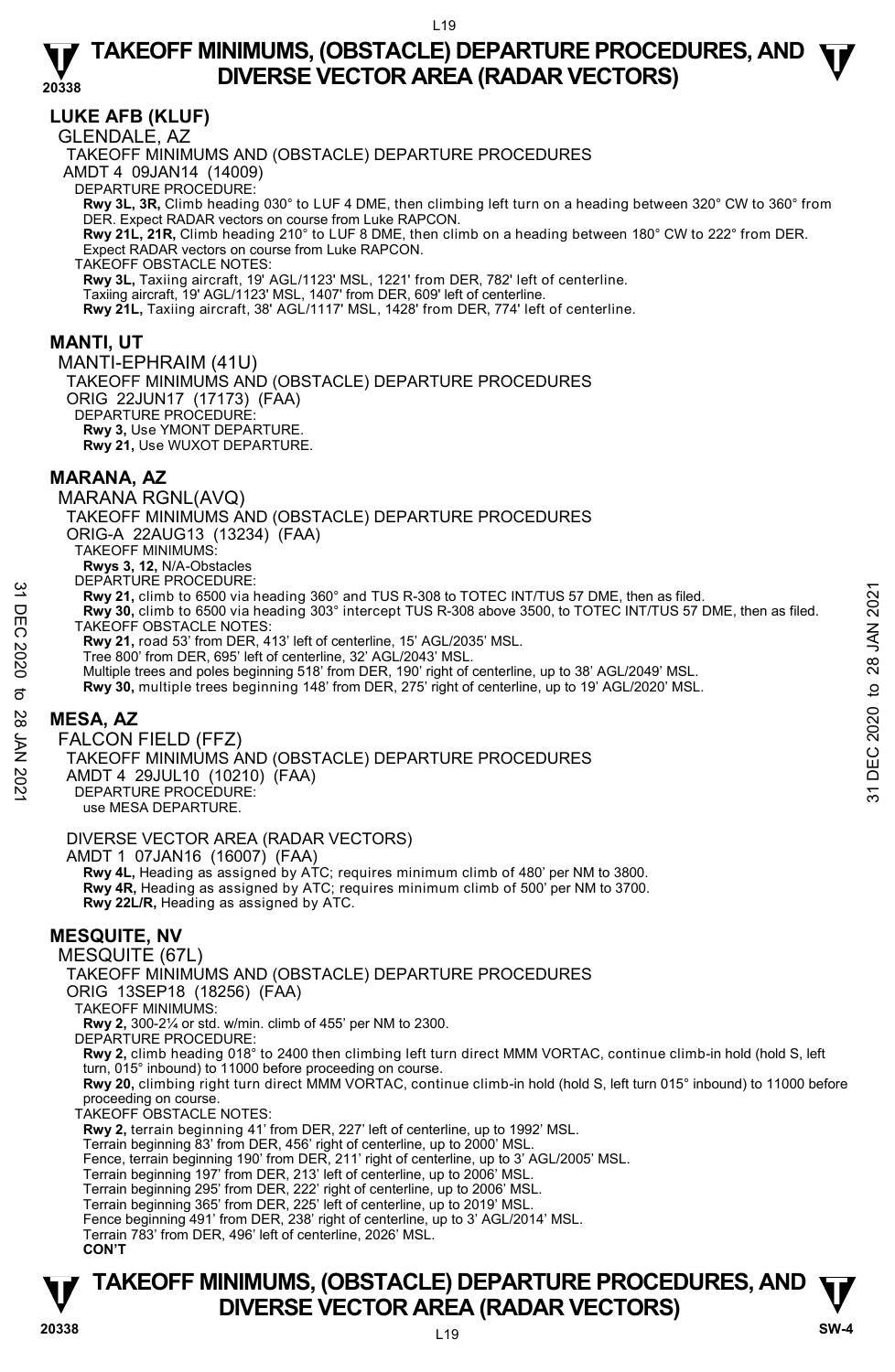**20338** 

# **MESQUITE, NV (CON'T)**

MESQUITE (67L) (CON'T)

**Rwy 2 (CON'T)**, terrain beginning 846' from DER, 254' left of centerline, up to 2031' MSL.<br>Terrain, fence beginning 971' from DER, 272' left of centerline, up to 2036' MSL. Terrain, fence beginning 1176' from DER, 269' left of centerline, up to 2038' MSL. Terrain beginning 1289' from DER, 411' left of centerline, up to 2043' MSL. Terrain beginning 1426' from DER, 647' left of centerline, up to 2048' MSL. Terrain beginning 2059' from DER, 909' left of centerline, up to 2059' MSL. Terrain 2960' from DER, 1201' left of centerline, 2065' MSL. Terrain beginning 3160' from DER, 139' right of centerline, up to 2098' MSL. Terrain beginning 3268' from DER, 73' right of centerline, up to 2119' MSL. Terrain beginning 3317' from DER, 334' left of centerline, up to 2084' MSL. Terrain beginning 3424' from DER, 674' right of centerline, up to 2139' MSL. Terrain 3429' from DER, 459' right of centerline, 2149' MSL. Terrain beginning 3434' from DER, 109' left of centerline, up to 2102' MSL. Terrain 3460' from DER, 387' right of centerline, 2152' MSL. Terrain, vegetation beginning 3484' from DER, 10' right of centerline, up to 2156' MSL. Terrain 3794' from DER, 751' left of centerline, 2110' MSL. Terrain beginning 3794' from DER, 163' left of centerline, up to 2118' MSL. Terrain beginning 3903' from DER, 952' left of centerline, up to 2122' MSL. Terrain, vegetation beginning 3911' from DER, 119' left of centerline, up to 2199' MSL. Terrain, vegetation beginning 4387' from DER, 10' left of centerline, up to 2204' MSL. Terrain 1.5 NM from DER, 2409' left of centerline, 2216' MSL. Vegetation 1.5 NM from DER, 2758' left of centerline, 2231' MSL. Terrain beginning 1.5 NM from DER, 2618' left of centerline, up to 2257' MSL. Terrain beginning 1.5 NM from DER, 2769' left of centerline, up to 2259' MSL. Terrain 1.7 NM from DER, 3138' left of centerline, 2244' MSL. **Rwy 20,** lighting 1' from DER, 46' left of centerline, 2' AGL/1876' MSL. Lighting 3' from DER, 89' right of centerline, 2' AGL/1876' MSL. Traverse way 4' from DER, 355' right of centerline, 1878' MSL. Transmission line 453' from DER, 308' left of centerline, 70' AGL/1888' MSL.

# **MICHAEL AAF (KDPG),**

DUGWAY PROVING GROUND, UT

TAKEOFF MINIMUMS AND (OBSTACLE) DEPARTURE PROCEDURES

AMDT 2 23AUG12 (12236)

DEPARTURE PROCEDURES:

**Rwy 12,** Climb heading 122° to 5700, then climbing right turn on a heading between 202° CW to 302° to 10,000 before proceeding on course. **31 DIGHAEL AAF (KDPG),**<br>
TO DUGWAY PROVING GROUND, UT<br>
TAKEOFF MINIMUMS AND (OBSTACLE) DEPARTURE PROCEDURES<br>
AMDT 2 23AUG12 (12236)<br>
AMDT 2 23AUG12 (12236)<br>
DEPARTURE PROCEDURES:<br>
Revy 12, Climb heading 122<sup>2</sup> to 5700, t

**Rwy 30,** Climbing left turn on a heading between 267° CW to 300° to 10,000 before proceeding on course.

# **MILFORD, UT**

MILFORD MUNI/BEN AND JUDY BRISCOE FIELD (MLF)

TAKEOFF MINIMUMS AND (OBSTACLE) DEPARTURE PROCEDURES

AMDT 2 05APR12 (12096) (FAA)

TAKEOFF MINIMUMS:

**Rwy 34**, std. w/min. climb of 487' per NM to 6500 or 1500-3 for climb in visual conditions.

DEPARTURE PROCEDURE:

**Rwy 16,** climb direct MLF VORTAC, thence ...

... Aircraft departing on V235 or V21 southbound proceed on course.

... All other aircraft climb to 11000 on MLF VORTAC R-168, then right turn direct MLF VORTAC. Continue climb-in-hold,

right turns, 348° inbound to cross MLF VORTAC at or above MEA/MCA for route of flight. **Rwy 34,** climbing left turn to intercept MLF VORTAC R-310 to MLF VORTAC, thence...

... Aircraft departing on V235 or V21 southbound; proceed on course .

 ... All other aircraft, climb-in-hold, MLF VORTAC, right turns, 348° inbound to cross MLF VORTAC at or above MEA/MCA for Route of flight.

 ... or climb in visual conditions to cross Milford Muni/Ben and Judy Briscoe Field airport southbound at or above 6400, then climb on MLF VORTAC R-345 to MLF VORTAC. Aircraft departing on V235 and V21 southbound; proceed on course. All other aircraft climb to 11000 on MLF VORTAC R-168, then, right turn direct MLF VORTAC. Continue climb in- hold, right turns, 348° inbound to cross MLF VORTAC at or above MEA/MCA for route of flight.

TAKEOFF OBSTACLE NOTES:

**Rwy 16,** trees beginning 440' from DER, 332' right of centerline, up to 100' AGL/5159' MSL.

Trees beginning 4912' from DER, 1451' right of centerline, up to 100' AGL/5179' MSL.

**Rwy 34,** vehicles on roadway 231' from DER, across centerline, up to 15' AGL/5054' MSL.

Trees beginning 3177' from DER, 508' left of centerline, up to 100' AGL/5119' MSL.

# **TAKEOFF MINIMUMS, (OBSTACLE) DEPARTURE PROCEDURES, AND**  $\Psi$ **<br>DIVERSE VECTOR AREA (RADAR VECTORS) V** DIVERSE VECTOR AREA (RADAR VECTORS) W SW-4 **SW-4**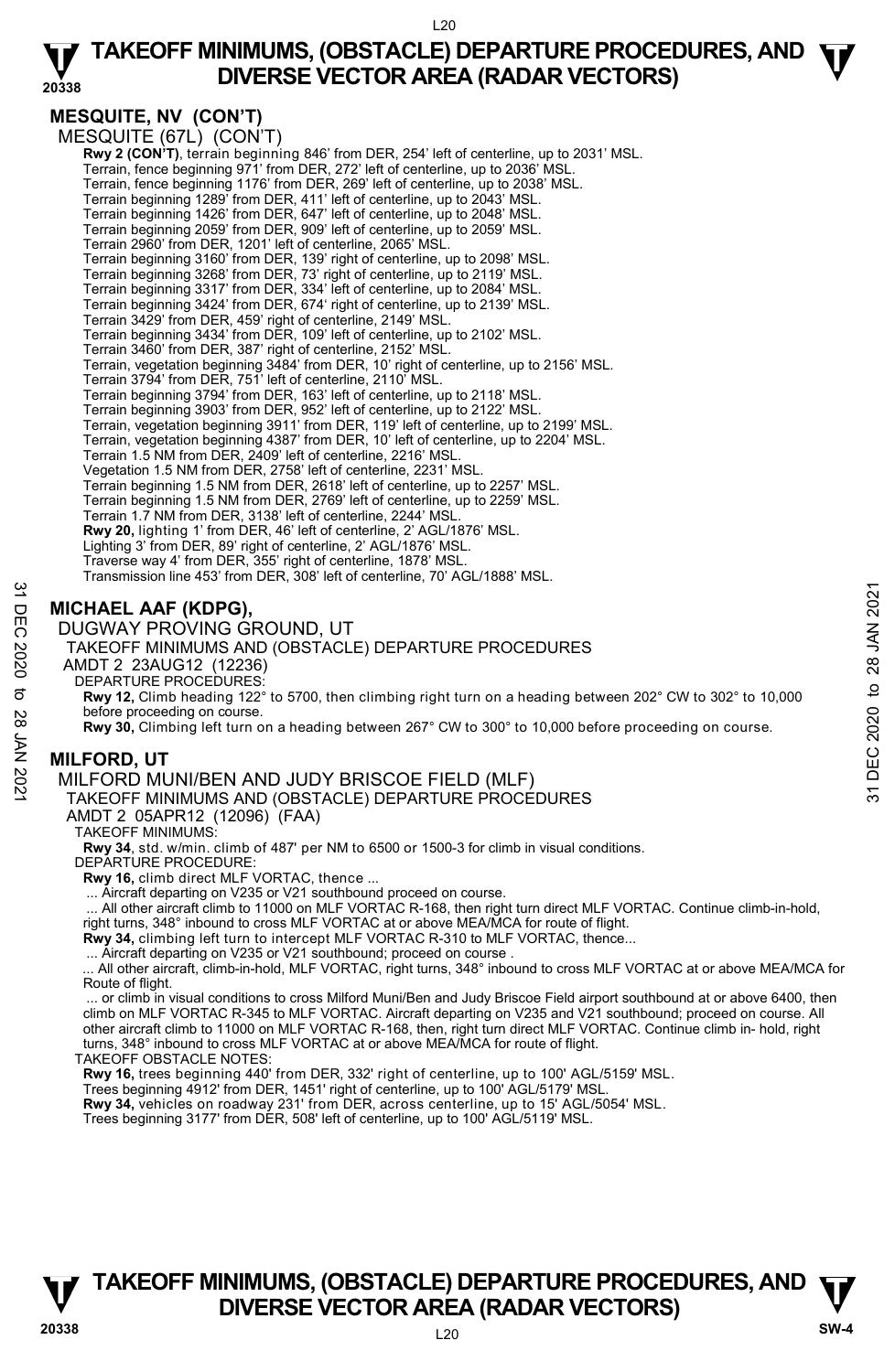**MINDEN, NV**  MINDEN-TAHOE (MEV) TAKEOFF MINIMUMS AND (OBSTACLE) DEPARTURE PROCEDURES AMDT 2 15DEC11 (11349) (FAA) TAKEOFF MINIMUMS: **Rwys 12, 16, 30,** NA - Obstacles. DEPARTURE PROCEDURE: **Rwy 34,** use MINDEN (RNAV) DEPARTURE.

### **MOAB, UT**

CANYONLANDS FIELD (CNY) TAKEOFF MINIMUMS AND (OBSTACLE) DEPARTURE PROCEDURES AMDT 4 03JAN19 (19003) (FAA) TAKEOFF MINIMUMS: **Rwys 15, 33,** NA - Runway Surface. **Rwy 3,** std. w/min. climb of 405' per NM to 6100 or 5000-3 for VCOA. **Rwy 21,** std. w/min. climb of 456' per NM to 6100 or 5000-3 for VCOA. DEPARTURE PROCEDURE: **Rwy 3,** climbing left turn to 6700 on OAB R-298, thence... **Rwy 21,** climbing right turn to 6700 on OAB R-298, thence... ...Climbing right turn to 10000 direct OAB VOR/DME. Continue climb in holding to 10000 at OAB VOR/DME (northwest, left turn, 118° inbound) before proceeding on course. VCOA: **Rwys 3, 21,** obtain ATC approval for VCOA when requesting IFR clearance. Climb in visual conditions to cross Canyonlands Field at or above 9400 before proceeding on course.

TAKEOFF OBSTACLE NOTES:

**Rwy 3,** terrain 46' from DER, 484' right of centerline, 4559' MSL.

Tree 63' from DER, 481' left of centerline, 4564' MSL.

Tree 86' from DER, 509' left of centerline, 4565' MSL.

Electrical system 135' from DER, 529' right of centerline, 34' AGL/4595' MSL.

Transmission line 1108' from DER, 589' right of centerline, 51' AGL/4596' MSL.

Transmission line 1786' from DER, 606' left of centerline, 50' AGL/4603' MSL. Terrain 1.5 NM from DER, 1600' right of centerline, 4827' MSL.

- Terrain 2.5 NM from DER, 1185' left of centerline, 4990' MSL.
- 

**Rwy 21,** bush beginning 60' from DER, 79' left of centerline, up to 10' AGL/4581' MSL.

Bush beginning 132' from DER, 65' right of centerline, up to 10' AGL/4597' MSL.

Pole 1658' from DER, 128' left of centerline, 85' AGL/4625' MSL. Pole 1710' from DER, 319' right of centerline, 4602' MSL.

Pole 1827' from DER, 831' right of centerline, 4623' MSL. Bush 1.5 NM from DER, 2256' left of centerline, 10' AGL/4797' MSL.

Bush beginning 1.9 NM from DER, 3289' right of centerline, up to 4868' MSL.

Terrain 1.9 NM from DER, 2742' right of centerline, 4899' MSL.

22 Decolutal system 1000 i Direct, 322 sight of centerline, 51' AGU-4986' MSL.<br>
Transmission line 1786' from DER, 589' right of centerline, 51' AGU-4603' MSL.<br>
Terrain 1.5 NM from DER, 180' right of centerline, 4990' MSL.

Traverse way beginning 2 NM from DER, 39' left of centerline, up to 10' AGL/4984' MSL. Traverse way beginning 2.1 NM from DER, 297' left of centerline, up to 10' AGL/4994' MSL.

Trees beginning 2.1 NM from DER, 91' left of centerline, up to 10' AGL/5014' MSL.

# **NELLIS AFB (KLSV)**

LAS VEGAS, NV TAKEOFF MINIMUMS AND (OBSTACLE) DEPARTURE PROCEDURES AMDT 3 03DEC20 (20338) TAKEOFF MINIMUMS: **Rwy 3L,** 2500-3 SR-SS or std. w/ min. climb of 270' per NM to 3700. **Rwy 3R,** 2700-3 SR-SS or std. w/ min. climb of 245' per NM to 4700. **Rwys 21L/R,** 9100-3 SR-SS. DEPARTURE PROCEDURE **Rwys 3L/R,** climb hdg 040°, expect radar vectors passing 5400' MSL from RAPCON. **Rwys 21L/R,** diverse departure NA. TAKEOFF OBSTACLE NOTES: **Rwy 3L**, potential C-5 on twy 215' inward of DER, 390' right of cntrln, 65' AGL/1934' MSL. **Rwy 3R**, potential C-5 on twy 147' inward of DER, 610' left of cntrln, 65' AGL/1934' MSL. **Rwy 21L**, potential C-5 on twy 38' inward of DER**,** 580' left of cntrln, 65' AGL/1890' MSL. Potential C-5 on twy 89' inward of DER, 521' right of cntrln, 65' AGL/1895' MSL. Trees 1387' from DER, 744' left of cntrln, 49' AGL/1871' MSL. Trees 2138' from DER, 478' left of cntrln, 44' AGL/1866' MSL. Trees 1022' from DER, 800' left of cntrln, 46' AGL/1868' MSL. **Rwy 21R,** twr 1465' from DER, 1137' right of cntrln, 101' AGL/1938' MSL. Potential C-5 on twy 89' inward of DER, 454' left of cntrln, 65' AGL/1896' MSL. Potential C-130 on twy 39' inward of DER, 384' right of cntrln, 39' AGL/1877' MSL.

DIVERSE VECTOR AREA (RADAR VECTORS)

AMDT 1 30JAN20 (20030)

 **Rwy 3L/R,** N/A-terrain.

**Rwy 21L/R,** hdg as assigned by ATC; requires min climb of 281 (Mil)/296 (Civ) ft/NM until 12,000.

# **TAKEOFF MINIMUMS, (OBSTACLE) DEPARTURE PROCEDURES, AND**  $\Psi$ **<br>DIVERSE VECTOR AREA (RADAR VECTORS) DIVERSE VECTOR AREA (RADAR VECTORS) 20338 SW-4**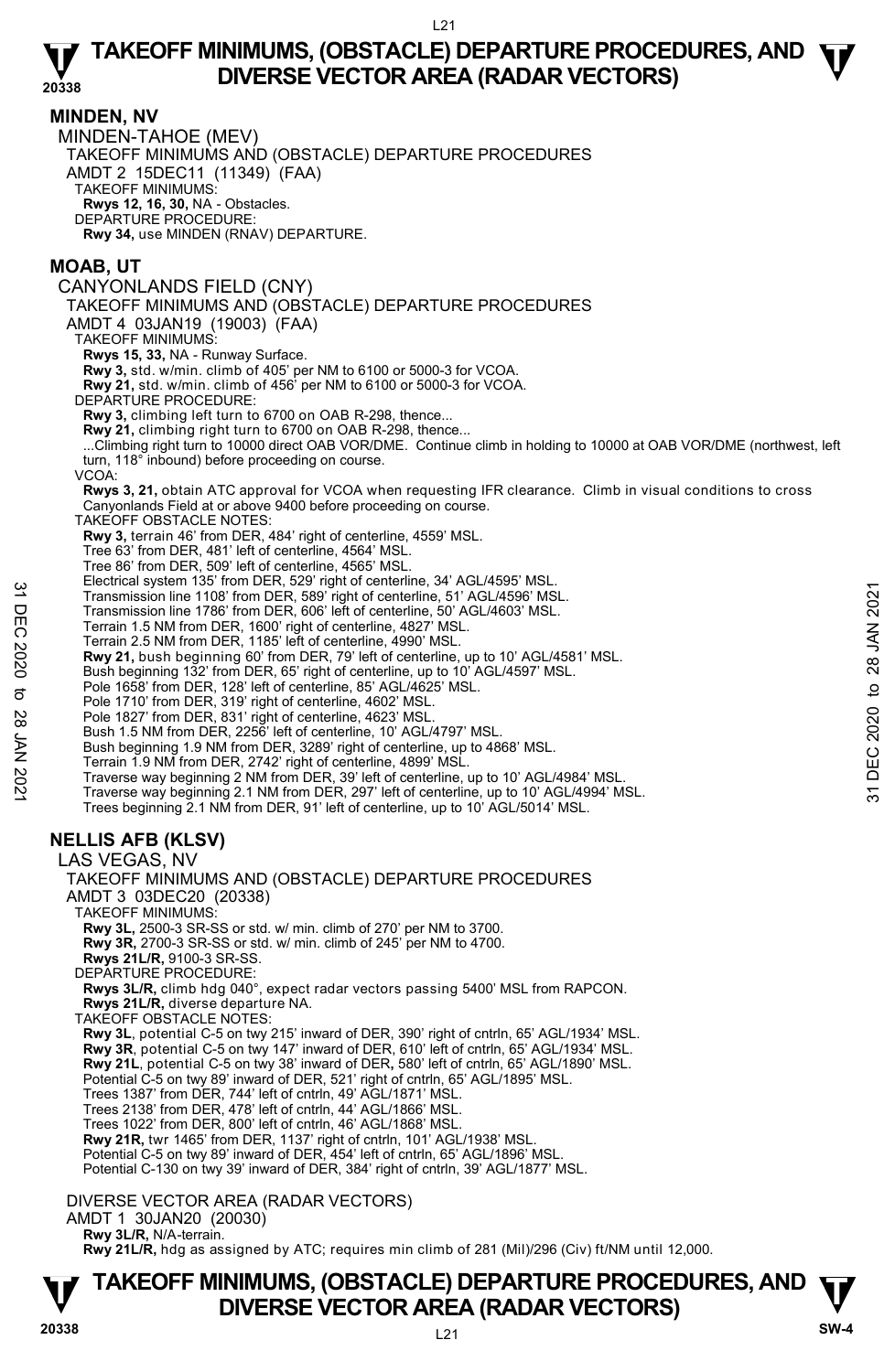**NEPHI, UT**  NEPHI MUNI (U14) TAKEOFF MINIMUMS AND (OBSTACLE) DEPARTURE PROCEDURES ORIG 20OCT11 (11293) (FAA) DEPARTURE PROCEDURE: Use NEPHI DEPARTURE.

## **NOGALES, AZ**

NOGALES INTL (OLS) TAKEOFF MINIMUMS AND (OBSTACLE) DEPARTURE PROCEDURES AMDT 3 08NOV18 (18312) (FAA) TAKEOFF MINIMUMS: Use NOGALES DEPARTURE. TAKEOFE OBSTACLE NOTES: **Rwy 3,** tree 58' from DER, 455' left of centerline, 3963' MSL. Tree 80' from DER, 174' right of centerline, 6' AGL/3958' MSL. Trees beginning 97' from DER, 446' left of centerline, up to 15' AGL/3964' MSL. Tree 252' from DER, 43' right of centerline, 5' AGL/3962' MSL. Tree 261' from DER, 463' left of centerline, 3971' MSL. Trees beginning 308' from DER, 37' right of centerline, up to 9' AGL/3964' MSL. Trees, fence beginning 334' from DER, 136' left of centerline, up to 3987' MSL. Trees beginning 368' from DER, 64' right of centerline, up to 3991' MSL. Tree, terrain beginning 603' from DER, 546' right of centerline, up to 3993' MSL. Trees, fence, terrain beginning 659' from DER, 13' left of centerline, up to 3995' MSL. Trees, terrain, fence beginning 833' from DER, 103' right of centerline, up to 4010' MSL. Trees, terrain beginning 1179' from DER, 118' left of centerline, up to 5' AGL/3996' MSL. Trees, terrain beginning 1199' from DER, 97' right of centerline, up to 4036' MSL. Trees, terrain beginning 1241' from DER, 66' left of centerline, up to 4018' MSL. Trees, terrain beginning 1412' from DER, 90' right of centerline, up to 4043' MSL. Traverse way, terrain beginning 1624' from DER, 642' left of centerline, up to 4028' MSL. Terrain beginning 1637' from DER, 2' right of centerline, up to 4052' MSL. Trees, traverse way, terrain beginning 1688' from DER, 45' left of centerline, up to 4035' MSL. Terrain beginning 1825' from DER, 38' right of centerline, up to 4067' MSL. Pole, traverse way, trees beginning 1853 from DER, 475' left of centerline, up to 21' AGL/4043' MSL. Terrain 2033' from DER, 186' left of centerline, 4047' MSL. Trees, traverse way, terrain beginning 2041' from DER, 74' left of centerline, up to 7' AGL/4052' MSL. Terrain 2221' from DER, 269' left of centerline, 4055' MSL. Tree, traverse way, terrain beginning 2253' from DER, 170' left of centerline, up to 18' AGL/4080' MSL. Terrain beginning 2354' from DER, 20' right of centerline, up to 4068' MSL. Trees, traverse way, pole, terrain beginning 2491' from DER; 55' left of centerline, up to 14' AGL/4093' MSL. Terrain beginning 2539' from DER, 125' right of centerline, up to 4087' MSL. Traverse way 2657' from DER, 32' left of centerline, 15' AGL/4095' MSL. Terrain beginning 1837 from DER, 2 right of centerline, up to 4052' MSL.<br>
Terrain beginning 1837 from DER, 2 right of centerline, up to 4052' MSL.<br>
Trees, traverse way, terrain beginning 1888' from DER, 45' left of center Terrain, traverse way beginning 2768' from DER, 98' right of centerline, up to 4112' MSL. Traverse way 2987' from DER, 530' right of centerline, 4117' MSL. Traverse way 2995' from DER, 635' right of centerline, 4121' MSL. Traverse way, terrain beginning 3009' from DER, 489' right of centerline, up to 4123' MSL. Tree, traverse way, terrain beginning 3351' from DER, 12' right of centerline, up to 4130' MSL. Traverse way, terrain beginning 3449' from DER, 633' right of centerline, up to 4143' MSL. Traverse way 3499' from DER, 1364' right of centerline, 4149' MSL. Traverse way, terrain, vegetation beginning 3570' from DER, 101' right of centerline, up to 4155' MSL. Tree, terrain beginning 3581' from DER, 42' left of centerline, up to 4112' MSL. Terrain beginning 4127' from DER, 627' right of centerline, up to 4156' MSL. Tree, terrain beginning 4143' from DER, 768' right of centerline, up to 4180' MSL. Trees, terrain beginning 4262' from DER, 426' right of centerline, up to 4184' MSL. Tree, terrain beginning 4495' from DER, 709' right of centerline, up to 4210' MSL. Terrain beginning 4627' from DER, 1171' right of centerline, up to 4217' MSL. Tree, terrain beginning 4737' from DER, 216' right of centerline, up to 4223' MSL. Tree, terrain beginning 5806' from DER, 409' right of centerline, up to 4241' MSL. Trees, terrain beginning 5953' from DER, 420' right of centerline, up to 4254' MSL. Trees, terrain beginning 1 NM from DER, 58' right of centerline, up to 4256' MSL. Trees, terrain beginning 1 NM from DER, 1260' left of centerline, up to 4136' MSL. Trees, terrain beginning 1.1 NM from DER, 442' left of centerline, up to 4151' MSL. Pole, trees, terrain beginning 1.2 NM from DER, 164' left of centerline, up to 16' AGL/4221' MSL. Trees, terrain beginning 1.3 NM from DER, 84' left of centerline, up to 4254' MSL. Trees, terrain beginning 1.4 NM from DER, 58' right of centerline, up to 11' AGL/4326' MSL. Trees, terrain beginning 1.4 NM from DER, 25' left of centerline, up to 11' AGL/4283' MSL. Trees, terrain beginning 1.5 NM from DER, 79' right of centerline, up to 11' AGL/4327' MSL. **CON'T**

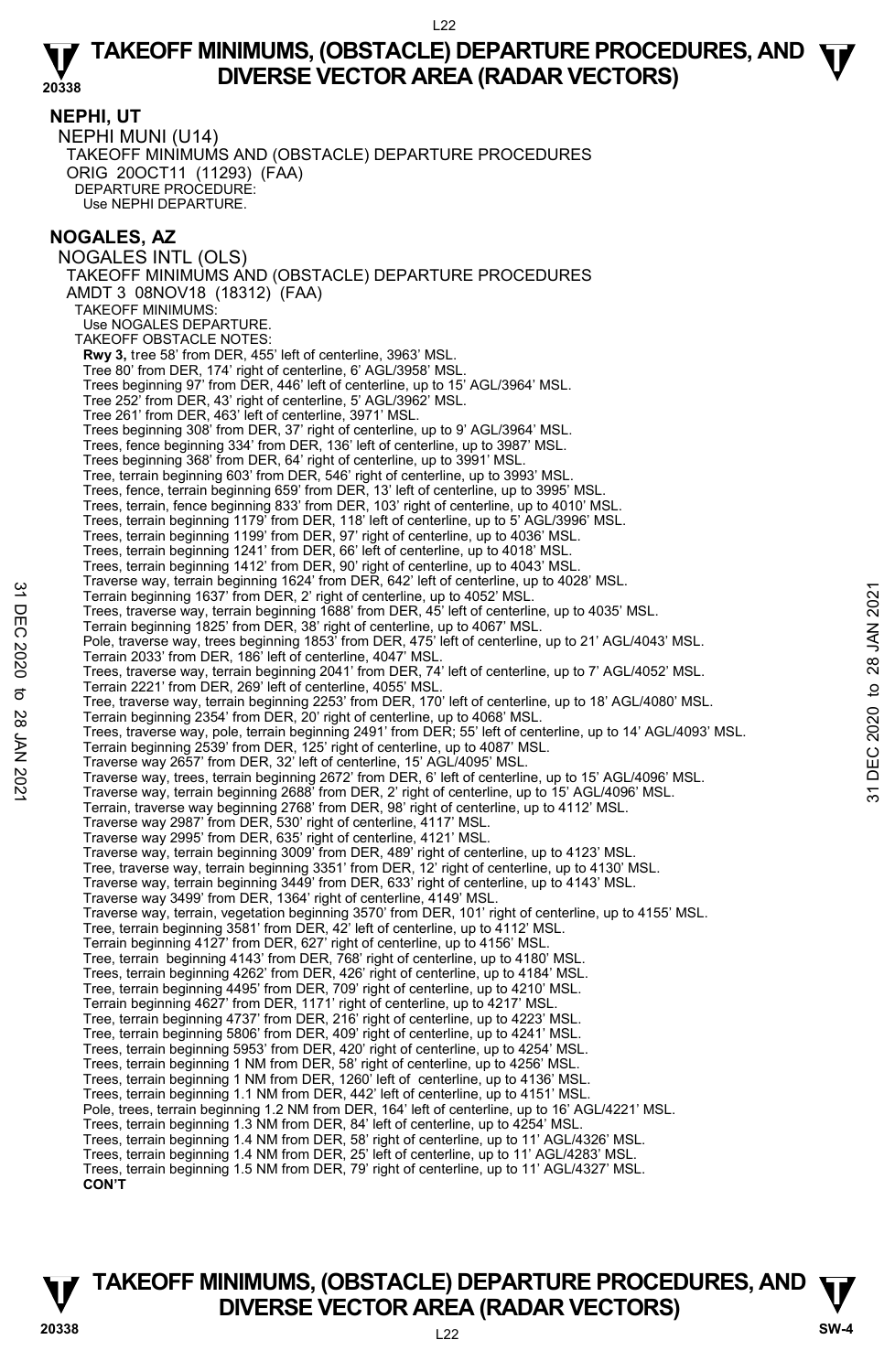# **NOGALES, AZ (CON'T)**

NOGALES INTL (OLS) (CON'T)

**Rwy 3 (CON'T),** trees, terrain beginning 1.7 NM from DER, 639' right of centerline, up to 4345' MSL.

Trees, terrain beginning 1.8 NM from DER, 172' right of centerline, up to 4367' MSL. Trees, terrain beginning 1.9 NM from DER, 628' right of centerline, up to 4384' MSL.

Terrain, traverse way, trees beginning 2 NM from DER, 935' right of centerline, up to 4406' MSL.

Terrain 2.1 NM from DER, 616' left of centerline, 4299' MSL.

Trees, terrain, traverse way beginning 2.2 NM from DER, 1859' right of centerline, up to 4451' MSL. Trees, traverse way, terrain beginning 2.2 NM from DER, 234' left of centerline, up to 4359' MSL.

Trees, terrain, traverse way beginning 2.3 NM from DER, 835' right of centerline, up to 14' AGL/4535' MSL.

**Rwy 21,** tree 3' from DER, 445' left of centerline, 3847' MSL. Tree 19' from DER, 141' left of centerline, 10' AGL/3848' MSL.

Tree 29' from DER, 339' left of centerline, 3849' MSL.

Tree, vegetation beginning 45' from DER, 201' left of centerline, up to 17' AGL/3851' MSL. Tree 48' from DER, 504' right of centerline, 3845' MSL.

Trees, vegetation beginning 112' from DER, 49' right of centerline, up to 24' AGL/3854' MSL.

## **OGDEN, UT**

OGDEN-HINCKLEY (OGD)

TAKEOFF MINIMUMS AND (OBSTACLE) DEPARTURE PROCEDURES AMDT 2B 28FEB19 (19059) (FAA) DEPARTURE PROCEDURE: Use EMONT DEPARTURE. TAKEOFF MINIMUMS: **Rwy 3,** NAVAID, vehicle on road beginning 195' from DER, 267' right of centerline, up to 17' AGL/4426' MSL. Pole 241' from DER, 535' left of centerline, 39' AGL/4447' MSL. Pole 348' from DER, 582' right of centerline, 41' AGL/4451' MSL. Trees, building beginning 375' from DER, 62' left of centerline, up to 4451' MSL. Tree, pole beginning 430' from DER, 502' right of centerline, up to 4455' MSL. **Rwy 21,** tree 702' from DER, 649' left of centerline, 4492' MSL. Tree 1133' from DER, 701' left of centerline, 4513' MSL. Trees, building, pole beginning 2074' from DER, 792' left of centerline, up to 4570' MSL. Tree 3429' from DER, 421' right of centerline, 4561' MSL. **Rwy 35,** tree 209' from DER, 185' left of centerline, 4446' MSL. Tree 243' from DER, 233' left of centerline, 4447' MSL. Trees beginning 292' from DER, 87' right of centerline, up to 4454' MSL. Tree 686' from DER, 397' right of centerline, 4479' MSL. **PAGE, AZ**  PAGE MUNI (PGA) TAKEOFF MINIMUMS AND (OBSTACLE) DEPARTURE PROCEDURES Tree 1133' from DER, 701' left of centerline, 4513' MSL.<br>
Trees, building, pole beginning 2021' from DER, 192' left of centerline, 4961' MSL.<br>
The 3429' from DER, 421' right of centerline, 4561' MSL.<br> **Rwy 35**, tree 209'

AMDT 2A 21JUL16 (16203) (FAA)

TAKEOFF MINIMUMS:

**Rwys 7, 25,** NA – obstacles.

**Rwy 15,** std. w/ min. climb of 285' per NM to 6500, or 3100-3 for climb in visual conditions.

DEPARTURE PROCEDURE:

**Rwy 33,** Climb heading 336° to 6000, then climbing left turn direct PGA VOR/DME, thence…

**Rwy 15,** Climb heading 156° to 6200, then climbing right turn direct PGA VOR/DME, thence…

…cross PGA VOR/DME at or above 7700. Continue climb in PGA VOR/DME holding pattern (hold nw, right turns 147° Inbound) to cross PGA VOR/DME at or above MEA/MCA for direction of flight.

VCOA:

**Rwy 15,** obtain ATC approval for climb in visual conditions when requesting IFR clearance. Climb in visual conditions to cross Page Muni airport at or above 7300 before proceeding on course. TAKEOFF OBSTACLE NOTES:

**Rwy 15,** rising terrain 192' from DER, 272' right of centerline, 4323' MSL.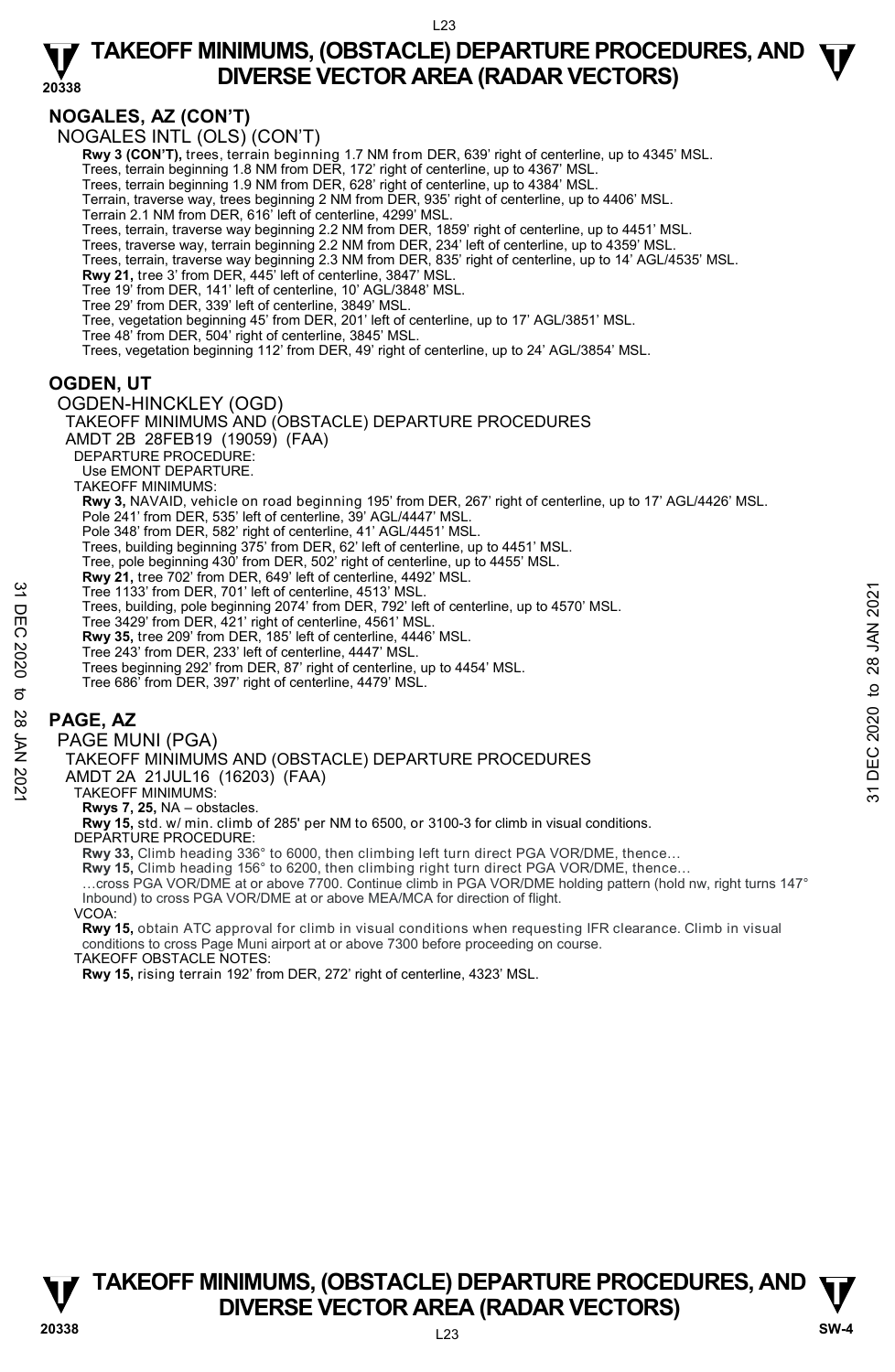## **PANGUITCH, UT**

PANGUITCH MUNI (U55)

TAKEOFF MINIMUMS AND (OBSTACLE) DEPARTURE PROCEDURES

ORIG 02JUN11 (11153) (FAA)

TAKEOFF MINIMUMS:

**Rwy 18,** std. w/min. climb of 350' per NM to 9200 or 2200-3 for climb in visual conditions. **Rwy 36,** std. w/min. climb of 450' per NM to 9500 or 2200-3 for climb in visual conditions.

DEPARTURE PROCEDURE:

**Rwy 18,** climb heading 185° to 9200 then left turn to intercept BCE VORTAC R-274, continue climb to 12000 to BCE VORTAC, or for climb in visual conditions: cross Panguitch Muni Airport southeast bound at or above 8800' MSL then via BCE R-320 to BCE VORTAC thence.

**Rwy 36,** climb heading 005° to 9500 then left turn to intercept BCE VORTAC R-323 (V257), continue climb to 12000 to BCE VORTAC, or for climb in visual conditions: cross Panguitch Muni Airport southeast bound at or above 8800' MSL then via BCE R-320 to BCE VORTAC thence…

 …continue climb in BCE VORTAC holding pattern (hold southwest, right turn, 045° inbound) to cross BCE VORTAC at or above MEA for route of flight.

TAKEOFF OBSTACLE NOTES:

**Rwy 36,** terrain 64' from DER, 426' right of centerline, 6775' MSL.

Terrain 426' from DER, 565' right of centerline, 6779' MSL.

**Rwy 18,** terrain beginning 114' from DER, 306' left of centerline, 6758' MSL.<br>Terrain 26' from DER, 229' left of centerline 6756' MSL.

Terrain 388' from DER, 91' left of centerline 6766' MSL.

Terrain 316' from DER, 321' left of centerline 6766' MSL.

## **PARKER, AZ**

AVI SUQUILLA (P20)

TAKEOFF MINIMUMS AND (OBSTACLE) DEPARTURE PROCEDURES

AMDT 1 18SEP14 (14261) (FAA)

TAKEOFF MINIMUMS:

**Rwy 1**, std. w/min. climb of 275' per NM to 2700 or 1800-2½ for climb in visual conditions.

DEPARTURE PROCEDURE:

**Rwy 1**, climb heading 012° to 1400 then climbing right turn to intercept PKE VORTAC R-067 to PKE VORTAC. **Rwy 19,** climbing right turn to intercept PKE VORTAC R-067 to PKE VORTAC. SHEEP AN INCREASE DEPARTURE PROCEDURES<br>
THE PROCEDURE:<br>
The Ray 1, climb heading 012° to 1400 then climbing right turn to intercept PKE VORTAC R-067 to PKE VORTAC.<br>
The Ray 1, climb heading 012° to 1400 then climbing righ

VCOA:

**Rwy 1,** obtain ATC approval for climb in visual conditions when requesting IFR clearance. Climb in visual conditions to cross Avi Suquilla airport at or above 2100 then proceed on PKE R-067 to PKE VORTAC.

### **PAYSON, AZ**

PAYSON (PAN)

TAKEOFF MINIMUMS AND (OBSTACLE) DEPARTURE PROCEDURES

AMDT 1A 15NOV12 (12320) (FAA)

TAKEOFF MINIMUMS:

**Rwy 6,** std. w/ min. climb of 360' per NM to 9300, or 2500-3 for climb in visual conditions.

**Rwy 24,** std. w/ min. climb of 375' per NM to 9300, or 2500-3 for climb in visual conditions. DEPARTURE PROCEDURE:

**Rwys 6, 24,** for climb in visual conditions: Cross Payson Airport at or above 7500 MSL before proceeding on course. When executing VCOA, notify ATC prior to departure.

TAKEOFF OBSTACLE NOTES:

**Rwy 6,** tree 197' from DER, 118' right of centerline, up to 12' AGL/5170' MSL.

Bush 83' from DER, 99' right of centerline, up to 3' AGL/5161' MSL. **Rwy 24,** bush 15' from DER, 133' right of centerline, 6' AGL/5148' MSL.

Tree 320' from DER, 183' right of centerline, 12' AGL/5154' MSL.

Fence 85' from DER, 84' left of centerline, 4' AGL/5141' MSL.

Tree 164' from DER, 126' left of centerline, 9' AGL/5147' MSL.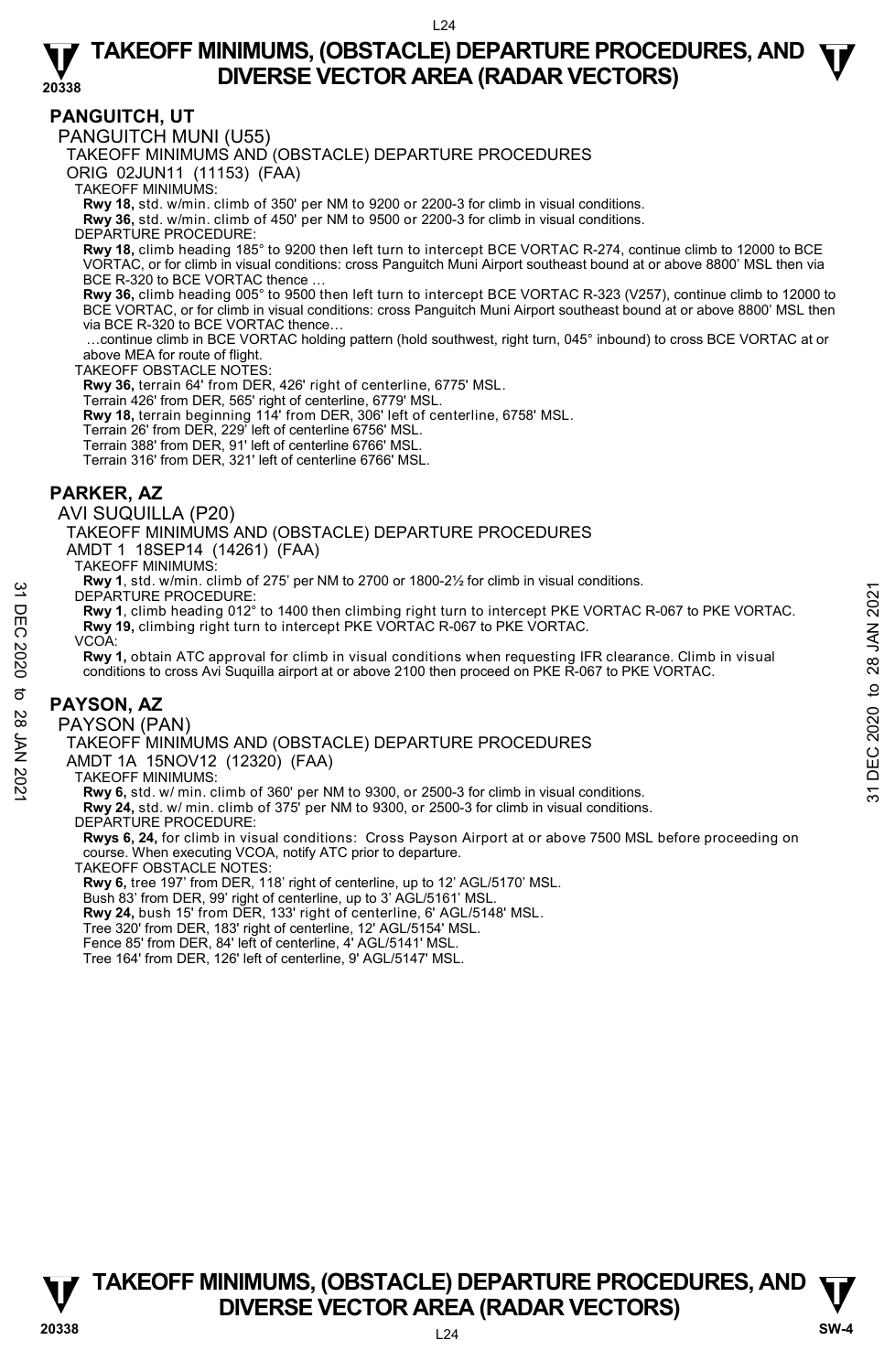# **PHOENIX, AZ**

PHOENIX DEER VALLEY (DVT)

TAKEOFF MINIMUMS AND (OBSTACLE) DEPARTURE PROCEDURES

AMDT 6 24MAY18 (18144) (FAA)

DEPARTURE PROCEDURE:

Use DEER VALLEY DEPARTURE.

TAKEOFF OBSTACLE NOTES:

**Rwy 7L,** multiple poles and vegetation beginning 912' from DER, 125' left of centerline, up to 30' AGL/2,423' MSL. Cactus 3,824' from DER, 96' right of centerline, 16' AGL/1,596' MSL.

Windsock 340' from DER, 354' right of centerline, 9' AGL/1,488' MSL

**Rwy 7R,** multiple antennas and vegetation beginning 546' from DER, 267' left of centerline up to 52' AGL/1,952' MSL. Multiple antennas and vegetation beginning 978' from DER, 431' right of centerline up to 40' AGL/1,609' MSL. **Rwy 25R,** multiple antennas beginning 1.4 NM from DER, 1,847' right of centerline, up to 96' AGL/1,806' MSL.<br>**Rwy 25L,** pole 1,127' from DER, 498' right of centerline, 36' AGL/1,475' MSL.

Pole 1,184' from DER, 495' left of centerline, 32' AGL/1,471' MSL.

DIVERSE VECTOR AREA (RADAR VECTORS)

ORIG 13NOV14 (14317) (FAA)

 **Rwys 25L, 25R,** heading as assigned by ATC; requires minimum climb of 370' per NM to 4600.

### PHOENIX SKY HARBOR INTL (PHX)

TAKEOFF MINIMUMS AND (OBSTACLE) DEPARTURE PROCEDURES

AMDT 6 18SEP14 (14261) (FAA)

TAKEOFF MINIMUMS:

**Rwy 26,** 600-2¾ or std. w/min. climb of 326' per NM to 1900.

DEPARTURE PROCEDURE:

**Rwys 7L, 7R, 8,** climb heading 078° to 3000, then climbing right turn direct PXR VORTAC.

**Rwys 25L, 25R**, climb heading 258° to 1900 then climbing right turn to join PXR R-260 (V16) westbound, climb to 5000.

**Rwy 26,** climb heading 258° to 1550, then join PXR R-260 (V16) westbound, climb to 5000. Westbound departures continue climb on PXR R-260. All others, climbing right turn direct PXR VORTAC.

TAKEOFF OBSTACLE NOTES:

**Rwy 7R,** transmission towers and power lines, 3201' from DER, 1122' right of centerline, up to 131' AGL/1260' MSL. **Rwy 8,** multiple light poles, beginning 2539' from DER, 900' left of centerline, up to 82' AGL/1234' MSL. 32 Continue climb on PIXR R-260. All others, climbing right turn direct PXR VORTAC.<br>
TAKEOFF OBSTACLE NOTES:<br> **Rwy 78**, muntisies in the light poles, beginning 2539' from DER, 1122' right of centerline, up to 131' AGL/12

Light pole, 1639' from DER, 793' right of centerline, 46' AGL/1177' MSL.

**Rwy 25L,** multiple light poles, beginning 681' from DER, 521' left of centerline, up to 63' AGL/1166' MSL.<br>Sign, 902' from DER, 711' left of centerline, 64' AGL/1170' MSL.

Multiple light poles, beginning 1519' from DER, 535' left of centerline, up to 99' AGL/1201' MSL.

Multiple light poles, beginning 1919' from DER, 598' left of centerline, up to 90' AGL/1192' MSL.<br>**Rwy 26,** pole, 42' from DER, 440' left of centerline, 26' AGL/1135' MSL.

Fence, 176' from DER, 547' left of centerline, 11' AGL/1120' MSL.

Pole, 315' from DER, 499' left of centerline, 11' AGL/1120' MSL.

Tree, 763' from DER, 642' left of centerline, 24' AGL/1135' MSL. Pole, 1959' from DER, 923' left of centerline, 59' AGL/1163' MSL.

Pole, 2312' from DER, 318' left of centerline, 66' AGL/1169' MSL. Pole, 2336' from DER, 578' left of centerline, 67' AGL/1170' MSL.

Pole, 78' from DER, 456' right of centerline, 32' AGL/1142' MSL.

- 
- Pole, 82' from DER, 64' right of centerline, 18' AGL/1127' MSL.
- Tree, 118' from DER, 294' right of centerline, 22' AGL/1133' MSL.
- Tree, 239' from DER, 214' right of centerline, 22' AGL/1133' MSL.
- Tree, 414' from DER, 522' right of centerline, 24' AGL/1135' MSL.
- Sign, 520' from DER, 567' right of centerline, 16' AGL/1125' MSL. Pole, 2301' from DER, 193' right of centerline, 69' AGL/1171' MSL.

Pole, 2302' from DER, 661' right of centerline, 68' AGL/1171' MSL.

### DIVERSE VECTOR AREA (RADAR VECTORS)

AMDT 2 13NOV14 (14317) (FAA)

 **Rwys 7L, 7R, 8,** heading as assigned by ATC.

**Rwy 25L,** heading as assigned by ATC; requires minimum climb of 305' per NM to 6000. **Rwy 25R,** heading as assigned by ATC; requires minimum climb of 325' per NM to 6000.

**Rwy 26,** heading as assigned by ATC; requires minimum climb of 300' per NM to 6000.

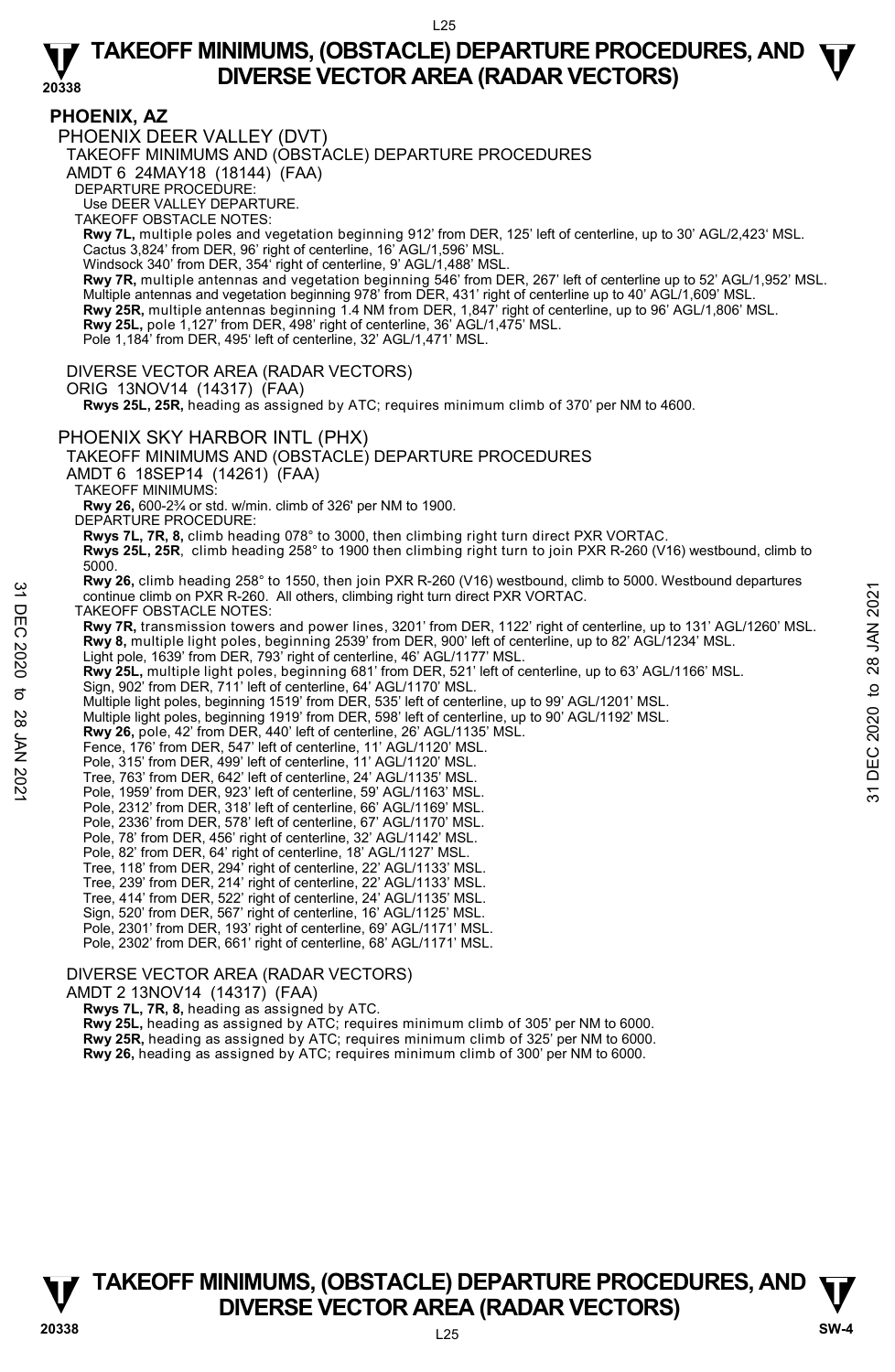### **PHOENIX, AZ (CON'T)**

PHOENIX-MESA GATEWAY (IWA) TAKEOFF MINIMUMS AND (OBSTACLE) DEPARTURE PROCEDURES AMDT 2 24MAY18 (18144) (FAA) DEPARTURE PROCEDURE: Use PHOENIX DEPARTURE. TAKEOFF OBSTACLE NOTES: **Rwy 30L/C/R,** trees beginning 351' from DER, 351' left of centerline, up to 20' AGL/1,359' MSL. Trees beginning 689' from DER, 398' right of centerline, up to 20' AGL/1,359' MSL.

DIVERSE VECTOR AREA (RADAR VECTORS)

AMDT 1 20AUG15 (15232) (FAA)

 **Rwys 12L, 12C, 12R**, as assigned by ATC; requires minimum climb of 250' per NM to 3100. **Rwys 30L, 30C, 30R**, heading as assigned by ATC.

## **PRESCOTT, AZ**

PRESCOTT RGNL-ERNEST A LOVE FIELD (PRC) TAKEOFF MINIMUMS AND (OBSTACLE) DEPARTURE PROCEDURES AMDT 5A 20JUN19 (19171) (FAA) DEPARTURE PROCEDURE: Use PRESCOTT DEPARTURE. TAKEOFF OBSTACLE NOTES: **Rwy 3L,** lighting 8' from DER, 19' right of centerline, 1' AGL/4939' MSL. Sign 15' from DER, 126' left of centerline, 3' AGL/4939' MSL. Tree 20' from DER, 408' left of centerline, 4949' MSL. Tree 184' from DER, 404' left of centerline, 4951' MSL. **Rwy 12**, tree 4' from DER, 323' right of centerline, 5066' MSL. Buildings, lighting, sign beginning 9' from DER, 122' left of centerline, up to 31' AGL/5057' MSL. Tree, utility pole, sign, terrain beginning 19' from DER, 65' right of centerline, up to 28' AGL/5086' MSL.<br>Terrain, trees, building, lighting beginning 24' from DER, 111' left of centerline, up to 46' AGL/5062' MSL.<br>Terra Trees beginning 302' from DER, 361' left of centerline, up to 45' AGL/5083' MSL. Tower, road, trees, pole beginning 426' from DER, 267' left of centerline, up to 46' AGL/5092' MSL. Terrain, trees beginning 2.1 NM from DER, 2368' right of centerline, up to 56' AGL/5656' MSL. **Rwy 21R**, sign, terrain beginning 11' from DER, 82' left of centerline, up to 2' AGL/4977' MSL. Sign, trees, road, building, electrical system, pole, tank beginning 11' from DER, 19' right of centerline, up to 50' AGL/5024' M<sub>SL</sub> Trees beginning 90' from DER, 70' left of centerline, up to 50' AGL/5041' MSL. Trees, poles, building beginning 752' from DER, 22' right of centerline, up to 50' AGL/5031' MSL.<br>Tree, pole beginning 940' from DER, 3' left of centerline, up to 50' AGL/5044' MSL. Trees, poles, building beginning 980' from DER, 22' right of centerline, up to 50' AGL/5044' MSL. Fence, trees, poles, road, building, stack, tank beginning 1207' from DER, 35' right of centerline, up to 57' AGL/5054' MSL. Trees, poles beginning 1561' from DER, left and right of centerline, up to 50' AGL/5064' MSL. Trees beginning 1954' from DER, 129' left of centerline, 50' AGL/5064' MSL. Trees beginning 2325' from DER, left and right of centerline, up to 50' AGL/5080' MSL. Trees beginning 2615' from DER, 140' left of centerline, up to 50' AGL/5077' MSL. Building, trees beginning 2718' from DER, 35' right of centerline, up to 50' AGL/5093' MSL. Trees, pole beginning 3134' from DER, 128' left of centerline, up to 50' AGL/5090' MSL. Trees, beginning 3442' from DER, 24' right of centerline, up to 50' AGL/5103' MSL. Trees beginning 3527' from DER, 175' left of centerline, up to 50' AGL/5103' MSL. Antenna, building, trees beginning 3772' from DER, left and right of centerline, up to 90' AGL/5116' MSL. Trees beginning 4194' from DER, 145' right of centerline, up to 5113' MSL. Trees beginning 4759' from DER, left and right of centerline, up to 75' AGL/5117' MSL. Trees beginning 5180' from DER, 15' right of centerline, 70' AGL/5119' MSL. Trees beginning 5408' from DER, 743' right of centerline, up to 50' AGL/5126' MSL. **Rwy 21L**, lighting, fence beginning 30' from DER, 336' left of centerline, up to 7' AGL/5042' MSL. Road, fence, tree beginning 111' from DER, 469' left of centerline, up to 5051' MSL. Road, fence beginning 300' from DER, 455' left of centerline, up to 5056' MSL. Wind indicator, pole, tree, roads beginning 402' from DER, 269' right of centerline, up to 5076' MSL.<br>Tree, fence, roads, lighting, pole, sign, NAVAID, building beginning 614' from DER, 41' left of centerline, up to 5113' Trees, road beginning 782' from DER, 528' right of centerline, up to 47' AGL/5089' MSL. Terrain, trees, building, lighting beginning 24' from DER, 11' left of centerline, up to 46' AGL/5062' MSL.<br>
Terrain, road beginning 196' from DER, 317' left of centerline, up to 45' AGL/5083' MSL.<br>
Trees beginning 302' fr

Trees, road, pole, fence, electrical system, building, lighting, antenna beginning 971' from DER, 2' right of centerline, up to 70' AGL/5117 ' MSL.

Trees beginning 1779' from DER, 108' left of centerline, up to 71' AGL/5116' MSL.

**Rwy 30**, buildings, sign, poles beginning 28' from DER, 127' left of centerline, up to 25' AGL/5041' MSL.

# **TAKEOFF MINIMUMS, (OBSTACLE) DEPARTURE PROCEDURES, AND**  $\Psi$ **<br>DIVERSE VECTOR AREA (RADAR VECTORS) V** DIVERSE VECTOR AREA (RADAR VECTORS) W SW-4 **SW-4**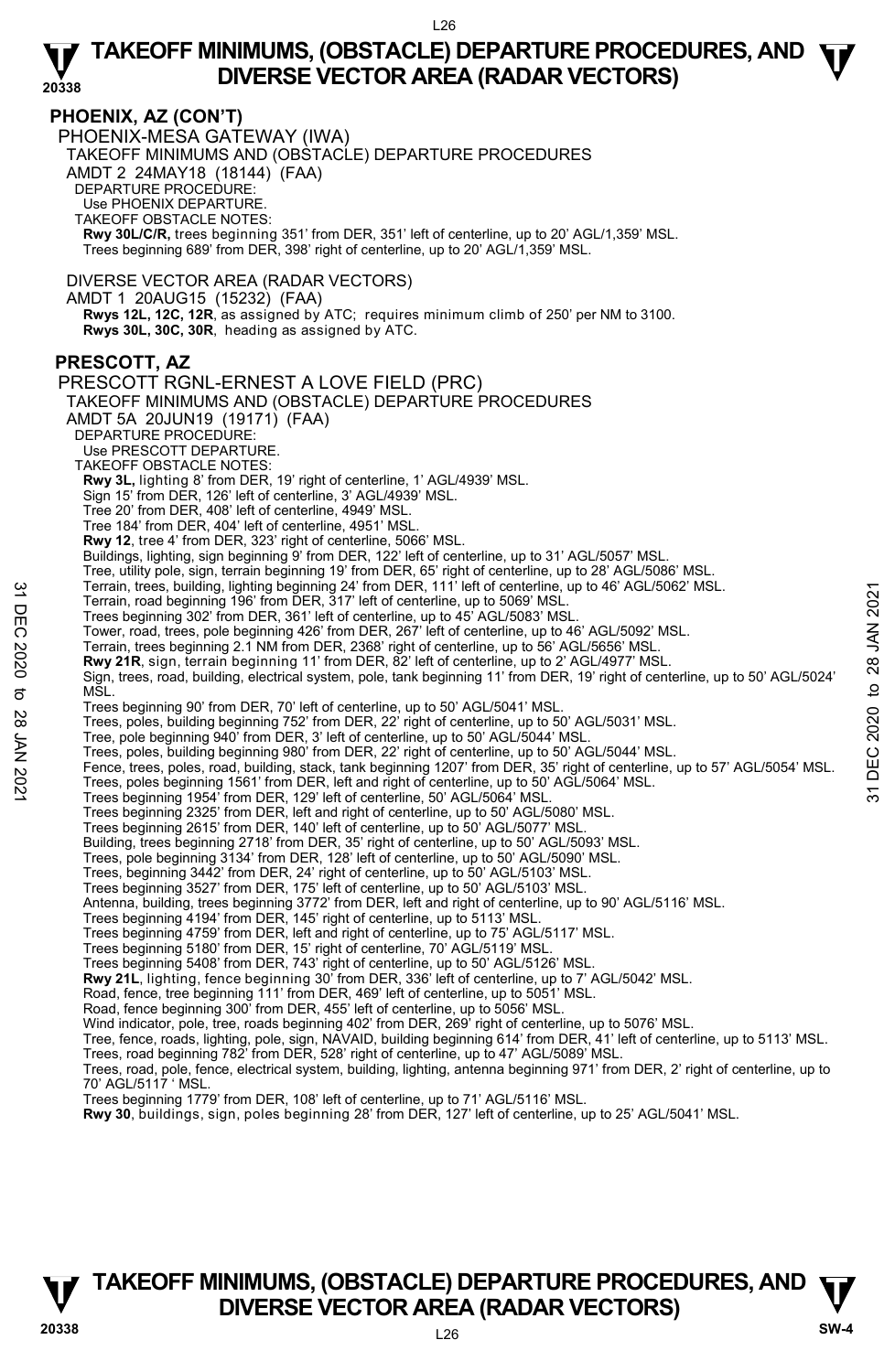# **PRESCOTT, AZ (CON'T)**

PRESCOTT RGNL-ERNEST A LOVE FIELD (PRC) (CON'T)

DIVERSE VECTOR AREA (RADAR VECTORS)

ORIG-A 20JUN19 (19171) (FAA)

 **Rwys 3L/R,** heading as assigned by ATC.

**Rwy 12,** heading as assigned by ATC; requires minimum climb of 370' per NM to 7700.

**Rwys 21L/R,** heading as assigned by ATC; requires minimum climb of 390' per NM to 8300.

**Rwy 30,** heading as assigned by ATC.

## **PRICE, UT**

### CARBON COUNTY RGNL/BUCK DAVIS FIELD (PUC)

TAKEOFF MINIMUMS AND (OBSTACLE) DEPARTURE PROCEDURES

AMDT 5 05MAR15 (15064) (FAA)

TAKEOFF MINIMUMS:

**Rwy 1,** std. w/min. climb of 400' per NM to 6800 or 3300-3 for climb in visual conditions.

**Rwy 8,** NA - obstacles.

**Rwy 33,** std. w/min. climb of 370' per NM to 6700 or 3300-3 for climb in visual conditions.

DEPARTURE PROCEDURE:

**Rwy 1,** climb to 6400 then climbing right turn on a heading between 144° CW to 187°, maintain 210 KIAS until completion of turn, thence . . .

**Rwy 15,** climb on a heading between 129° CW to 196°, thence . . .

**Rwy 19,** climb on a heading between 195° CCW to 128°, thence . . . **Rwy 26,** climb on a heading between 179° CCW to 127°, thence . . .

**Rwy 33,** climb to 6300 then climbing left turn on a heading between 178° CCW to 148°, thence . . .

. continue climb to assigned altitude for direction of flight.

VCOA:

**Rwys 1, 33,** obtain ATC approval for climb in visual conditions when requesting IFR clearance. Climb in visual conditions to cross Carbon County RGNL airport/Buck Davis Field at or above 9100 before proceeding on course. TAKEOFF OBSTACLE NOTES:

**Rwy 1,** multiple trees and poles beginning 164' from DER, left and right of centerline, up to 64' AGL/6207' MSL.

# **PROVO, UT**

PROVO MUNI (PVU) TAKEOFF MINIMUMS AND (OBSTACLE) DEPARTURE PROCEDURES AMDT 6 30SEP04 (04274) (FAA) DEPARTURE PROCEDURE: Use PROVO DEPARTURE. NET PROVO, UT<br>
PROVO, UT<br>
PROVO MUNI (PVU)<br>
TAKEOFF MINIMUMS AND (OBSTACLE) DEPARTURE PROCEDURES<br>
AMDT 6 30SEP04 (0424) (FAA)<br>
TAKEOFF MINIMUMS AND (OBSTACLE) DEPARTURE PROCEDURES<br>
PEPARTURE PROVO DEPARTURE.<br>
SERINO, NV<br>

# **RENO, NV**

RENO/STEAD (RTS) TAKEOFF MINIMUMS AND (OBSTACLE) DEPARTURE PROCEDURES AMDT 3A 02JUL09 (09183) (FAA) TAKEOFF MINIMUMS: CAT A, B only, CAT C, D NA. **Rwys 8, 14,** 1300-2 or std. with a min. climb of 400' per NM to 6500. **Rwy 26,** 1900-2 or std. with a min. climb of 410' per NM to 7200. **Rwy 32,** 2300-2 or std. with a min. climb of 420' per NM to 7200. DEPARTURE PROCEDURE: **Rwys 8, 32,** climbing right turn heading 100° and FMG VORTAC R-314 to FMG VORTAC. **Rwy 14,** left turn climb direct FMG VORTAC.

**Rwy 26,** climbing right turn heading 050° and FMG VORTAC R-314 to FMG VORTAC.

**All aircraft** climb in FMG VORTAC holding pattern (NE, right turns, 221° inbound) to depart FMG VORTAC; R-260 CW

R-170 at or above 10000; R-171 CW R-195 at or above 10500; R-196 CW R-259 at or above 12000.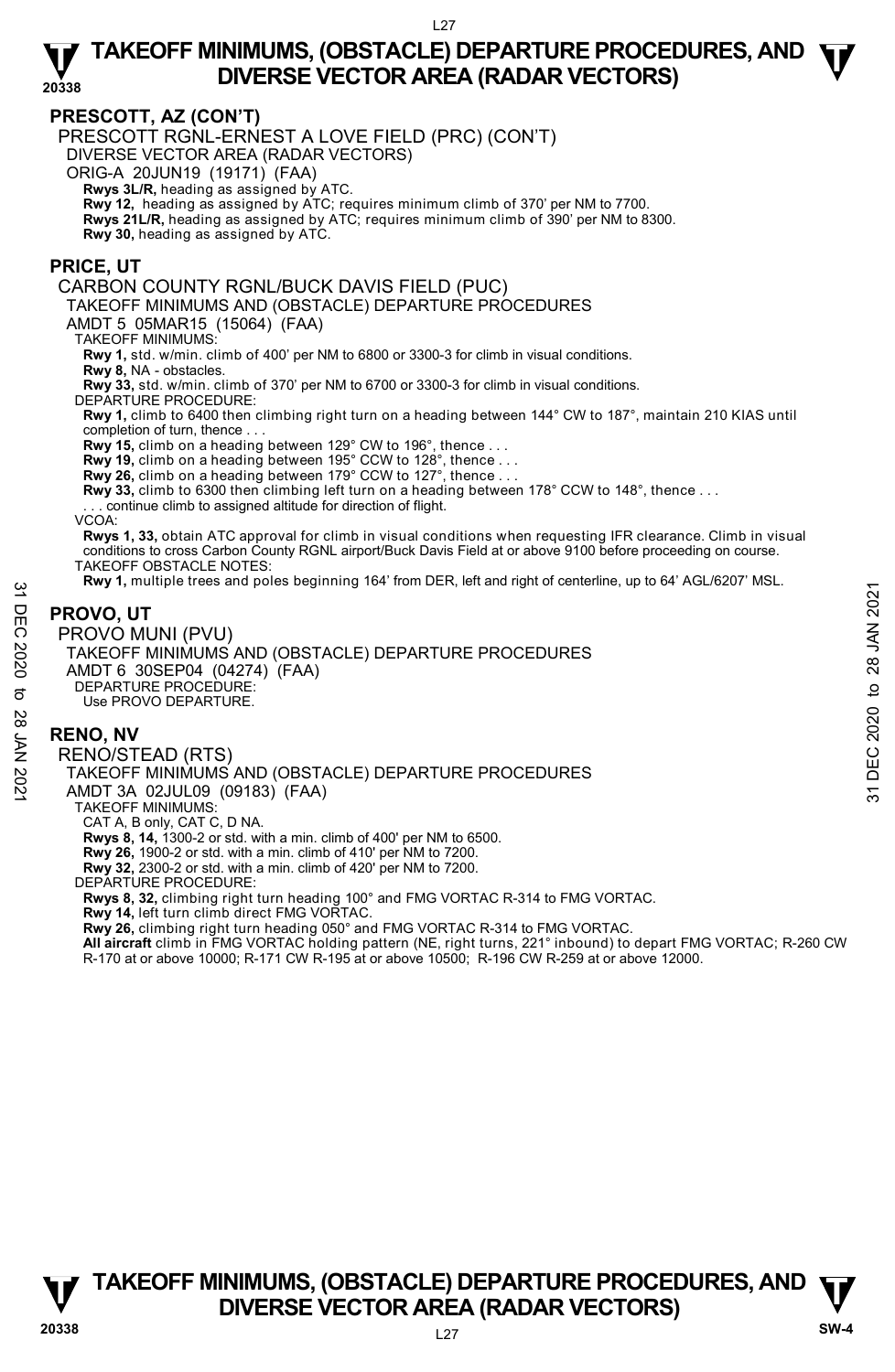### **RENO, NV (CON'T)**

RENO/TAHOE INTL (RNO)

TAKEOFF MINIMUMS AND (OBSTACLE) DEPARTURE PROCEDURES

AMDT 4 20DEC07 (07354) (FAA)

TAKEOFF MINIMUMS:

**Rwy 7**, NA-terrain.

**Rwy 16L,** std. w/ min. climb of 730' per NM to 8000, or 600-1¼ w/ min. climb of 480' per NM to 8000, or 2700-3 for climb in visual conditions.

**Rwy 16R,** std. w/ the following minimum climb requirements: 210 knots or less, 385' per NM to 8000; more than 210 knots, 420' per NM to 8900, or 2700-3 for climb in visual conditions. Resume normal speed after passing FMG VORTAC. **Rwy 25,** std. w/ min. climb of 470' per NM to 7800, or 2700-3 for climb in visual conditions.

**Rwy 34L,** std. w/ min. climb of 320' per NM to 7000, or 2700-3 for climb in visual conditions.

**Rwy 34R,** std. w/ min. climb of 480' per NM to 7000, or 500-1½ w/ min. climb of 320' per NM to 7000, or 2700-3 for climb in visual conditions.

### DEPARTURE PROCEDURE:

**Rwys 16L/R,** climb heading 164° to 6600 then climbing left turn direct FMG VORTAC, thence. . . or for climb in visual conditions: cross Reno/Tahoe Intl Airport at or above 7000 via heading 054° and FMG R-234 to FMG VORTAC, thence. . . **Rwy 25,** climb heading 254° to 5000 then climbing right turn direct FMG VORTAC, thence. . . or for climb in visual conditions: cross Reno/Tahoe Intl Airport at or above 7000 via heading 054° and FMG R-234 to FMG VORTAC, thence. . . **Rwys 34L/R,** climb heading 344° to 7000 then climbing right turn direct FMG VORTAC, thence. . . or for climb in<br>visual conditions: cross Reno/Tahoe Intl Airport at or above 7000 via heading 054° and FMG R-234 to FMG VORT thence. . .

. All aircraft: continue climb in FMG VORTAC holding pattern (northeast, left turn, 221° inbound) to cross FMG VORTAC at or above MEA/MCA for route of flight.

TAKEOFF OBSTACLE NOTES:

**Rwy 16L,** multiple poles, trees, bushes and terrain beginning 618' from DER, 133' left of centerline, up to 20' AGL/4961' MSL

**Rwy 16R,** multiple trees 2784' from DER, 171' right of centerline, up to 20' AGL/4510' MSL.

Multiple trees and terrain beginning 746' from DER, 380' left of centerline, up to 20' AGL/4703' MSL.

**Rwy 25,** multiple trees and poles beginning 829' from DER, 201' right of centerline, up to 103' AGL/4523' MSL.<br>Building 6023' from DER, 456' right of centerline, 152' AGL/4608' MSL.

Fence 222' from DER, 270' right of centerline, up to 5' AGL/4415' MSL.

Multiple trees and poles beginning 500' from DER, 31' left of centerline, up to 20' AGL/4506' MSL.<br>**Rwy 34L,** multiple trees and poles beginning 1229' from DER, 180' right of centerline, up to 20' AGL/4498' MSL. Multiple trees beginning 1193' from DER, 331' left of centerline, up to 20' AGL/4489' MSL.

**Rwy 34R,** multiple trees and poles beginning 1067' from DER, 172' right of centerline, up to 20' AGL/4497' MSL. Multiple trees and poles beginning 1230' from DER, 350' left of centerline, up to 20' AGL/4498' MSL.<br>Building 1.2 NM from DER, 1730' right of centerline, 363' AGL/4780' MSL. Fence 2222 from DER, 370 injtitive tenter interpediately, the STAGL/4415' MSL.<br>
Thence 2221 from DER, 370 inght of centerline, up to 5' AGL/4415' MSL.<br>
Multiple trees and poles beginning 100' from DER, 31' left of centerl

### DIVERSE VECTOR AREA (RADAR VECTORS)

ORIG 08JAN15 (15008) (FAA)

Rwy 25, heading as assigned by ATC; requires minimum climb of 500' per NM to 8100.

**Rwy 34L,** heading as assigned by ATC; requires minimum climb of 460' per NM to 7700. **Rwy 34R,** heading as assigned by ATC; requires minimum climb of 410' per NM to 8100.

# **RICHFIELD, UT**

RICHFIELD MUNI (RIF) TAKEOFF MINIMUMS AND (OBSTACLE) DEPARTURE PROCEDURES AMDT 1 05JUN08 (08157) (FAA) DEPARTURE PROCEDURE: **Rwy 1,** use RICHFIELD (RNAV) DEPARTURE. **Rwy 19,** use HAMET (RNAV) DEPARTURE.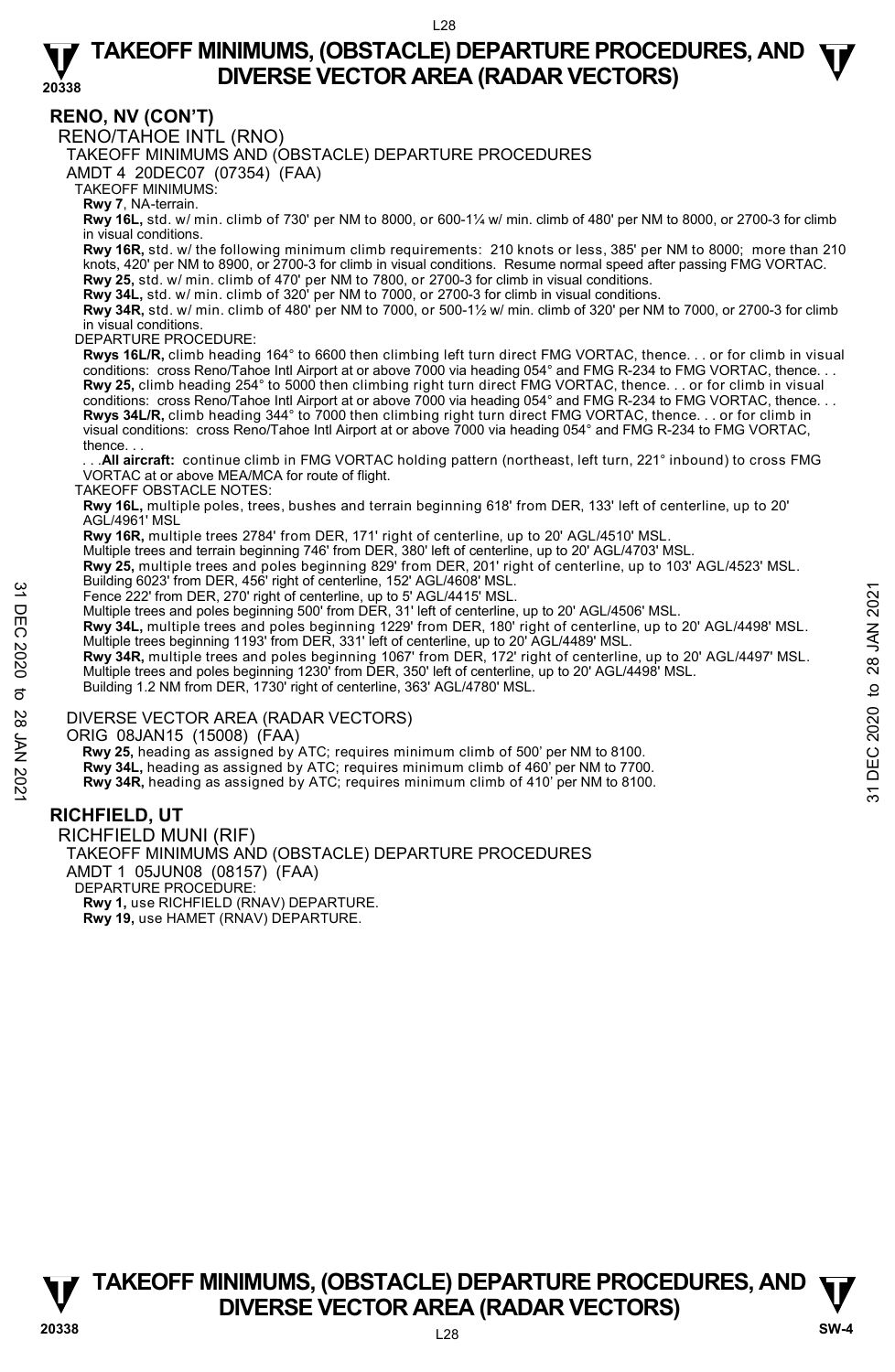**ROOSEVELT, UT**  ROOSEVELT MUNI (74V) TAKEOFF MINIMUMS AND (OBSTACLE) DEPARTURE PROCEDURES AMDT 2 10NOV16 (16315) (FAA) TAKEOFF MINIMUMS: **Rwy 7**, std. **Rwy 25**, std. w/min. climb of 300' per NM to 6100 or 1300-3 for VCOA. DEPARTURE PROCEDURE: **Rwy 7**, turn right. **Rwy 25**, turn left. **All aircraft**, climb direct MTU VOR/DME. Aircraft departing MTU VOR/DME R-040 CW R-150, Climb on course. All others continue climb in MTU holding pattern (NE, right turns, 213° inbound) to cross MTU VOR/DME; R-151 CW R-290 at or above 8000; R-291 CW R-039 at or above 10000. Then climb on course. VCOA: **Rwy 25**, obtain ATC approval for VCOA when requesting IFR clearance. Climb in visual conditions to cross Roosevelt Muni airport southbound at or above 6300 on MTU R-010 to MTU VOR/DME, continue climb in hold (NE, right turns, 213° inbound) to MEA for direction of flight. TAKEOFF OBSTACLE NOTES: **Rwy 7**, NAVAID 38' from DER, 110' left of centerline, 5' AGL/5111' MSL. Vehicles on road beginning 76' from DER, 250' left of centerline, up to 15' AGL/5122' MSL. **Rwy 25**, NAVAID 39' from DER, 112' left of centerline, 2' AGL/5177' MSL. Tree 95' from DER, 384' left of centerline, 9' AGL/5179' MSL. Trees beginning 180' from DER, 403' left and right of centerline, up to 22' AGL/5192' MSL.<br>Tree, building, vehicle on road, pole beginning 5668' from DER, 1461' right of centerline, up to 45' AGL/5345' MSL. Trees, poles, buildings, vehicle on road beginning 1 NM from DER, 1031' right of centerline, up to 100' AGL/5410' MSL. Tree, vehicle on road, terrain beginning 1.2 NM from DER, 1904' right of centerline, up to 16' AGL/5416' MSL. Poles, tree, vehicle on road beginning 1.3 NM from DER, 1915' right of centerline, up to 56' AGL/5426' MSL.<br>Trees beginning 1.5 NM from DER, 1553' right of centerline, up to 55' AGL/5485' MSL. Trees beginning 1.8 NM from DER, 1871' right of centerline, up to 53' AGL/5493' MSL. Tree 1.9 NM from DER, 1987' right of centerline, 20' AGL/5483' MSL. **SAFFORD, AZ**  SAFFORD RGNL (SAD) TAKEOFF MINIMUMS AND (OBSTACLE) DEPARTURE PROCEDURES AMDT 1 29JUL10 (10210) (FAA) TAKEOFF MINIMUMS: **Rwys 8, 26,** NA - Airspace. DEPARTURE PROCEDURE: **Rwys 12, 30,** use SAFFORD RNAV DEPARTURE. **ST. GEORGE, UT**  ST. GEORGE RGNL (SGU) TAKEOFF MINIMUMS AND (OBSTACLE) DEPARTURE PROCEDURES ORIG-A 26MAY16 (16147) (FAA) DEPARTURE PROCEDURE: Use JITKA DEPARTURE. **ST. JOHNS, AZ**  ST. JOHNS INDUSTRIAL AIR PARK (SJN) TAKEOFF MINIMUMS AND (OBSTACLE) DEPARTURE PROCEDURES AMDT 1B 10NOV16 (16315) (FAA) TAKEOFF MINIMUMS: **Rwys 3, 32, 14**, std. **Rwy 21**, 700-2¾ or standard w/min. climb of 378' per NM to 6600. DEPARTURE PROCEDURE: **Rwys 3, 32**, climbing right turn. **Rwys 14, 21**, climbing left turn. **All aircraft**, climb direct SJN VORTAC. Aircraft departing SJN VORTAC R-240 CW to R-080 Climb on course. All<br>others continue climb in SIN VORTAC holding pattern (hold NE, right turns, 239° inbound) to cross SJN VORTAC a above 9000. TAKEOFF OBSTACLE NOTES: **Rwy 3**, sign 15' from DER, 125' left of centerline, 3' AGL/5736' MSL. **Rwy 14**, vehicle on road 1' from DER, 113' right of centerline, up to 15' AGL/5750' MSL. Tree, fence, post, obstruction light on building, ant on building and transmission line tower beginning 27' from DER, 94' left of centerline, up to 5780' MSL. Airport beacon lighted, tower, pole, windsock, building, obstruction light on building, light pole, transmission light tower and tree, beginning 58' from DER, 88' right of centerline, up to 57' AGL/5793' MSL. Vehicle on road 67' from DER, crossing centerline, 15' AGL/5752' MSL. Trees and poles beginning 515' from DER, 73' left of centerline, up to 76' AGL/5784' MSL. Vehicle on road 559' from DER, crossing centerline, 15' AGL/5762' MSL. **CON'T** SAFFORD, AZ<br>
SAFFORD RGNL (SAD)<br>
TAKEOFF MINIMUMS AND (OBSTACLE) DEPARTURE PROCEDURES<br>
AMDT 1 29JUL10 (10210) (FAA)<br>
TAKEOFF MINIMUMS:<br>
Revis 8, 26, NA - Airspace.<br>
DEPARTURE PROCEDURE:<br>
2 PAYS 12, 30, use SAFFORD RNAV DE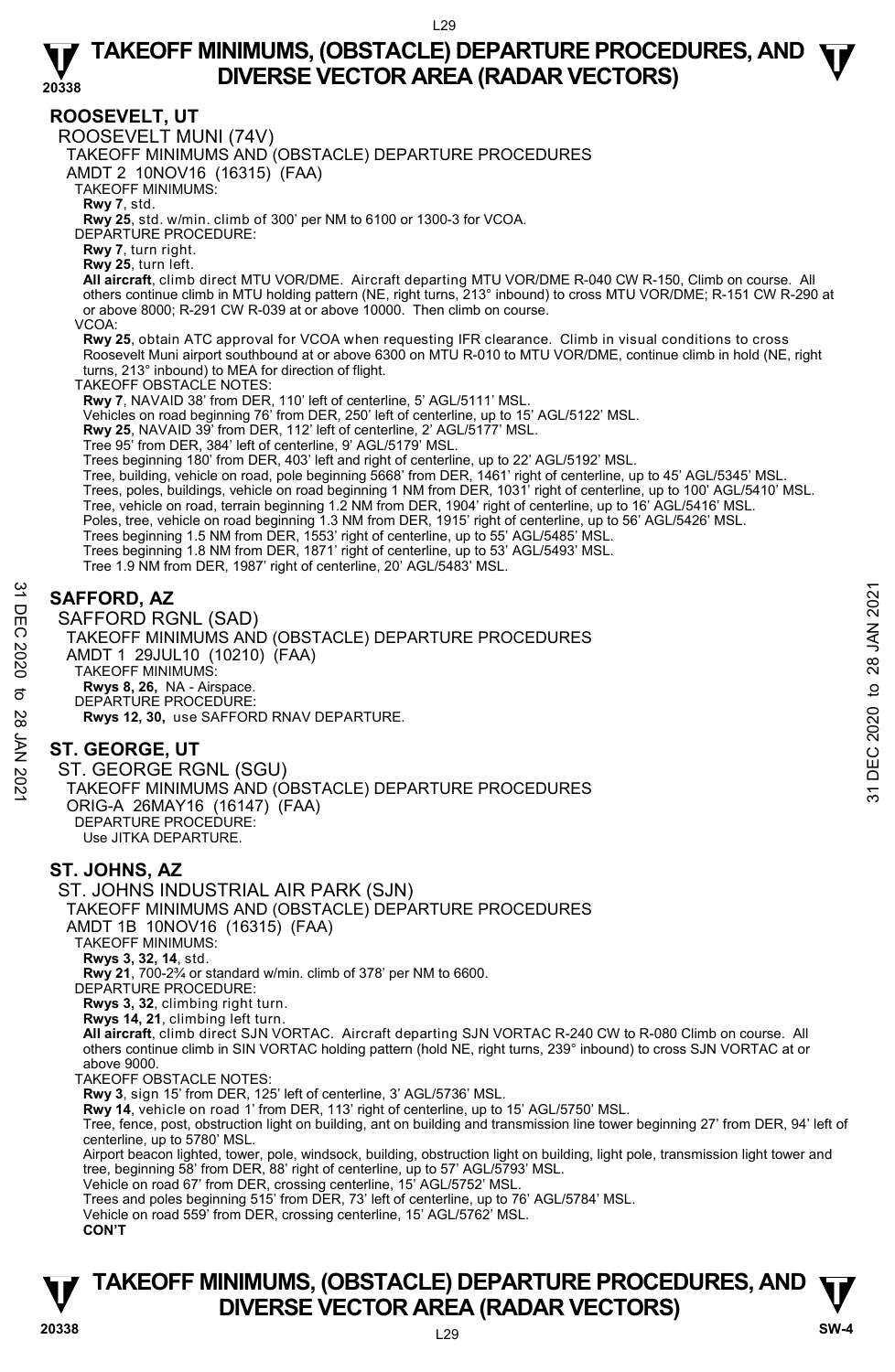# **ST. JOHNS, AZ (CON'T)**

ST. JOHNS INDUSTRIAL AIR PARK (SJN) (CON'T)

- **Rwy 32**, vehicle on road and generator utility beginning 34' from DER, 3' right of centerline, up to 15' AGL/5745' MSL. Generator utility 40' from DER, 79' left of centerline, 10' AGL/5736' MSL.
	- Vehicle on road 102' from DER, crossing centerline, 15' AGL/5741' MSL. Buildings beginning 201' from DER, 327' left of centerline up to 5743' MSL.
	-
- Pole 307' from DER, 570' left of centerline, up to 30' AGL/5757' MSL.
- **Rwy 21**, tree and fence 15' from DER, 248' left of centerline, 5767' MSL. Trees and buildings beginning 23' from DER, 276' right of centerline, up to 5798' MSL.
- 
- Trees beginning 92' from DER, 27' left of centerline, up to 5778' MSL Fence beginning 208' from DER, crossing centerline, up to 5738' MSL.
- Vehicles on road 265' from DER, crossing centerline, 15' AGL/5756' MSL.
- 
- Trees, buildings, signs and poles beginning 285' from DER, 2' right of centerline, up to 5781' MSL. Trees, buildings, signs and poles beginning 597' from DER, 3' left of centerline, up to 5780' MSL.
- Trees, buildings and poles beginning 808' from DER, 10' right of centerline, up to 5833' MSL.
- Trees, buildings and poles beginning 867' from DER, 3' left of centerline, up to 5788' MSL.
- Trees beginning 1257' from DER, 20' left of centerline, up to 5816' MSL.
- Buildings, poles and trees beginning 3704' from DER, 662' right of centerline, up to 5914' MSL.
- Poles beginning 3491' from DER, 1293' left of centerline, up to 5872' MSL.
- Communications tower 2.2 NM from DER, 1415' left of centerline, 199' AGL/6356' MSL.
- Pole 2.2 NM from DER, 1467' left of centerline, 31' AGL/6133' MSL.

# **SALT LAKE CITY, UT**

### SALT LAKE CITY INTL (SLC)

TAKEOFF MINIMUMS AND (OBSTACLE) DEPARTURE PROCEDURES

AMDT 11A 17AUG17 (17229) (FAA)

TAKEOFF MINIMUMS:

**Rwy 32,** 400-1 or std. w/ min. climb of 498' per NM to 4700.

DEPARTURE PROCEDURE:

- **Rwy 14,** climb to 10000 on heading 192° and FFU R-341 to FFU VORTAC before proceeding on course. **Rwy 16R,** climb to 10000 on heading 164° and FFU R-341 to FFU VORTAC before proceeding on course. Rwy 16L, climb to 10000 on heading 164° and FFU R-341 to FFU VORTAC before proceeding on course. **Rwy 17,** climb to 10000 on heading 169° and FFU R-341 to FFU VORTAC before proceeding on course. **Rwy 32,** climb to 9000 on heading 002° and OGD R-153 to OGD VORTAC before proceeding on course. **Rwy 34L,** climb to 9000 on heading 344° and OGD R-153 to OGD VORTAC before proceeding on course. **Rwy 34R,** climb to 9000 on heading 344° and OGD R-153 to OGD VORTAC before proceeding on course. **Rwy 35,** climb to 9000 on heading 339° and OGD R-153 to OGD VORTAC before proceeding on course. TAKEOFF OBSTACLE NOTES: **Rwy 14,** antenna 1349' from DER, 544' left of centerline, 42' AGL/4263' MSL. Rwy 16L, vehicle on road 124' from DER, 14' right of centerline, 15' AGL/4239' MSL. Light pole 988' from DER, 726' right of centerline, 34' AGL/4254' MSL. **Example 19:** A strain to 10000 on heading 164° and FFU R-341 to FFU VORTAC before proceeding on course.<br> **Example 19:** A climb to 10000 on heading 169° and FFU R-341 to FFU VORTAC before proceeding on course.<br> **Example 1** 
	- Pole 1024' from DER, 689' right of centerline, 34' AGL/4254' MSL.
	- **Rwy 17,** vehicles on road beginning 335' from DER, on centerline, up to 17' AGL/4241' MSL.<br>**Rwy 32,** ATC tower 5,266' from DER, 1767 left of centerline, 335' AGL/4549' MSL.
	-
	- Crane 5196' from DER, 1630' left of centerline, 240' AGL/4463' MSL.
	- Flag on OL 5,153' from DER, 1619' left of centerline, 249' AGL/4463' MSL.
	-
	- Aircraft beginning 969' from DER, 722' left of centerline, up to 79' AGL/4306' MSL.<br>**Rwy 34R,** post 13' from DER, 349' right of centerline, 3' AGL/4227' MSL.
	- **Rwy 35,** post 56' from DER, 249' left of centerline, 2' AGL/4220' MSL.

DIVERSE VECTOR AREA (RADAR VECTORS)

### AMDT 1 14SEP17 (17257)

 **Rwys 14, 16L/R, 17, 34L/R, 35,** heading as assigned by ATC.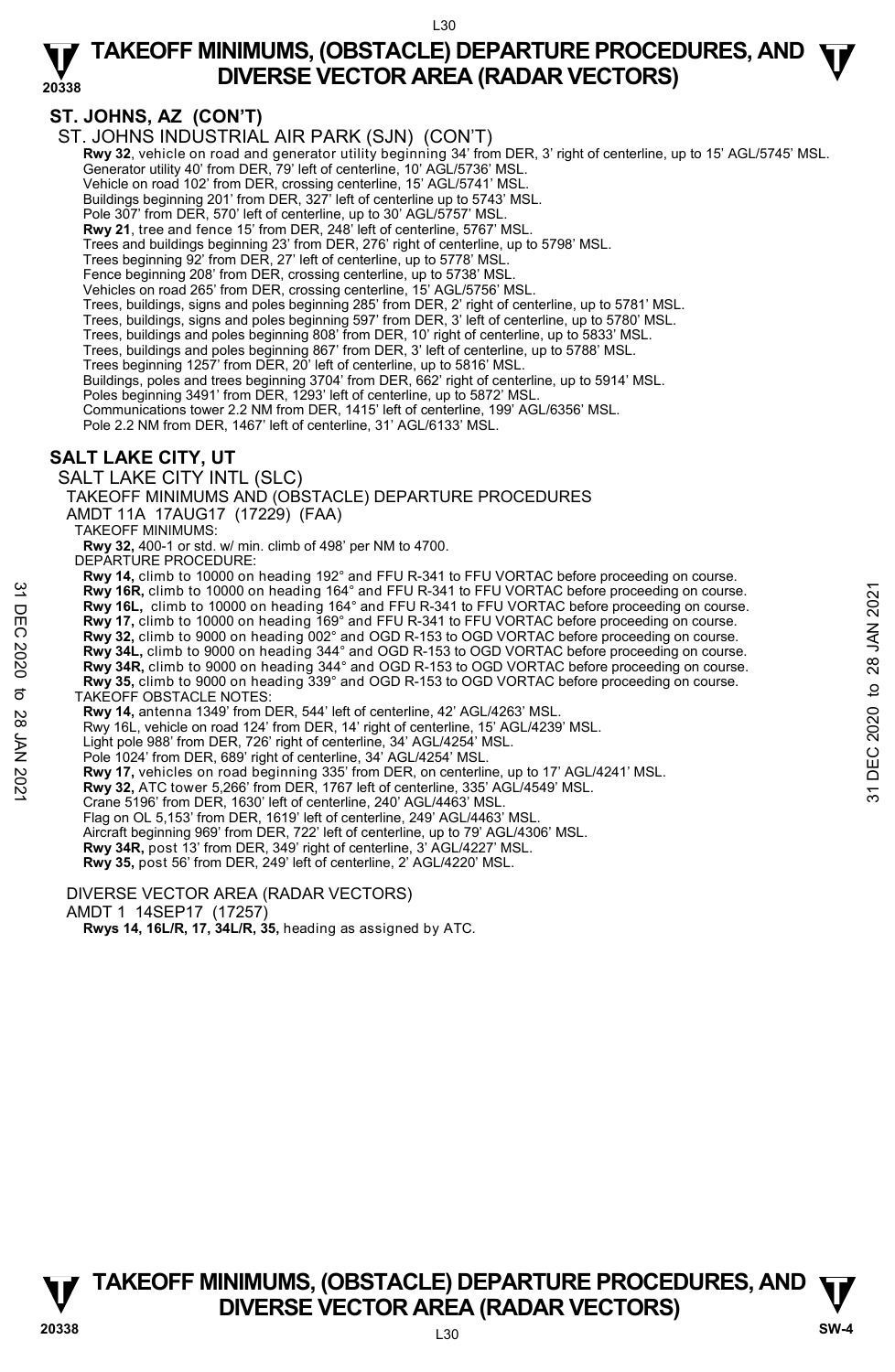# **SALT LAKE CITY, UT (CON'T)**

SOUTH VALLEY RGNL (U42)

TAKEOFF MINIMUMS AND (OBSTACLE) DEPARTURE PROCEDURES

AMDT 6 01FEB18 (18032) (FAA)

TAKEOFF MINIMUMS:

**Rwy 16,** std. w/ min. climb of 300' per NM to 10700. **Rwy 34,** std. w/ min. climb of 330' per NM to 9000.

DEPARTURE PROCEDURE:

**Rwy 16,** climbing left turn to 10700 on FFU VORTAC R-341 to FFU VORTAC, continue climb in FFU VORTAC holding pattern (hold S, right turn, 008° inbound) to cross FFU VORTAC at or above MEA/MCA for route of flight. **Rwy 34,** climbing right turn to 9000 on TCH VORTAC R-161 to TCH VORTAC, continue climb in TCH VORTAC holding pattern (hold NW, right turn, 120° inbound) to cross TCH VORTAC at or above MEA/MCA for route of flight. TAKEOFF OBSTACLE NOTES **Rwy 16,** NAVAID abeam DER, 99' right of centerline, 4602' MSL.

Terrain, sign beginning 34' from DER, 207' right of centerline, up to 4606' MSL.

Vehicle on road 83' from DER, 252' left of centerline, 4611' MSL.

Vehicle on road 171' from DER, 132' left of centerline, 4614' MSL.

Pole 551' from DER, 631' right of centerline, 15' AGL/4626' MSL.

Vehicle on road, vegetation beginning 672' from DER, 490' right of centerline, up to 4629' MSL.

Pole 1000' from DER, 638' right of centerline, 4638' MSL. Pole 1008' from DER, 466' right of centerline, 31' AGL/4640' MSL.

Pole beginning 1092' from DER, 687' right of centerline, up to 31' AGL/4644' MSL.

**Rwy 34,** NAVAID 10' from DER, 96' left of centerline, 4606' MSL.

NAVAID 10' from DER, 94' right of centerline, 4604' MSL.

Terrain 58' from DER, 424' left of centerline, 4608' MSL.

# **SCOTTSDALE, AZ**

SCOTTSDALE (SDL) TAKEOFF MINIMUMS AND (OBSTACLE) DEPARTURE PROCEDURES AMDT 9 24MAY18 (18144) (FAA) DEPARTURE PROCEDURE: Use MARICOPA DEPARTURE. TAKEOFF OBSTACLE NOTES: **Rwy 3,** multiple light standards beginning 63' from DER, 445' left of centerline, up to 44' AGL/1,554 MSL. Hoist on dike 878' from DER, 735' left of centerline, 51' AGL/1,561' MSL. Dike beginning 1,066' from DER, 316' left of centerline, 38' AGL/1548' MSL. Day marker on dike, 1,230' from DER, 5' left of centerline, 39' AGL/1,549' MSL. Tree 765' from DER,115' left of centerline, 22' AGL/1,532' MSL. Road beginning 647' from DER, 296' left of centerline, 19' AGL/1,529' MSL. Fence beginning 5' from DER, 338' right of centerline, 6' AGL/1,511' MSL Light standard 1,013' from DER, 430' right of centerline, 44' AGL/1,552' MSL. **Rwy 21,** trees 1,072' from DER, 426' right of centerline, 53' AGL/1,497' MSL. 32 DEPARTURE PROCEDURE: Use MARICOPA DEPARTURE.<br>
TAKEOFF OBSTACLE NOTES:<br>
TAKEOFF OBSTACLE NOTES:<br>
THE TAKEOFF OBSTACLE NOTES:<br>
THE TAKEOFF OBSTACLE NOTES:<br>
THE TAKEOFF OBSTACLE NOTES:<br>
Dist both this tend of the stars an

Building 316' from DER, 537' right of centerline, 23' AGL/1,467' MSL.

Tree 2,087' from DER, 418' left of centerline, 61' AGL/1,505' MSL.

Tree 1,432' from DER, 438' right of centerline, 38' AGL/1,482' MSL.

Tree 2,234' from DER, 559' left of centerline, 58' AGL/1,502' MSL.

DIVERSE VECTOR AREA (RADAR VECTORS)

AMDT 1 13NOV14 (14317) (FAA)

 **Rwy 3,** heading as assigned by ATC; requires minimum climb of 445' per NM to 4600. **Rwy 21,** heading as assigned by ATC; do not exceed 210 KTS until established on assigned heading.

# **SEDONA, AZ**

SEDONA (SEZ) TAKEOFF MINIMUMS AND (OBSTACLE) DEPARTURE PROCEDURES AMDT 1 10APR08 (08101) (FAA) TAKEOFF MINIMUMS: **Rwy 3,** NA- Obstacles. DEPARTURE PROCEDURE: **Rwy 21,** Use OATES RNAV DEPARTURE.

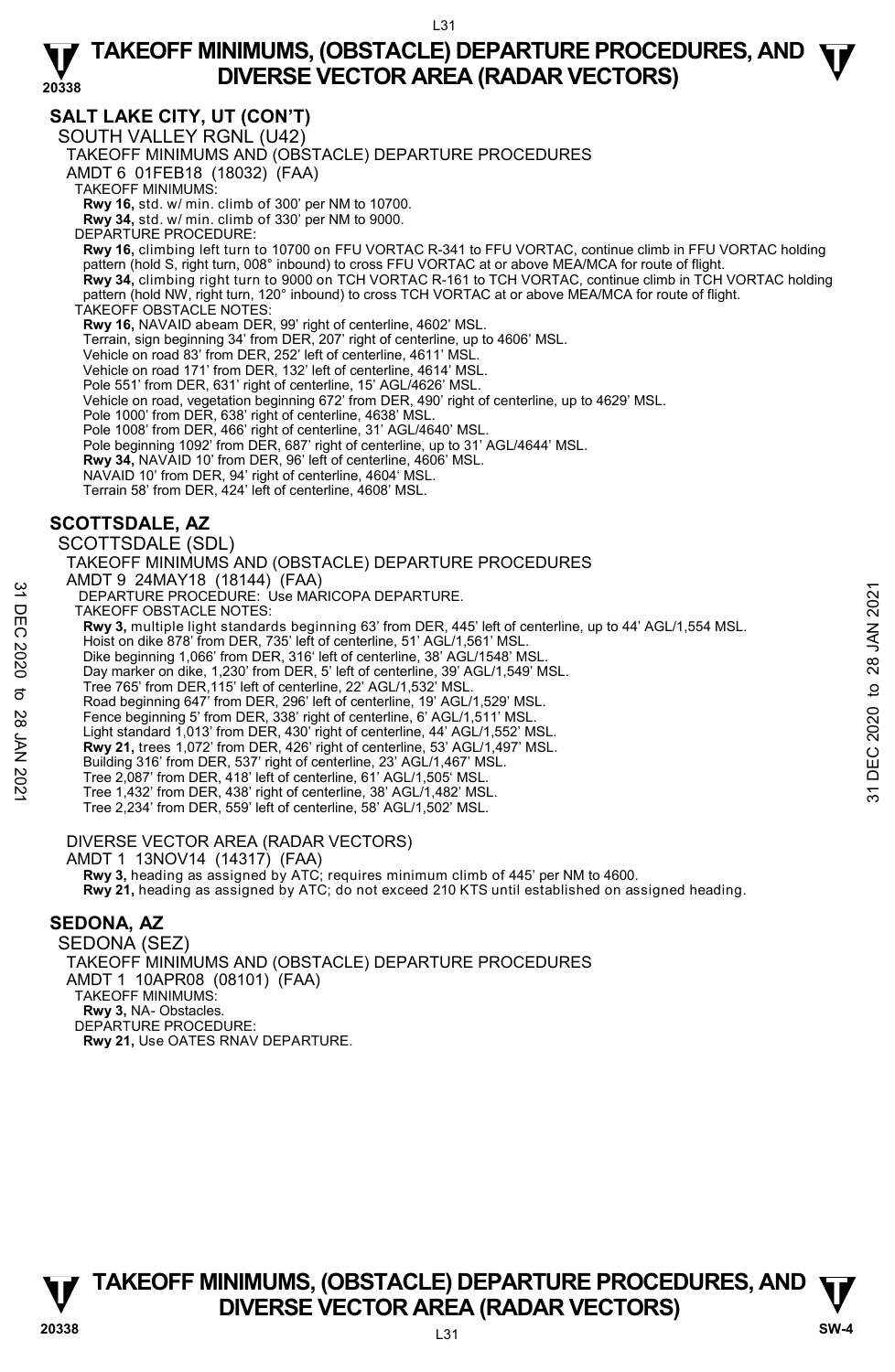**20338** 

### **SHOW LOW, AZ**

SHOW LOW RGNL (SOW) TAKEOFF MINIMUMS AND (OBSTACLE) DEPARTURE PROCEDURES AMDT 2 19JUL08 (18200) (FAA) DEPARTURE PROCEDURE: **Rwy 4,** climbing left turn heading 360° to 7800 before proceeding on course. **Rwy 7,** climbing left turn heading 360° to 8100 before proceeding on course. **Rwy 22,** climbing right turn heading 255° to 7700 before proceeding on course. **Rwy 25,** climb on heading 246° to 7600 before proceeding on course. TAKEOFF OBSTACLE NOTES: **Rwy 4,** sign, building, fence, pole beginning 44' from DER, 183' right of centerline, up to 6' AGL/6406' MSL. Tree 88' from DER, 488' left of centerline, 6411' MSL. Trees beginning 185' from DER, 428' left of centerline, up to 6417' MSL. Pole 240' from DER, 222' right of centerline, 16' AGL/6411' MSL. **Rwy 7,** general utility 39' from DER, 92' right of centerline, 19' AGL/6402' MSL. General utility 40' from DER, 88' left of centerline, 20' AGL/6402' MSL. **Rwy 22,** tree 94' from DER, 197' left of centerline, 6424' MSL. Trees beginning 133' from DER, 87' right of centerline, up to 6420' MSL. Pole 397' from DER, 141' left of centerline, 23' AGL/6426' MSL. Pole 469' from DER, 166' left of centerline, 27' AGL/6430' MSL Building 677' from DER, 423' left of centerline, 24' AGL/6433' MSL. Elevator, tank, pole beginning 1191' from DER, 5' left of centerline, up to 63' AGL/6496' MSL. **Rwy 25,** pole 10' from DER, 29' right of centerline, 18' AGL/6401' MSL.<br>Pole 640' from DER, 310' right of centerline, 6418' MSL.<br>Pole 644' from DER, 307' right of centerline, 37' AGL/6419' MSL. Pole beginning 704' from DER, 677' left of centerline, up to 53' AGL/6437' MSL. Pole, catenary beginning 726' from DER, 3' left of centerline, up to 54' AGL/6438' MSL. Pole 760' from DER, 158' right of centerline, 47' AGL/6430' MSL. Pole 763' from DER, 159' right of centerline, 49' AGL/6432' MSL. Pole, catenary beginning 764' from DER, 77' right of centerline, up to 54' AGL/6437' MSL. Pole beginning 842' from DER, 317' right of centerline, up to 57' AGL/6438' MSL. SILVER SPRINGS, NV<br>
SILVER SPRINGS, NV<br>
SILVER SPRINGS (SPZ)<br>
TAKEOFF MINIMUMS AND (OBSTACLE) DEPARTURE PROCEDURES<br>
ORIG 27APR17 (17117) (FAA)<br>
CONG CEDURES<br>
ORIG 27APR17 (17117) (FAA)<br>
CONG CEDURES<br>
CONG CEDURES<br>
TAKEOFF

# **SILVER SPRINGS, NV**

SILVER SPRINGS (SPZ)



- ORIG 27APR17 (17117) (FAA)
	- TAKEOFF MINIMUMS:
	- **Rwy 24**, 2800-3 for VCOA. DEPARTURE PROCEDURE:
- 

**Rwy 6,** climb heading 056° to intercept HZN R-220 to 8000. Continue climb in HZN VORTAC holding pattern (hold NE, RT, 211° inbound) to cross HZN VORTAC at or above MEA for route of flight.

VCOA:

TAKEOFF OBSTACLE NOTES:

**Rwy 6,** windsock and sign beginning 29' from DER, 204' left of centerline, up to 23' AGL/4235' MSL.<br>**Rwy 24,** terrain 52' from DER, 495' right of centerline, 4267' MSL. Pole 2258' from DER, 938' right of centerline, 33' AGL/4324' MSL.

Pole 2277' from DER, 883' right of centerline, 38' AGL/4328' MSL.

# **SPANISH FORK, UT**

SPANISH FORK MUNI/WOODHOUSE FIELD (SPK) TAKEOFF MINIMUMS AND (OBSTACLE) DEPARTURE PROCEDURES ORIG 03JAN19 (20366) (FAA) DEPARTURE PROCEDURE: Use SPANISH FORK DEPARTURE. TAKEOFF OBSTACLE NOTES: **Rwy 12,** lighting 10' from DER, 29' left of centerline, 2' AGL/4530' MSL. Fence 60' from DER, 481' right of centerline, 4535' MSL. Building 198' from DER, 449' right of centerline, 12' AGL/4541' MSL. Sign, building beginning 297' from DER, 461' right of centerline, up to 4552' MSL. Building 1023' from DER, 600' right of centerline, 4555' MSL. Tree 1031' from DER, 651' left of centerline, 4563' MSL. Tree, building beginning 1140' from DER, 503' left of centerline, up to 4565' MSL. Building 1173' from DER, 560' right of centerline, 4559' MSL. Building 1434' from DER, 855' right of centerline, 4572' MSL. Tree 1514' from DER, 742' left of centerline, 4568' MSL. Pole 1818' from DER, 352' right of centerline, 4576' MSL. Pole beginning 3232' from DER, 1134' right of centerline, up to 4621' MSL. Pole, sign beginning 3499' from DER, 801' left of centerline, up to 106' AGL/4673' MSL. **CON'T**

# L32 **TAKEOFF MINIMUMS, (OBSTACLE) DEPARTURE PROCEDURES, AND**  $\Psi$ **<br>DIVERSE VECTOR AREA (RADAR VECTORS) V**<br>
20338 DIVERSE VECTOR AREA (RADAR VECTORS) SW-4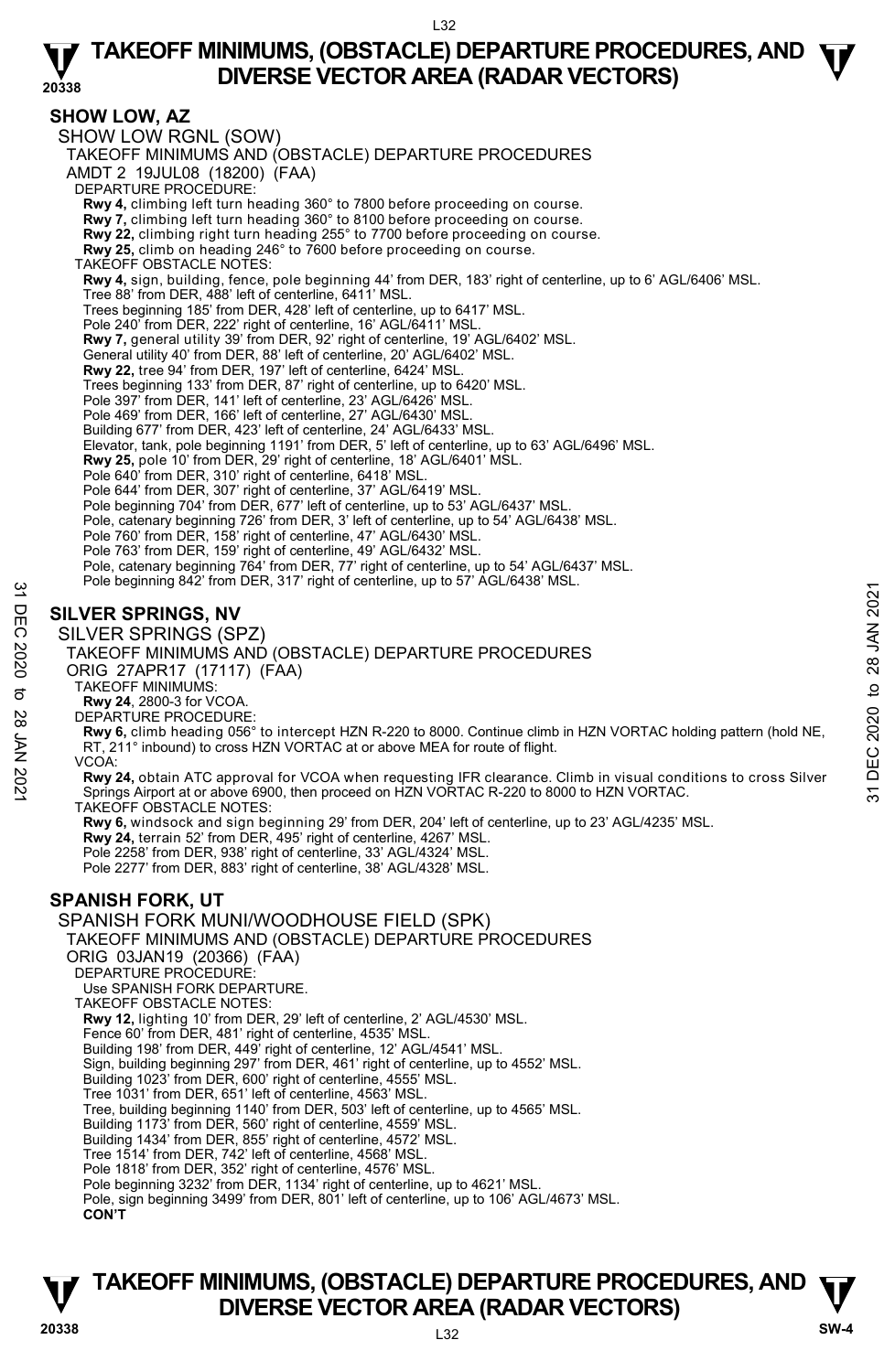**20338** 

## **SPANISH FORK, UT (CON'T)**

SPANISH FORK MUNI/WOODHOUSE FIELD (SPK) (CON'T)

**Rwy 12 (CON'T),** electrical system 3922' from DER, 628' right of centerline, 4637' MSL.

Pole 4450' from DER, 893' right of centerline, 4649' MSL.

Pole 4709' from DER, 1365' right of centerline, 4662' MSL.

Pole 5162' from DER, 1194' right of centerline, 4664' MSL.

Pole 2 NM from DER, 3639' left of centerline, 4853' MSL.

**Rwy 30,** lighting 9' from DER, 29' right of centerline, 2' AGL/4525' MSL. Vegetation 36' from DER, 145' right of centerline, 9' AGL/4527' MSL.

Tree 750' from DER, 557' left of centerline, 4546' MSL.

Pole 1182' from DER, 595' left of centerline, 50' AGL/4570' MSL.

Pole beginning 1479' from DER, 268' left of centerline, up to 60' AGL/4579' MSL.

Tree 1505' from DER, 550' right of centerline, 49' AGL/4565' MSL.

# **SPRINGERVILLE, AZ**

SPRINGERVILLE MUNI (JTC) TAKEOFF MINIMUMS AND (OBSTACLE) DEPARTURE PROCEDURES ORIG 15AUG96 (96228) (FAA)

TAKEOFF MINIMUMS:

**Rwy 21,** 1000-2 or std. with a min. climb of 360' per NM to 8400.

DEPARTURE PROCEDURE:

**Rwys 3, 11,** climbing left turn to 8400 via heading 360° before proceeding on course. **Rwys 21, 29,** climbing right turn to 8400 via 360° before proceeding on course.

# **TAYLOR, AZ**

TAYLOR (TYL)

TAKEOFF MINIMUMS AND (OBSTACLE) DEPARTURE PROCEDURES AMDT 1 05MAY11 (11125) (FAA) TAKEOFF MINIMUMS: **Rwy 21,** 300-1 or std. w/min. climb of 290' per NM to 6100. DEPARTURE PROCEDURE: **Rwy 3,** climb heading 030° to 8000 before turning on course. **Rwy 21,** climb heading 210° to 8000 before turning on course. TAKEOFF OBSTACLE NOTES: **Rwy 3,** vehicles on road beginning 1823' from DER, 698' right of centerline, up to 17' AGL/5726' MSL. Power lines crossing departure course 1000' from DER. **Rwy 21,** trees beginning 1132' from DER, 316' right of centerline, up to 12' AGL/5871' MSL. **TONOPAH, NV**  TONOPAH (TPH) TAKEOFF MINIMUMS AND (OBSTACLE) DEPARTURE PROCEDURES AMDT 2 17AUG17 (17229) (FAA) TAKEOFF MINIMUMS: **Rwys 11, 29**, NA - ATC. **Rwy 15,** std. with a min. climb of 320' per NM to 9100 or 2500-3 for VCOA. **Rwy 33,** std. with a min. climb of 352' per NM to 9100 or 2500-3 for VCOA. **EXAM 2021**<br> **EXAMIVE PROCEDURE:**<br> **EXAMIVE PROCEDURE:**<br> **EXAMIVE PROCEDURE:**<br> **EXAMPLE PROCEDURE:**<br> **EXAMPLE PROSTACLE NOTES:**<br> **EXAMPLE PROSTACLE NOTES:**<br> **EXAMPLE PROCEDURE PROCEDURES**<br> **EXAMPLE PROCEDURE PROCEDURES**<br>

DEPARTURE PROCEDURE:

**Rwy 15,** climbing left turn direct TONOPAH (TPH) VORTAC thence...

**Rwy 33,** climbing right turn direct TONOPAH (TPH) VORTAC thence...

 ...continue climb in TPH holding pattern (NE, RT, 246° inbound) to cross TPH VORTAC at or above 9300 before proceeding on course.

### VCOA:

**Rwy 15, 33,** obtain ATC approval for VCOA when requesting IFR clearance. Climb in visual conditions to cross Tonopah airport at or above 7800 direct TONOPAH VORTAC, continue climb in TPH holding pattern (NE, RT, 246° inbound) to cross TPH VORTAC at or above 9300 before proceeding on course.

TAKEOFF OBSTACLE NOTES:

**Rwy 15,** transmission line tower 515' from DER, 473' left of centerline, 23' AGL/5418' MSL.

**Rwy 33,** fence beginning 173' from DER, 401' right of centerline, 6' AGL/5438' MSL.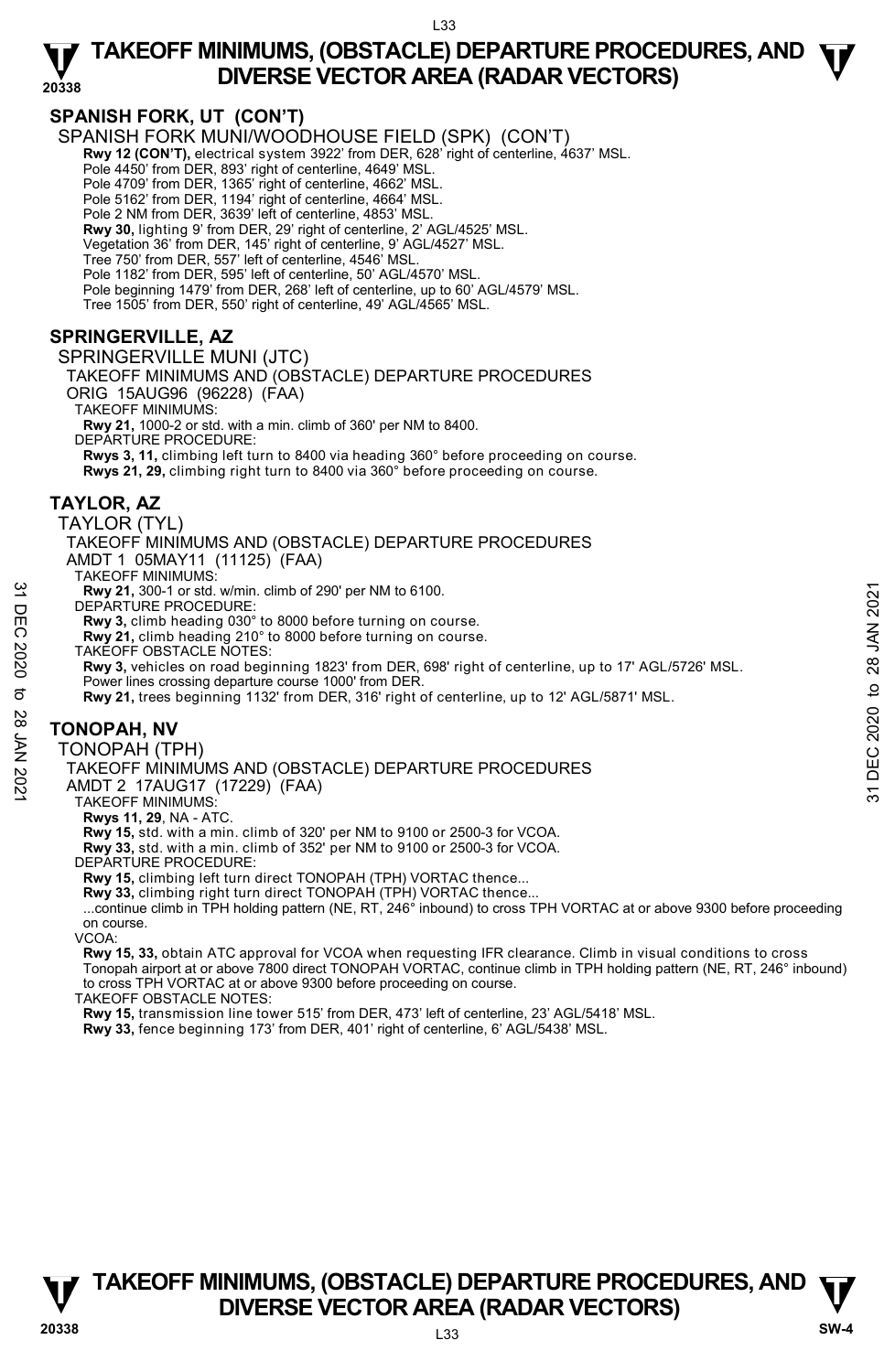## **TONOPAH TEST RANGE (KTNX)**

TONOPAH, NV

TAKEOFF MINIMUMS AND (OBSTACLE) DEPARTURE PROCEDURES

AMDT 1 19JUL18 (18200)

DEPARTURE PROCEDURE:

**Rwy 14,** 1000-3 with min. climb of 320 ft/NM to 10,700 or 2700-3 for Climb in Visual Conditions. Climb on a heading between 325º CW to 155º from DER or Climb in Visual Conditions to cross KZ - KTNX airport at or above 8100 MSL before proceeding on course.

**Rwy 32,** 1000-3 with min. climb of 260 ft/NM to 5900 or 2700-3 for Climb in Visual Conditions. Climb on a heading between 295º CW to 005º from DER or Climb in Visual Conditions to cross KZ-KTNX airport at or above 8100 MSL before proceeding on course.

### TAKEOFF OBSTACLE NOTES:

**Rwy 14,** terrain 1204' from DER, 823' right of cntrln, 5582' MSL.

Terrain 63' from DER, 517' right of cntrln, 5565' MSL.

Terrain 46' from DER, 480' right of cntrln, 5564' MSL.

Terrain 0' from DER, 353' right of cntrln, 5561' MSL.

Terrain 62' from DER, 200' right of cntrln, 5558' MSL.

Terrain 14' from DER, 292' right of cntrln, 5561' MSL.

Terrain 0' from DER, 287' right of cntrln, 5561' MSL.

Terrain 0' from DER, 222' right of cntrln, 5559' MSL. Surveyed terrain 215' from DER, 427' right of cntrln, 5560' MSL.

**Rwy 32,** terrain 0' from DER, 500' left of cntrln, 5476' MSL.

Terrain 19' from DER, 465' left of cntrln, 5476' MSL.

Terrain 110' from DER, 529' left of cntrln, 5476' MSL.

### **TOOELE, UT**

BOLINDER FIELD-TOOELE VALLEY (TVY)

TAKEOFF MINIMUMS AND (OBSTACLE) DEPARTURE PROCEDURES

AMDT 3 22AUG13 (13234) (FAA)

TAKEOFF MINIMUMS:

**Rwy 17,** std. w/min. climb of 348' per NM to 9000 or 5600-3 for climb in visual conditions.

**Rwy 35,** std. w/min. climb of 380' per NM to 9000 or 5600-3 for climb in visual conditions. DEPARTURE PROCEDURE:

**Rwy 17,** climbing right turn to 9000 on heading 337° and OGD VORTAC R-197 to STACO INT, or for climb in visual conditions: cross Bolinder Field-Tooele Valley airport at or above 9800' MSL before proceeding on course. When executing VCOA, notify ATC prior to departure. **EXAMELY TO WINDER AND STATE CONSTRANT CONSTRANT CONSTRANT CONSTRANT CONSTRANT CONSTRANT CONSTRANT CONSTRANT CONSTRANT CONSTRANT CONSTRANT CONSTRANT CONSTRANT CONSTRANT CONSTRANT CONSTRANT CONSTRANT CONSTRANT CONSTRANT CO** 

**Rwy 35,** climbing left turn to 9000 on heading 300° and OGD VORTAC R-197 to STACO INT, or for climb in visual conditions: cross Bolinder Field-Tooele Valley airport at or above 9800' MSL before proceeding on course. When executing VCOA, notify ATC prior to departure.

TAKEOFF OBSTACLE NOTES:

**Rwy 17,** tree 230' from DER, 255' right of centerline, 35' AGL/4335' MSL.

Tree 342' from DER, 363' right of centerline, 35' AGL/4360' MSL.

Trees beginning 601' from DER, 486' right of centerline, up to 35' AGL/4399' MSL.

Pole 1000' from DER, 409' left of centerline, 42' AGL/4363' MSL.

Pole 1092' from DER, 118' right of centerline, 42' AGL/4363' MSL.

Tree 1369' from DER, 393' right of centerline, 35' AGL/4381' MSL. Tree 2018' from DER, 257' right of centerline, 35' AGL/4384' MSL.

### **TUCSON, AZ**

RYAN FIELD (RYN) TAKEOFF MINIMUMS AND (OBSTACLE) DEPARTURE PROCEDURES AMDT 3 29JUL10 (10210) (FAA) TAKEOFF MINIMUMS: **Rwys 6L, 15, 24R, 33,** NA, ATC. DEPARTURE PROCEDURE **Rwys 6R, 24L,** use ALMON DEPARTURE.

**TAKEOFF MINIMUMS, (OBSTACLE) DEPARTURE PROCEDURES, AND**  $\Psi$ **<br>DIVERSE VECTOR AREA (RADAR VECTORS) V**<br>
20338 DIVERSE VECTOR AREA (RADAR VECTORS) SW-4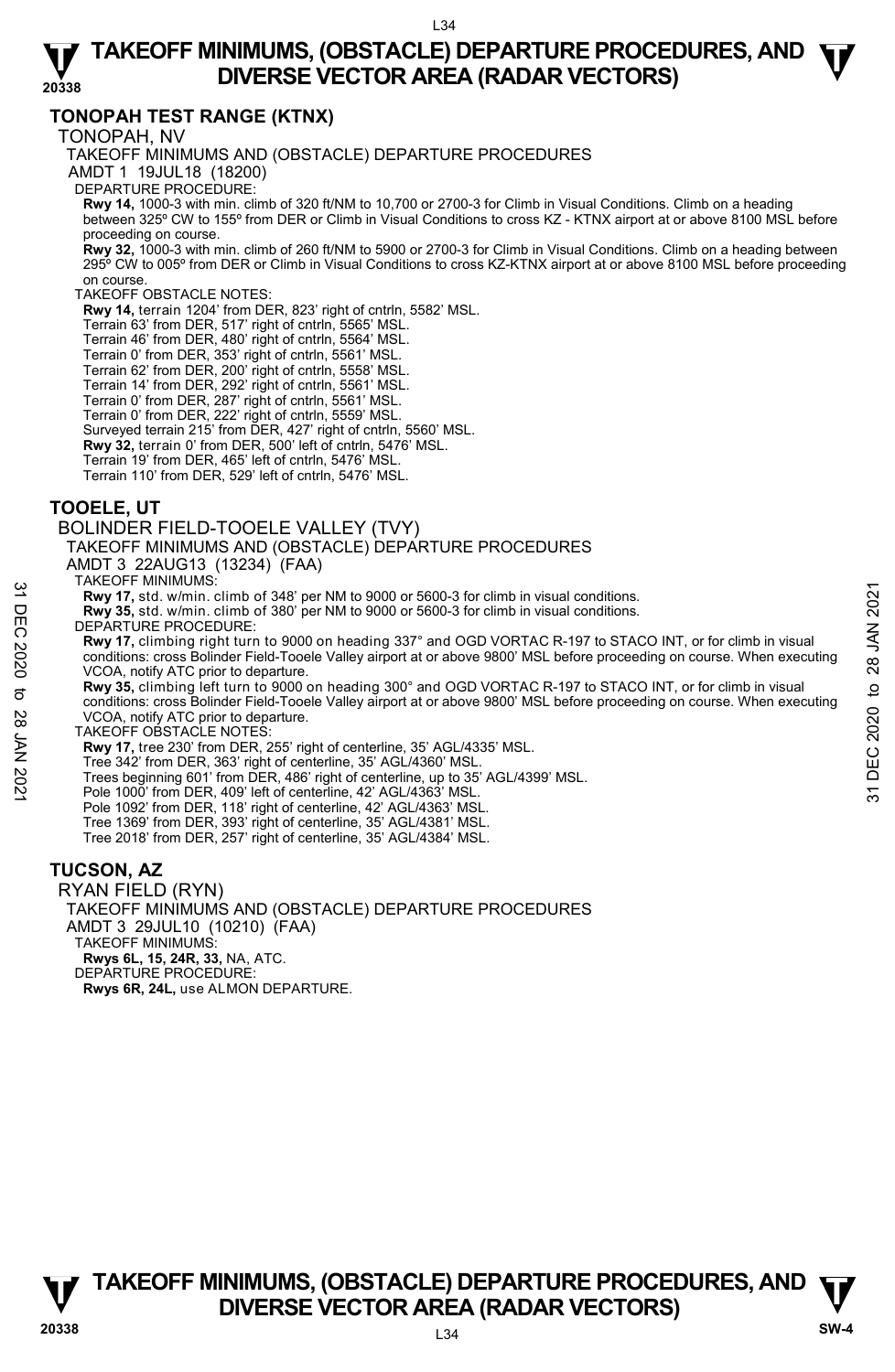## **TUCSON, AZ (CON'T)**

TUCSON INTL (TUS) TAKEOFF MINIMUMS AND (OBSTACLE) DEPARTURE PROCEDURES AMDT 5 26JUL12 (12208) (FAA) TAKEOFF MINIMUMS: **Rwy 3,** 300-2 or std. w/min. climb of 228' per NM to 3000. DEPARTURE PROCEDURE: **Rwys 3, 29L/R,** climbing right turn direct to TUS VORTAC… **Rwy 21,** climbing left turn direct to TUS VORTAC … **Rwys 11L/R,** climb heading 123° to 4000 then climbing left turn direct TUS VORTAC ...<br>... Climb in TUS VORTAC holding pattern (hold NW, right turns, 128° inbound) to 9000 before proceeding on course. TAKEOFF OBSTACLE NOTES: **Rwy 3,** multiple trees and sign beginning 1385' from DER, 127' left of centerline, up to 41' AGL/2611' MSL. Tree 2062' from DER, 332' right of centerline, 46' AGL/2626' MSL. **Rwy 11L,** vents 115' from DER, 147' left and right of centerline, 6' AGL/2646' MSL. Multiple bushes beginning 449' from DER, 395' left of centerline, up to 24' AGL/2674' MSL. Multiple bushes beginning 188' from DER, 328' right of centerline, up to 13' AGL/2663' MSL. **Rwy 11R,** tree 584' from DER, 176' right of centerline, 25' AGL/2645' MSL. **Rwy 21,** bush 104' from DER, 256' left of centerline, 12' AGL/2572' MSL. RR 248' from DER, right to left of centerline, 23' AGL/2582' MSL. Bush 549' from DER, 384' left of centerline, 33' AGL/2583' MSL. Tree 701' from DER, 144' left of centerline, 37' AGL/2587' MSL. Pole 950' from DER, 166' left of centerline, 38' AGL/2588' MSL. Pole 1028' from DER, 89' left of centerline, 46' AGL/2599' MSL. Pole 1298' from DER, 594' left of centerline, 66' AGL/2616' MSL. Electrical system 1445' from DER, 319' left of centerline, 55' AGL/2605' MSL. Bush 141' from DER, 330' right of centerline, 24' AGL/2574' MSL. Bush 454' from DER, 138' right of centerline, 26' AGL/2576' MSL. Electrical system 1176' from DER, 37' right of centerline, 48' AGL/2598' MSL. **Rwy 29L,** aircraft on ramp 2723' from DER, 348' left of centerline, up to 30' AGL/2680' MSL. **Rwy 29R,** aircraft on ramp 2779' from DER, 1056' left of centerline, up to 30' AGL/2680' MSL. DIVERSE VECTOR AREA (RADAR VECTORS) ORIG 28FEB19 (19059) (FAA) Rwy 3, heading as assigned by ATC; requires minimum climb of 228' per NM to 3000. **Rwys 11L/R, 21,** heading as assigned by ATC. **Rwy 29L,** heading as assigned by ATC; requires minimum climb of 300' per NM to 4500. **Rwy 29R,** heading as assigned by ATC; requires minimum climb of 300' per NM to 4400. **VERNAL, UT**  VERNAL RGNL (VEL) TAKEOFF MINIMUMS AND (OBSTACLE) DEPARTURE PROCEDURES AMDT 2 07DEC17 (17341) (FAA) TAKEOFF MINIMUMS: **Rwy 17,** std. w /min. climb of 210' per NM to 6000, or alternatively with std. takeoff minimums and a normal 200' per NM climb gradient, takeoff must occur no later than 1800' prior to DER or 2200-3 for VCOA. **Rwy 35,** std. w/ min. climb of 410' per NM to 7700 or 2200-3 for VCOA. DEPARTURE PROCEDURE: **Rwy 17,** climbing left turn direct VEL VOR/DME, thence . . . **Rwy 35,** climbing right turn direct VEL VOR/DME, thence . . . . . . on VEL VOR/DME R-142 to ENSEN INT/VEL 9.7 DME and hold (hold SE, right turn, 322° inbound). Continue Climb-inhold to the MEA/MCA for route of flight. VCOA: **Rwys 17, 35,** obtain ATC approval for VCOA when requesting IFR clearance: Climb in visual conditions to cross Vernal RGNL Airport at or above 7300, then continue climb on VEL VOR/DME R-142 until reaching the MEA/MCA for route of flight. TAKEOFF OBSTACLE NOTES: **Rwy 17,** terrain beginning 19' from DER, 140' right of centerline, up to 5290' MSL. Terrain and agricultural equipment beginning 118' from DER, 15' left of centerline, up to 6' AGL/5284' MSL. Tree 1333' from DER, 295' left of centerline, 5315' MSL. Tree 1378' from DER, 221' left of centerline, 5317' MSL. Tree 1456' from DER, 112' left of centerline, 5318' MSL. Tree 1498' from DER, 32' left of centerline, 5320' MSL. New Y29R, and an Unitary 2779 hold DLK, 1030 elet of centennie, up to 30 AGD2000 to D.<br>
ONCE 28 FEB19 (19059) (FAA)<br>
ORIG 28 FEB19 (19059) (FAA)<br>
Rwy 3, heading as assigned by ATC; requires minimum climb of 228' per NM to

Poles beginning 1948' from DER, 46' right of centerline, up to 35' AGL/5334' MSL. Trees beginning 2411' from DER, 19' left of centerline, up to 5370' MSL.

Tree 2439' from DER, 296' right of centerline, 5339' MSL.<br>Tree 2468' from DER, 288' right of centerline, 5341' MSL.<br>Trees beginning 2497' from DER, 290' right of centerline, up to 5344' MSL.

Trees beginning 2511' from DER, 105' left of centerline, up to 5374' MSL.

**CON'T**

# **TAKEOFF MINIMUMS, (OBSTACLE) DEPARTURE PROCEDURES, AND**  $\Psi$ **<br>DIVERSE VECTOR AREA (RADAR VECTORS) V**<br>
20338 DIVERSE VECTOR AREA (RADAR VECTORS) SW-4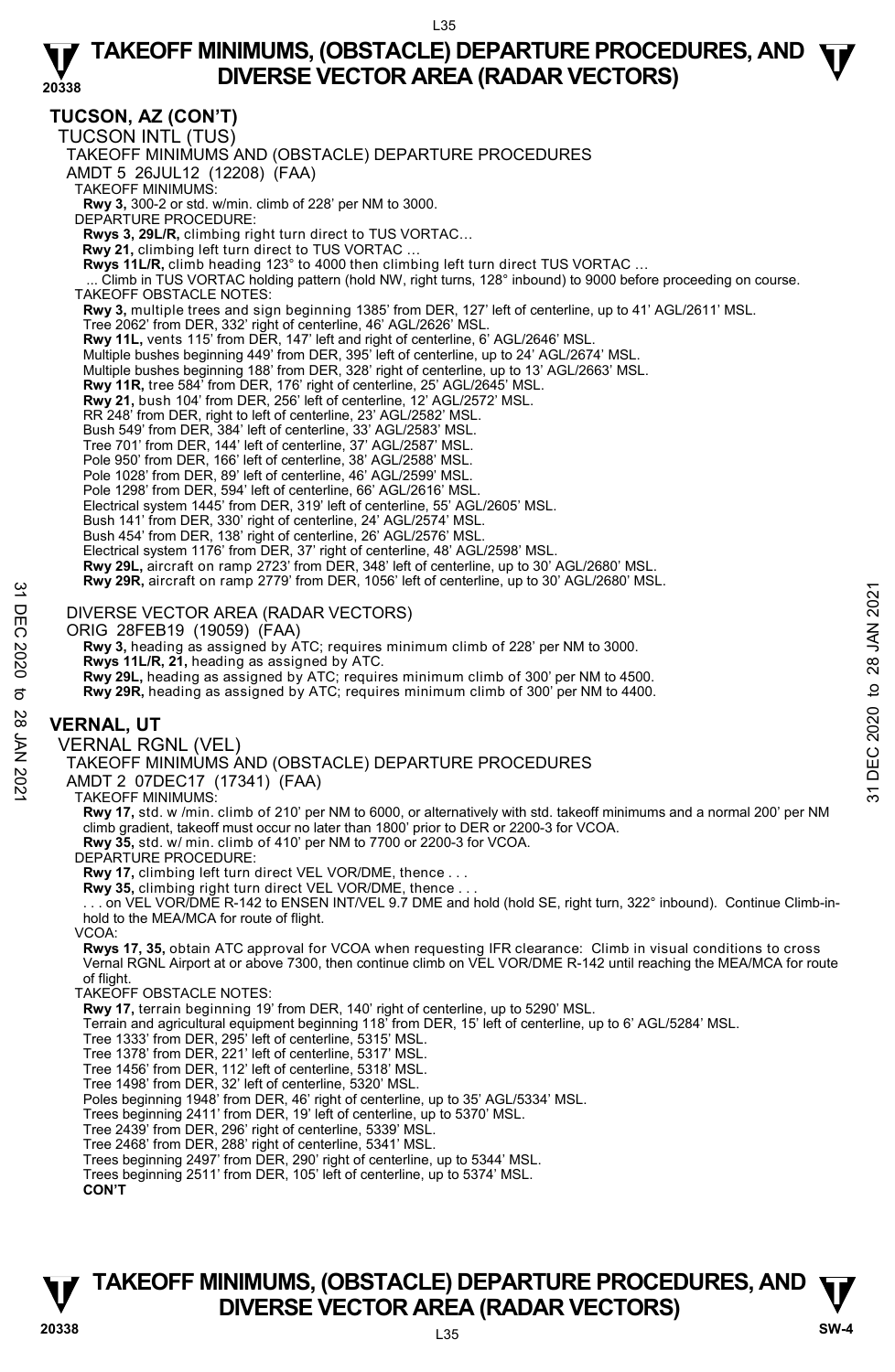**20338** 

### **VERNAL, UT (CON'T)**

VERNAL RGNL (VEL) (CON'T)

**Rwy 17 (CON'T),** tree 2534' from DER, 361' right of centerline, 5355' MSL.

Tree 2553' from DER, 355' right of centerline, 5362' MSL.

Trees beginning 2573' from DER, 323' right of centerline, up to 5370' MSL. Trees beginning 4620' from DER, 71' left of centerline, up to 5397' MSL.

Tree 4749' from DER, 184' right of centerline, 5401' MSL.

Tree 4895' from DER, 65' left of centerline, 5403' MSL.

**Rwy 35,** pole 178' from DER, 153' left of centerline, 5290' MSL.

Tree and pole beginning 934' from DER, 625' right of centerline, up to 5302' MSL.

### **WENDOVER, UT**

WENDOVER (ENV)

TAKEOFF MINIMUMS AND (OBSTACLE) DEPARTURE PROCEDURES

AMDT 7 31MAR16 (16091) (FAA)

TAKEOFF MINIMUMS:

**Rwy 26,** std. w/min. climb of 300' per NM to 5900.

**Rwy 30**, NA-ATC.

DEPARTURE PROCEDURE:

**Rwys 8, 12, 26,** climbing left turn direct BVL VORTAC, thence…

 ...continue climb in holding pattern (hold NE, right turns, 253° inbound) to cross BVL VORTAC at/above MEA for route of flight.

TAKEOFF OBSTACLE NOTES:

**Rwy 12,** bush 92' from DER, 258' left of centerline, 4' AGL/4227' MSL. **Rwy 26,** tree 100' from DER, 500' right of centerline, 11' AGL/4240' MSL.

Bush 90' from DER, 278' left of centerline, 4' AGL/4233' MSL.

### **WILLCOX, AZ**

COCHISE COUNTY (P33) TAKEOFF MINIMUMS AND (OBSTACLE) DEPARTURE PROCEDURES AMDT 1 02MAY13 (13122) (FAA) TAKEOFF MINIMUMS: Use COCHISE DEPARTURE. 32 TAKEOFF MINIMUMS AND (OBSTACLE) DEPARTURE PROCEDURES<br>
THE TAMDIT 1 OZMAY13 (13122) (FAA)<br>
THE TAKEOFF MINIMUMS:<br>
Use COCHISE DEPARTURE.<br> **WINDOW ROCK, AZ**<br>
WINDOW ROCK (RQE)<br>
TAKEOFF MINIMUMS AND (OBSTACLE) DEPARTURE

### **WINDOW ROCK, AZ**

WINDOW ROCK (RQE)

TAKEOFF MINIMUMS AND (OBSTACLE) DEPARTURE PROCEDURES

AMDT 2 05DEC19 (19339) (FAA)

TAKEOFF MINIMUMS:

**Rwy 3,** 800-3 w/min. climb of 385' per NM to 8100 or std. w/min. climb of 565' per NM to 7700 or 1600-3 for VCOA. **Rwy 21,** std. w/min. climb of 285' per NM to 8100 or 1600-3 for VCOA. DEPARTURE PROCEDURE:

**Rwy 3,** climb on heading 025° to 7500, then right turn to intercept GUP VORTAC R-321 to GUP VORTAC before proceeding on course.

**Rwy 21,** climb on heading 205° to 7400 then left turn direct GUP VORTAC before proceeding on course. VCOA:

**Rwys 3, 21,** obtain ATC approval for VCOA when requesting IFR clearance. Climb in visual conditions to cross Window Rock Airport at or above 8200 before proceeding on course. TAKEOFF OBSTACLE NOTES:

**Rwy 3,** vegetation beginning 32' from DER, 73' left of centerline, up to 6745' MSL.

Building 416' from DER, 609' right of centerline, 19' AGL/6766' MSL. Poles beginning 477' from DER, 344' right of centerline, up to 33' AGL/6772' MSL.

Tree, pole beginning 1336' from DER, 114' left of centerline, up to 6796' MSL.

Sign 1380' from DER, 109' right of centerline, 29' AGL/6777' MSL.

Pole 1448' from DER, 291' right of centerline, 39' AGL/6788' MSL.

Tree 1586' from DER, 392' left of centerline, 6806' MSL.

Sign, pole beginning 1774' from DER, 225' right of centerline, up to 52' AGL/6805' MSL.

Pole 1868' from DER, 746' left of centerline, 38' AGL/6823' MSL.

Pole 3038' from DER, 91' right of centerline, 40' AGL/6824' MSL.

Pole 3356' from DER, 457' left of centerline, 31' AGL/6840' MSL.

Tree 3532' from DER, 613' left of centerline, 6850' MSL.

Tree 3801' from DER, 682' left of centerline, 6871' MSL.

Vertical structure, poles beginning 3832' from DER, 57' right of centerline, up to 6926' MSL.

Pole 4044' from DER, 310' left of centerline, 44' AGL/6874' MSL.

Tree 4616' from DER, 625' left of centerline, 6888' MSL.

Vertical structure 5938' from DER, 147' right of centerline, 7024' MSL.

Pole, vertical structures, towers beginning 1 NM from DER, 59' left of centerline, up to 6' AGL/7083' MSL.<br>Tower, tree beginning 1.1 NM from DER, 102' right of centerline, up to 103' AGL/7096' MSL.<br>Trees beginning 1.3 NM f

**CON'T**

# L36 **TAKEOFF MINIMUMS, (OBSTACLE) DEPARTURE PROCEDURES, AND**  $\Psi$ **<br>DIVERSE VECTOR AREA (RADAR VECTORS) DIVERSE VECTOR AREA (RADAR VECTORS) 20338 SW-4**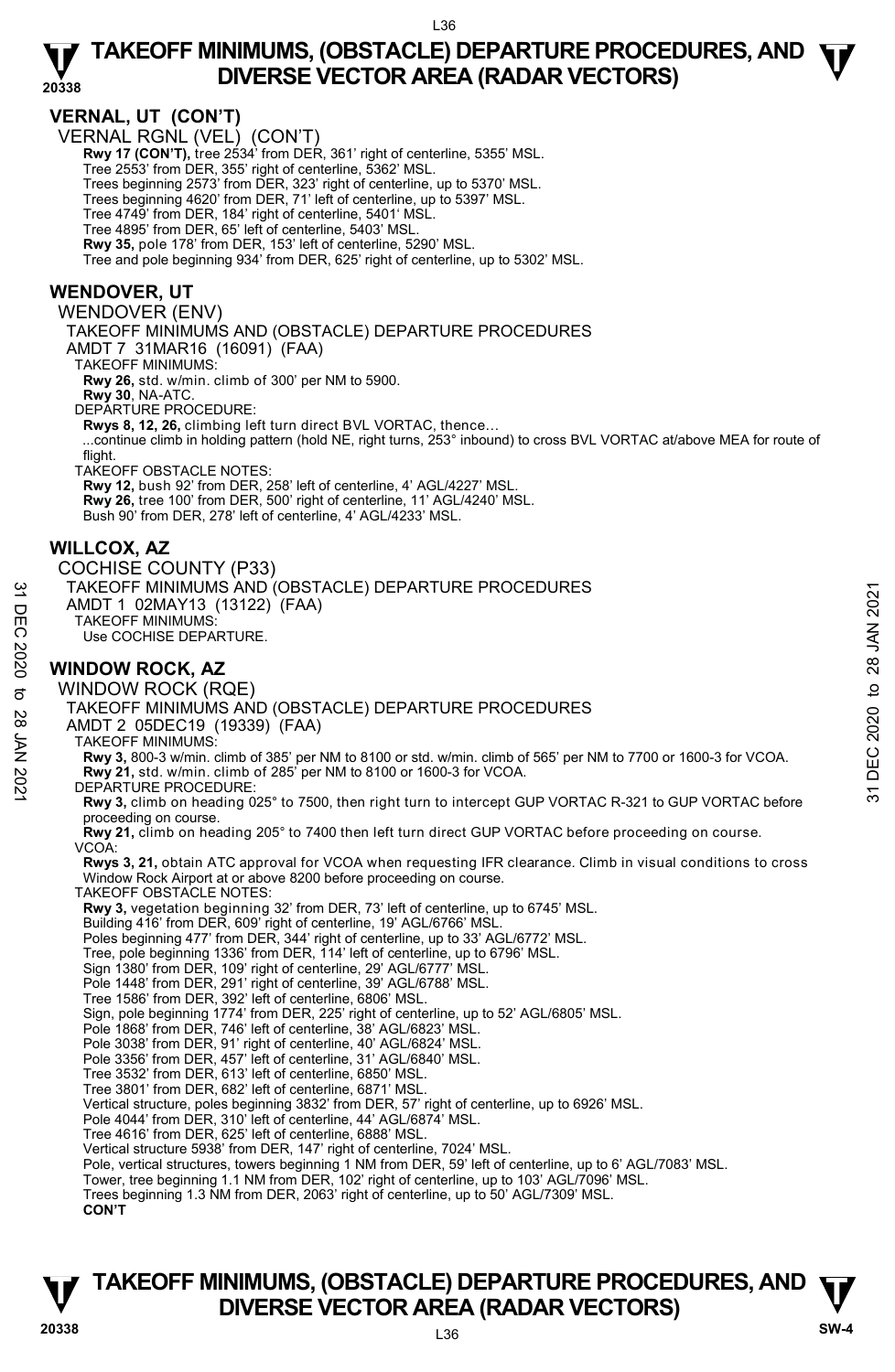# **WINDOW ROCK, AZ (CON'T)**

WINDOW ROCK (RQE) (CON'T)

**Rwy 3 (CON'T),** vertical structures beginning 1.4 NM from DER, 1852' left of centerline, up to 7127' MSL.<br>Trees beginning 1.4 NM from DER, 121' right of centerline, up to 50' AGL/7369' MSL. Vertical structure, tree beginning 1.5 NM from DER, 628' left of centerline, up to 50' AGL/7139' MSL. Trees beginning 1.6 NM from DER, 875' right of centerline, up to 50' AGL/7375' MSL. Tree 1.8 NM from DER, 357' left of centerline, 50' AGL/7351' MSL. Tree 1.9 NM from DER, 77' left of centerline, 50' AGL/7369' MSL.

Tree 2.1 NM from DER, 26' left of centerline, 50' AGL/7429' MSL.

Tree 2.4 NM from DER, 2921' right of centerline, 50' AGL/7449' MSL.

**Rwy 21,** tree 955' from DER, 382' left of centerline, 6736' MSL.

Tree 1018' from DER, 620' left of centerline, 6768' MSL.

## **WINNEMUCCA, NV**

WINNEMUCCA MUNI (WMC) TAKEOFF MINIMUMS AND (OBSTACLE) DEPARTURE PROCEDURES AMDT 2 30JAN20 (20030) (FAA) DEPARTURE PROCEDURE: Use WINNEMUCCA departure. TAKEOFF OBSTACLE NOTES: **Rwy 2**, tree, NAVAID, beginning 3' from DER, 113' right of centerline, up to 4356' MSL. NAVAID 39' from DER, 118' left of centerline, 8' AGL/4311' MSL. Tree 81' from DER, 402' right of centerline, 4357' MSL. Tree, vehicles on traverse way beginning 98' from DER, 230' right of centerline, up to 4373' MSL. Tree 1177' from DER, 576' left of centerline, 4346' MSL. Tree 1265' from DER, 763' left of centerline, 4349' MSL. Tree 1404' from DER, 647' left of centerline, 4360' MSL. **Rwy 14,** pole 1' from DER, 24' left of centerline, 4304' MSL. NAVAID 40' from DER, 126' left of centerline, 4305' MSL. Vehicles on traverse way, vegetation, trees beginning 58' from DER, 183' left of centerline, up to 40' AGL/4322' MSL.<br>Vehicles on traverse way beginning 343' from DER, 77' left of centerline, up to 4325' MSL. **Rwy 20,** tree 26' from DER, 406' right of centerline, 4306' MSL. Trees beginning 46' from DER, 63' right of centerline, up to 40' AGL/4329' MSL. Pole 65' from DER, 385' left of centerline, 8' AGL/4311' MSL. **Rwy 32,** NAVAID 39' from DER, 123' left of centerline, 3' AGL/4303' MSL. Vegetation 77' from DER, 351' left of centerline, 4304' MSL. Tree 166' from DER, 478' right of centerline, 4306' MSL. Vehicles on traverse way beginning 184' from DER, 405' left of centerline, up to 4314' MSL. Vehicles on traverse way, 273' from DER, 267' right of centerline, up to 4316' MSL. **WINSLOW, AZ**  WINSLOW-LINDBERGH RGNL (INW) TAKEOFF MINIMUMS AND (OBSTACLE) DEPARTURE PROCEDURES ORIG 11DEC14 (14345) (FAA) DEPARTURE PROCEDURE: **Rwy 22,** climb to 6000, then right turn direct INW VORTAC and hold, thence . . . **Rwy 4,** climb to 6000, then left turn direct INW VORTAC and hold, thence . . . **Rwys 11, 29,** climb to 6000, then direct INW VORTAC and hold, thence . . . continue climb-in-hold (hold West, right turns, 068° inbound) to 8900 before proceeding on course. TAKEOFF OBSTACLE NOTES: **Rwy 11,** vehicle on road beginning 389' from DER, 329' right of centerline, 15' AGL/4894' MSL. Trees beginning 120' from DER, 398' right of centerline, 100' AGL/4901' MSL. Tank 3681' from DER, 1304' right of centerline, 129' AGL/5014' MSL. Grain silo 2901' from DER, 25' right of centerline, up to 4957' MSL. Obstruction light on hopper 2908' from DER, 27' right of centerline, up to 4955' MSL. Chimney 2899' from DER, 28' right of centerline, up to 4953' MSL. Light support structure 13' from DER, 55' left of centerline, up to 4871' MSL. Light support structure 13' from DER, 56' right of centerline, up to 4871' MSL. Vertical point 234' from DER, 14' left of centerline, up to 4876' MSL. **Rwy 29,** tree 332' from DER, 589' left of centerline 100' AGL/4915' MSL. Trees beginning 385' from DER, 124' right of centerline, 100' AGL/4923' MSL. Vehicle on road beginning 31' from DER, 389' right of centerline 15' AGL/4920' MSL. REIL abeam DER, 139' left of centerline, up to 4904' MSL. Bush 38' from DER, 179' right of centerline, up to 4903' MSL. Pole 2132' from DER, 1052' right of centerline, up to 4956' MSL. Vertical point 241' from DER, 318' right of centerline, up to 4907' MSL. Ground 71' from DER, 456' left of centerline, up to 4902' MSL. **Rwy 4,** light 4' from DER, 425' left of centerline, up to 4920' MSL. Obstruction light on lighted windsock 12' from DER, 424' left of centerline, up to 4918' MSL. Tree 34' from DER, 263' left of centerline, 100' AGL/4901' MSL. Tower 2740' from DER, 1086' left of centerline, up to 4968' MSL. Ground 42' from DER, 455' left of centerline, up to 4892' MSL. Vehicles on traverse way beginning 343' from DER,  $77'$  left of centerline, up to 4325' MSL.<br>
The area beginning 46' from DER, 403' right of centerline, up to 40' MSL.<br>
Trees beginning 46' from DER, 63' right of centerlin

**CON'T**

# **TAKEOFF MINIMUMS, (OBSTACLE) DEPARTURE PROCEDURES, AND**  $\Psi$ **<br>DIVERSE VECTOR AREA (RADAR VECTORS) DIVERSE VECTOR AREA (RADAR VECTORS) 20338 SW-4**